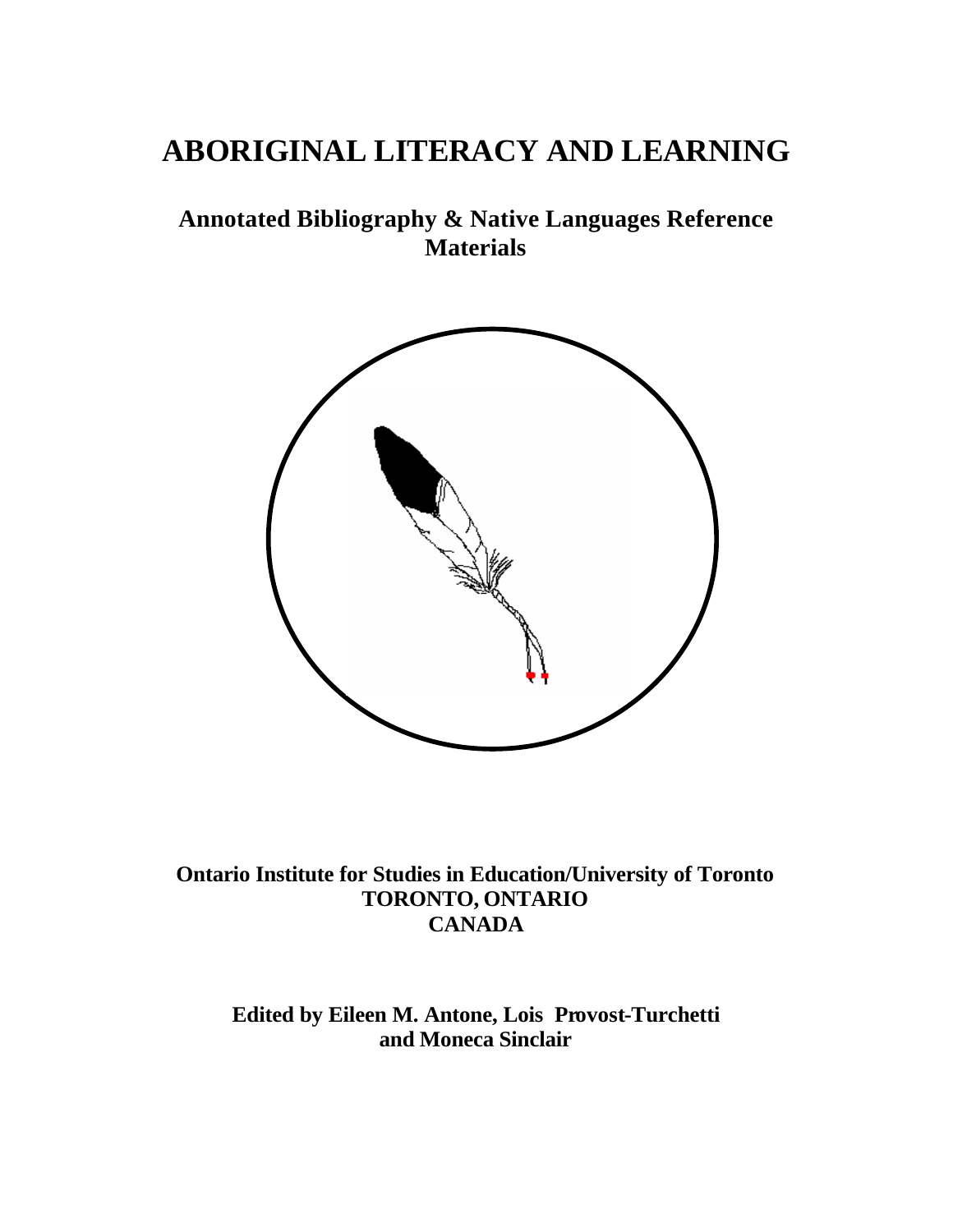#### **Aboriginal Literacy and Learning Annotated Bibliography & Native Languages Reference Materials**

Research supported by The Ontario Institute for Studies in Education/University of Toronto, The Ontario Ministry of Training, Colleges and Universities, The National Literacy Secretariat Ontario Native Literacy Coalition

> Ontario Institute for Studies in Education/University of Toronto 12<sup>th</sup> Floor-252 Bloor Street West Toronto, Ontario **M5S 1V6**

## **©LITERACY AND LEARNING: ACKNOWLEDGING ABORIGINAL WHOLISTIC APPROACHES, 2002**

National Library of Canada Cataloguing in Publication

Aboriginal literacy and learning : annotated bibliography & native languages reference materials / Eileen Antone... [et al.].

Includes bibliographical references. ISBN 0-7727-2612-4

1. Indians of North America--Education--Ontario--Bibliography. 2. Literacy programs--Ontario --Bibliography. 3. Literacy--Ontario--Bibliography. 4. Algonquian languages--Reference books--Bibliography. 5. Iroquoian languages--Reference books--Bibliography. I. Antone, Eileen, 1947- II. Ontario Institute for Studies in Education

Z5814.I3A58 2003 016.374'0124'089970713 C2003-901031-7

The logo is composed of an Eagle feather, symbolic of honour, respect and strength. The circle is symbolic of equality, unity courage and positive relationships. The Eagle flies high above the world and has the closest connection to the Creator, possessing a broad perspective of all life. The Eagle feather therefore represents a person's thoughts rising as high as the Eagle. The Eagle feather is honoured in Aboriginal communities across North America, as is the circle. This circle represents the equality of all people involved in the life-long process of Aboriginal literacy and learning.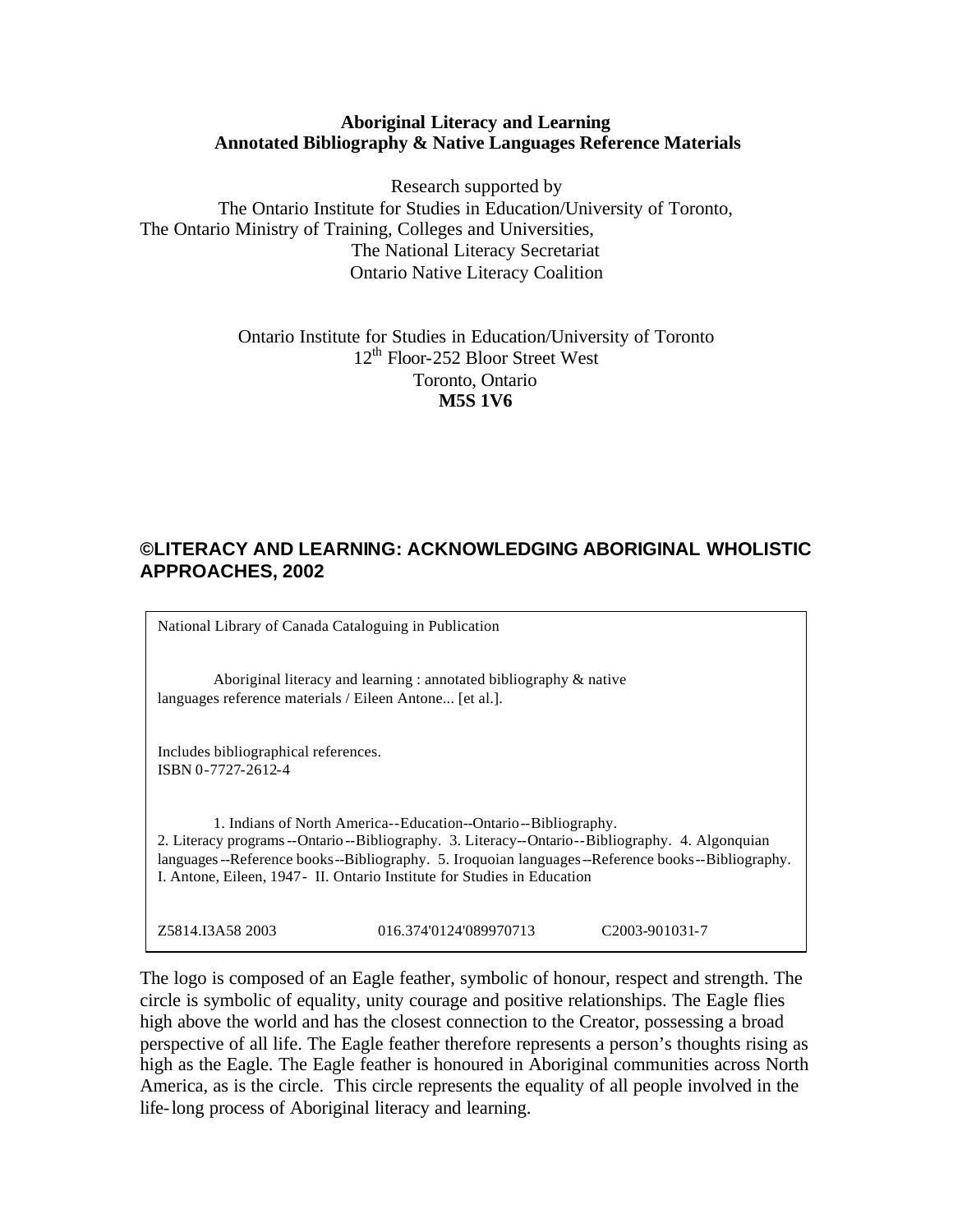#### **Dedications and Acknowledgements**

<span id="page-2-0"></span>"Annotated bibliography and listings of Native language reference materials" is dedicated to the practitioners and co-ordinators involved in Native literacy in Ontario. Their commitment and dedication to this challenging area is exemplified by their tireless and selfless work that continues to provide empowerment to Native literacy learners in the province of Ontario.

#### **Acknowledgements**

The Core Research team: Eileen Antone & Peter Gamlin Principle Investigators Heather McRae, Rhonda Paulsen, Lois Provost, Julian Robbins and Moneca Sinclaire, Student Research Facilitators

It is with great pleasure that the Core Research team acknowledge the assistance and contribution of the following agencies for their support in the compilation of this annotated bibliography and listings of Native language reference materials:

The Ontario Institute for Studies in Education/University of Toronto, The Ontario Ministry of Training, Colleges and Universities, The National Literacy Secretariat Ontario Native Literacy Coalition Alpha Plus

We give a special thanks to The Ontario Ministry of Training, Colleges and Universities & The National Literacy Secretariat for providing funding for this project.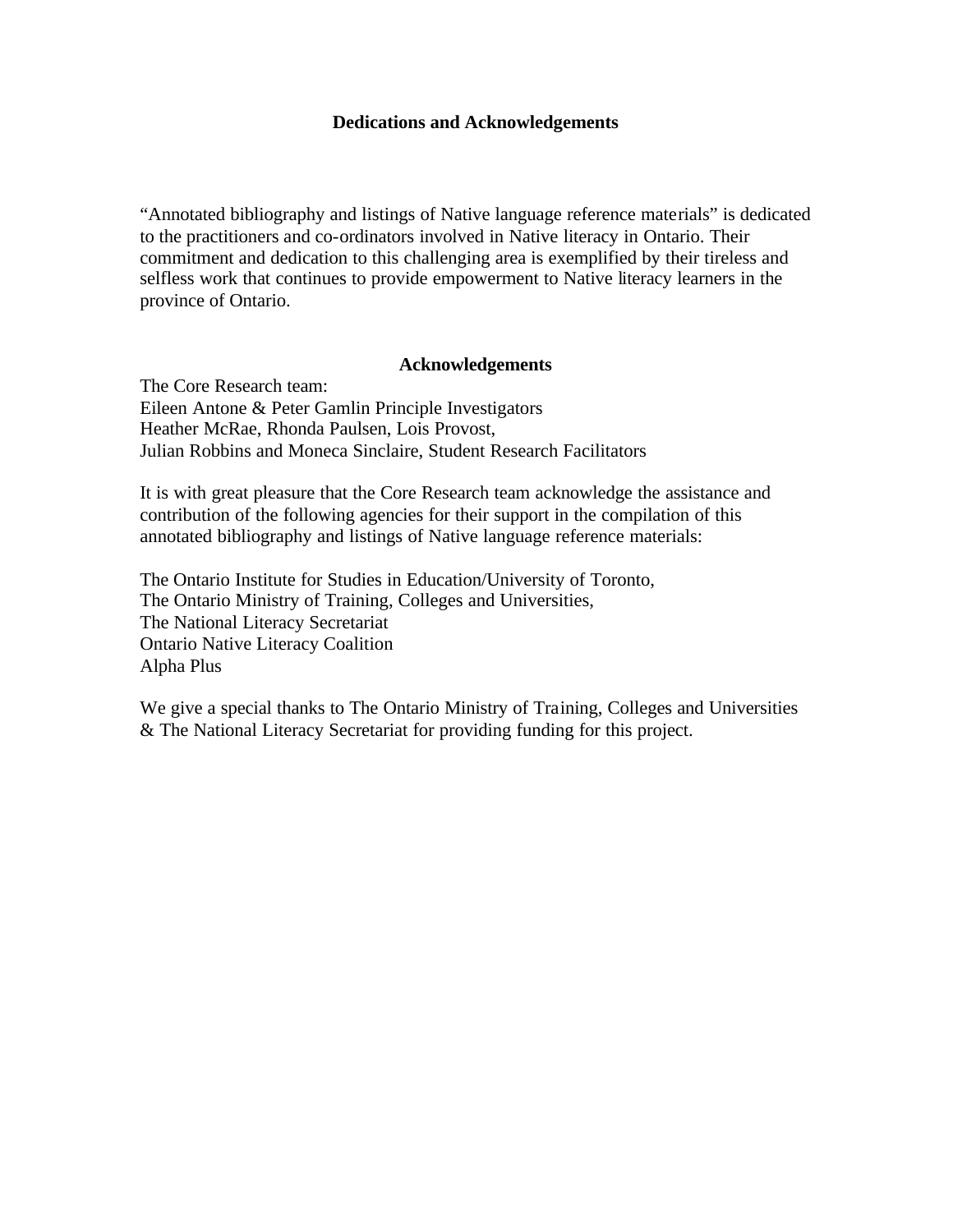## **Table of Contents**

| <b>CURRICULUM GUIDES, WORKBOOKS AND OTHER TEACHING MATERIAL</b> |  |
|-----------------------------------------------------------------|--|
|                                                                 |  |
|                                                                 |  |
|                                                                 |  |
|                                                                 |  |
|                                                                 |  |
|                                                                 |  |
|                                                                 |  |
|                                                                 |  |
|                                                                 |  |
|                                                                 |  |
|                                                                 |  |
|                                                                 |  |
|                                                                 |  |
|                                                                 |  |
|                                                                 |  |
|                                                                 |  |
|                                                                 |  |
|                                                                 |  |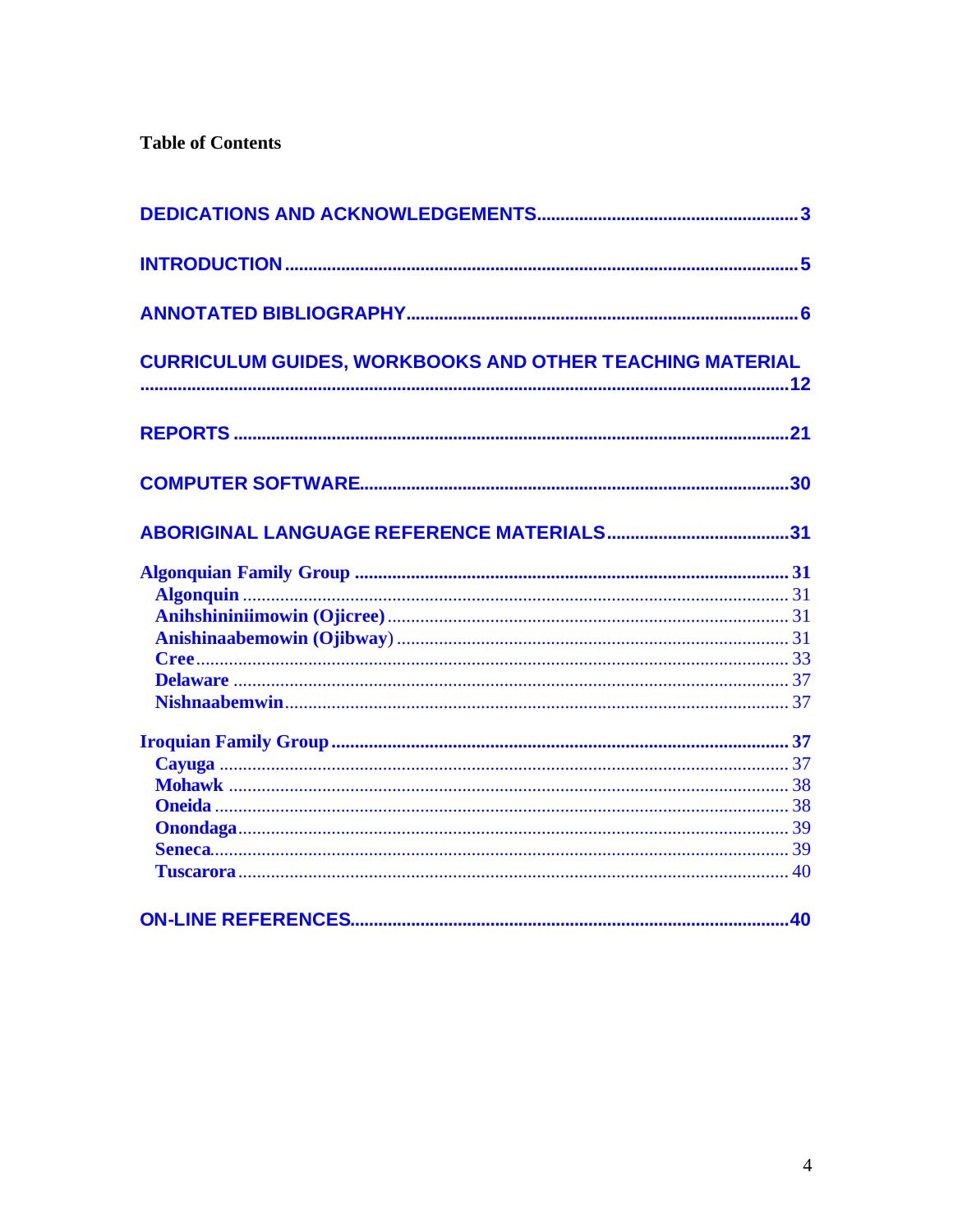#### **Introduction**

<span id="page-4-0"></span>This document, "Annotated Bibliography & References for Native Language" is part of the "Literacy and Aboriginal Peoples 'Best Practices' Native 'Literacy' and Learning" research project, which began in September 2001. The purpose of the annotated bibliography is to provide an inventory of the written resources available in the area of Native literacy for the province of Ontario.

The annotated bibliography is divided into three areas. The first section contains articles from journals, books and theses that discuss Native Literacy. The second section includes Curriculum guides, workbooks and other teaching material used in Native literacy programs. This section by no means lists all materials available as there are many documents produced in-house for a specific project, which may not be listed in any database or library. The final section is comprised of "Reports" written by government agencies, Native literacy programs and consultants in the field.

Native language reference materials provide listings of the dictionaries, workbooks and guides that promote literacy in Native languages. These are divided into two main family groups identified in Ontario: the Algonquian, and Iroquoian language families. The language dictionaries are not specific to Ontario dialects. Rather they are a compilation of language dictionaries for the Algonquian and Iroquoian language family. The Algonquian language family includes: Algonquin, Anishininiimawin (Oji Cree), Anishinaabemowin (Ojibway), Cree, Delaware, Nishnaabemwin, and Potowatomi. The Iroquoian language family includes: Cayuga, Mohawk, Oneida, Onondaga, Seneca, and Tuscarora. Please note for the Algonquian Native Language reference materials, no material for Potowatomi was found at this time. However under the "On-line References" there is a webpage listed for a Potowatomi Dictionary.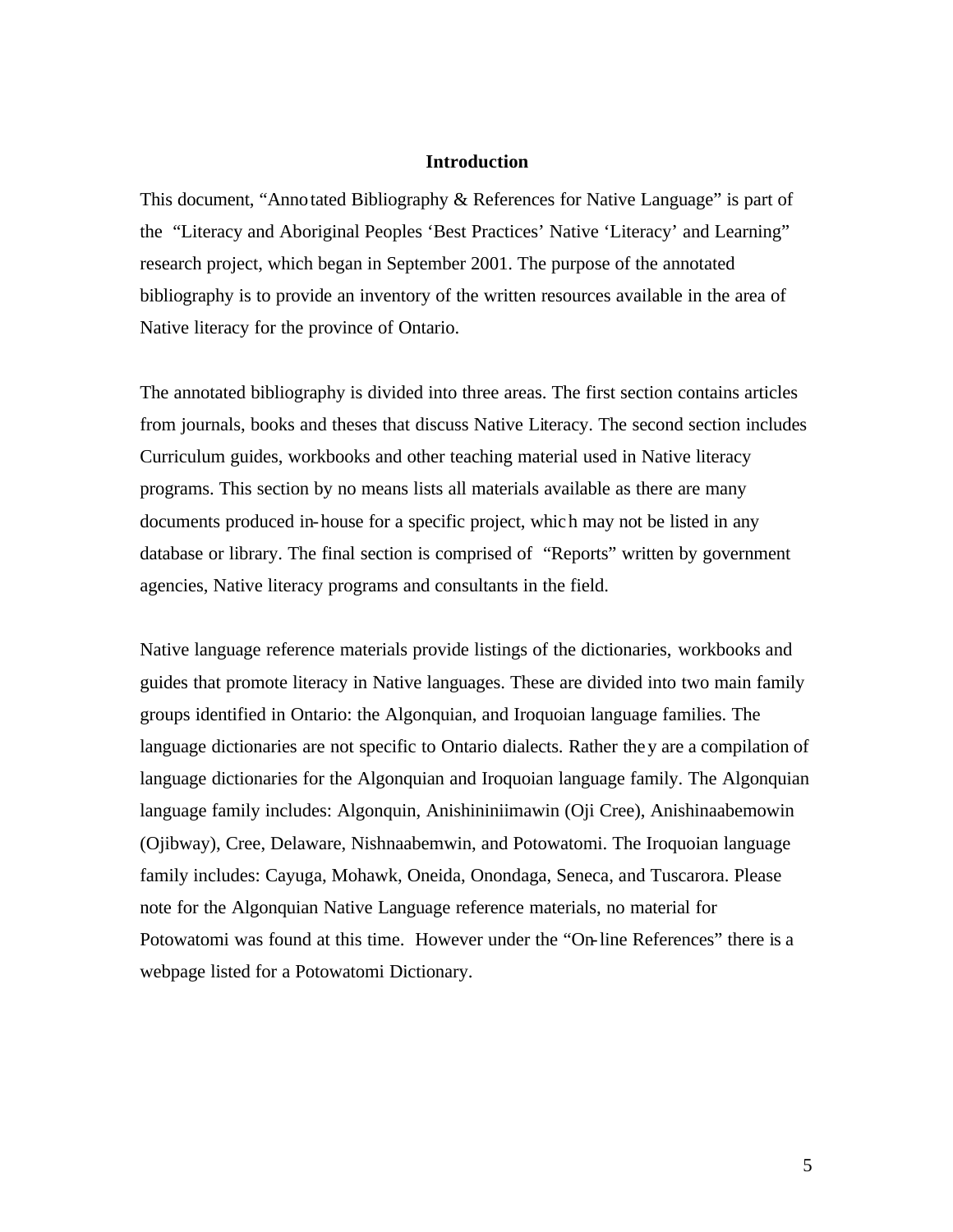#### **Annotated Bibliography**

#### Articles and Theses

#### <span id="page-5-0"></span>**Anderson, K. (1989). Native Women and Literacy. Canadian Womens Studies-Les Cahiers de la Femme, 10 (2&3), 79-80.**

This two-page journal article discusses Native women's literacy in Ontario. The article describes the need for statistics on Native literacy levels. In 1989, there were 25 Nativerun literacy programs in Ontario, some of which operated out of Native women's centres. The article describes how difficult it is for Native women to enter into literacy programs: (1) many do not see the value of literacy programs because the women feel their main job is to take care of their husbands/partners and children; (2) women with children require childcare and transportation; (3) many women suffer from low self-esteem. The article describes several literacy programs in places such as London, Thunderbay, and Sault St. Marie. "If women are the true teachers of the next generations, it is important that their learning be supported as well, particularly if we want to see an improvement in Native Education and value of education in the future" (p. 80).

## **Antone, E. (1997). In Search of Voice: A Collaborative Investigation on Learning Experiences of all Onyota'a:ka. Toronto, ON: Unpublished Thesis-University of Toronto.**

This study examines the learning experiences of participants from the Onyota'a:ka First Nations community located in southwestern Ontario. The theoretical framework for this investigation is Hunt's model of Research and Renewal based on the inside-out approach to psychology. Personal learning experience was the basis of this inquiry. Personal observations and the interviews of Onyota'a:ka community members indicated there were a number of occurrences where the voice of the people became silent because of their schooling experience. This silencing action was manifested in the suppression of the Onyota'a:ka language, the invalidation of the traditional cultural ways; the transformation of the mind through formal education; negation of traditional education; the undermining of traditional knowledge and values; and the lack of positive identity development. This study concludes that language and culture are intertwined and are very important to the Onyota'a:ka. It has also been found that a strong Native identity is imperative in order to sustain a balance between their society and the mainstream society. It is concluded that the Onyota'a:ka need a bilingual/bicultural type of education to make the circle complete**.**

## **Fedorick, J.A. (1989). Mother Tongue: Aboriginal Cultures and Languages. Canadian Women's Studies-Les Cahiers de la Femme, 10 (2&3), 69-71.**

A three-page article introduces the Earth-tone North project. The article begins with the historical account of how the Ojibwe and Cree cultures changed in the past three hundred years. The story is a metaphor to describe the need for language retention. The author describes Aboriginal languages, "as not being noun based, but verb and adjective-based;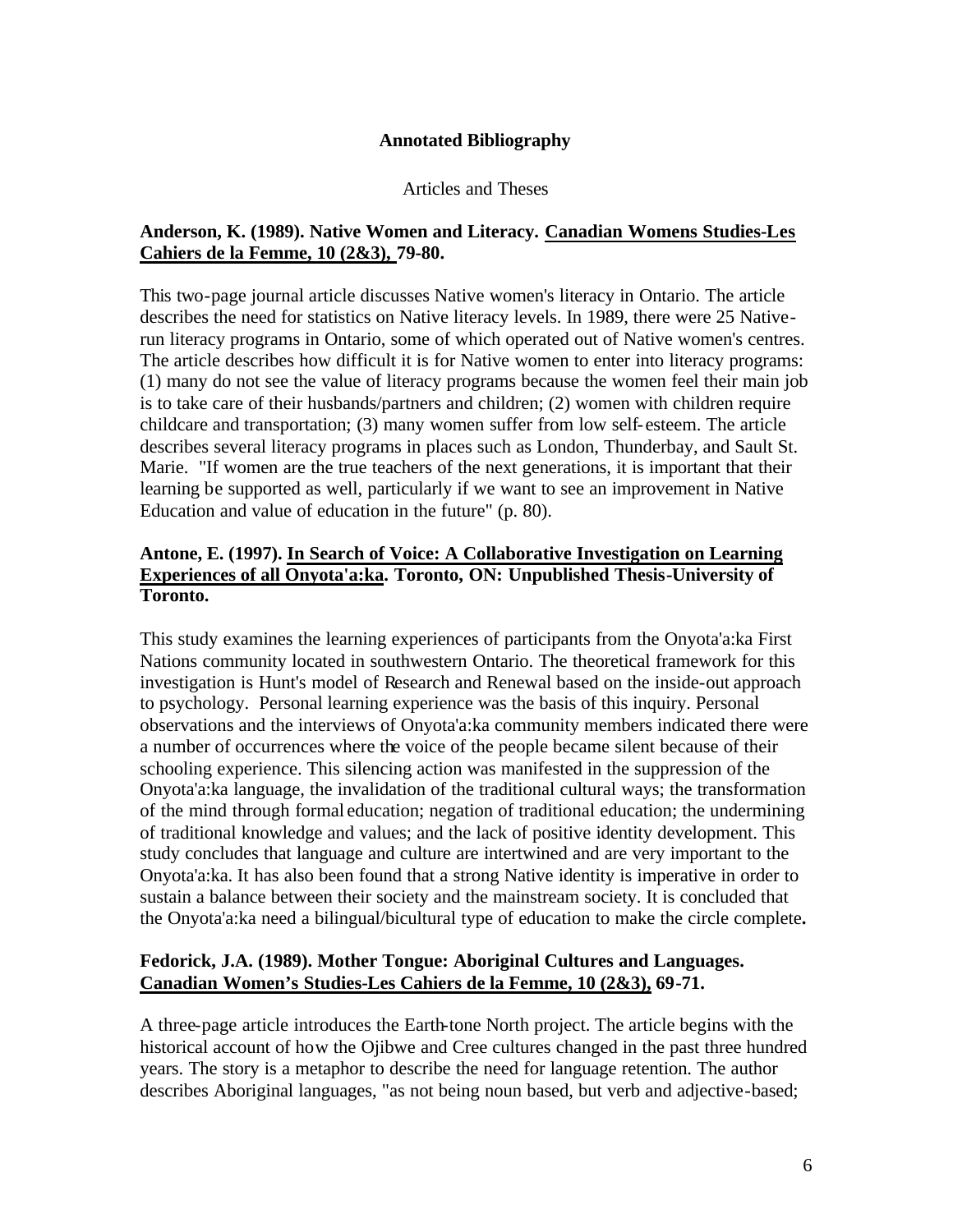in other words, Aboriginal languages are (p. 70). The final two paragraphs describe the Earth-tones North project as a computer based program that will enable Native artists in remote northwestern Ontario to have an avenue available to promote their art.

## **George, P. (1994). Empowering People & Building Competent Communities. In Alpha Plus (Ed.), Alpha 94: Literacy and Cultural Development Strategies in Rural Areas (Chapter 15). Toronto, ON: Alpha Plus, Ontario Native Literacy Coalition.**

This nineteen-page article describes the literacy process for Aboriginal peoples of Ontario. The author describes how literacy for Aboriginal people in Ontario involves the individual as well as the whole community. Literacy leads to development and empowerment, which contribute to self-determination. Once wards of the federal government, Aboriginal peoples are now assuming more control over their hard won affairs. Education, including literacy, is key to such control. Aboriginal literacy practitioners seek to "place education into culture" by using the holistic approach and by considering the elements of self, community, family, and the universe (worldview) during program development. George goes on to describe the Ontario Native Literacy Coalition (ONLC) as being comprised of 31 urban and reserve-based literacy projects. ONLC provides networking opportunities, training for Native literacy practitioners, culturally sensitive program materials, and advocacy on all levels. Literacy practitioners are from the home community and have knowledge of community members and culture, a sincere belief in the student, creative abilities, organizational skills, and deep commitment. Community coordinators recruit students, train tutors, develop or adapt materials to local situations, and raise funds. Because programs are community based and student centred, a variety of models have emerged, many of them involving cultural education and whole language approach. Fourteen projects include literacy in an Aboriginal language. Practitioners meet for a week every three months to take courses and visit successful programs. They identified the two most important courses in helping them enhance student self-esteem: the Healing Circle and the Prior Learning Assessment (a portfolio development process).

## **George, P., (n.d.) "The Holistic/Rainbow Approach to Aboriginal Literacy". Work in Progress.** <http://www.nald.ca/fulltext/abo-hol/contents.htm>

In 1996, the author developed the Rainbow Approach to Literacy for a project sponsored by the Parkland Regional College, Yorkton, Saskatchewan, entitled *"Reaching the Rainbow*". Aboriginal literacy practitioners from across Canada collaborated in the production of a multi-media kit on Aboriginal literacy. There was consensus that, in fact, there is Aboriginal literacies. The committee decided to use the rainbow, and to have each colour represent a different type of literacy.

In 1998 the National Aboriginal Design Committee (NADC) adapted the Rainbow Approach to Aboriginal Literacy for its logo and it also adapted its vision. The NADC orchestrated the first National Aboriginal Literacy Gathering (NALG) in Canada. The author, with NALG participants, documented actual literacy initiatives, noting how these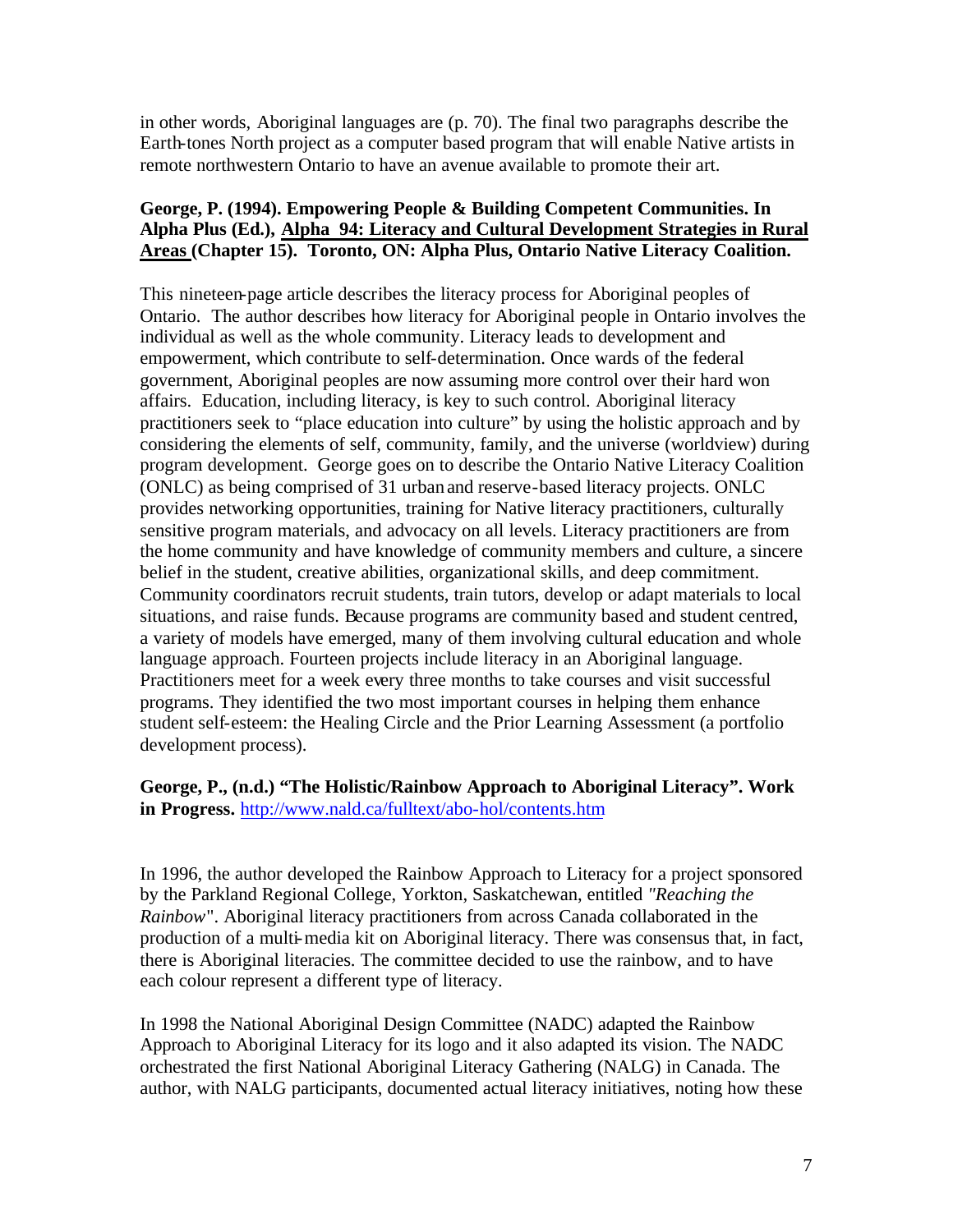activities nurture and develop the spirit, heart, mind and body. She presents an exemplary model for each colour, and asked Literacy participants to suggest others.

## **Hare, J. (1995). Meaning Attached to Literacy in a First Nation Community. London, ON: Unpublished Masters Thesis-University of Western Ontario.**

This study investigated the educational experiences of Native people in order to learn about meanings attached to literacy; how literacy is acquired; and how past educational experiences affect present literacy values, practices, and choices. "It is apparent from the literature surrounding literacy and acquisition of literacy that historical experiences, culture, and shifts in culture may cause differences in how literacy is acquired and the beliefs one forms about literacy."

The experience of Native people, who attended residential school, where the social, emotional, and physical conditions necessary for the development of literacy were devoid, was collected through a semi-structured interview. Interviews were also conducted with Native people who did not attend a residential school, but lived at home and attended school within the provincial system. The remarkably different experiences of these two groups were compared and contrasted as they relate to meanings Native people attach to literacy, how literacy was acquired, and how past experiences with literacy affect decisions Native people make about present literacy values, practices, and choices.

The study reveals literacy is valued for different purposes among those who attended residential school and those that lived at home and attended school within the provincial school system. Literacy for the five respondents was seen as important to economic well being, culture, and communications.

In addition, interviews revealed resurgence in the importance of literacy for Native people and the necessity for literacy skills in a changing world. Participants further expressed a sense of loss in not being able to speak the Ojibwe language. It was a connection to their culture that was missing. The meanings attached to literacy in this Native community contributed to a broader understanding of literacy for Aboriginal people.

## **Hill, D. (1999). Holistic Learning: A model of education based on Aboriginal Cultural Philosophy. Antigonish, NS: An unpublished thesis-St. Francis Xavier University.**

This thesis was written for the Master of Adult Education. The thesis provides a historical background on Aboriginal cultural history. It follows an empirical approach to explain how, "a cultural philosophy becomes a powerful determinant of human action and interaction within the world" (p.26). Hill quotes many relevant writers with the facts on Aboriginal Cultural Philosophy. However, she does not discuss the relationship of their work to the background of that work or to current research and theory in terms of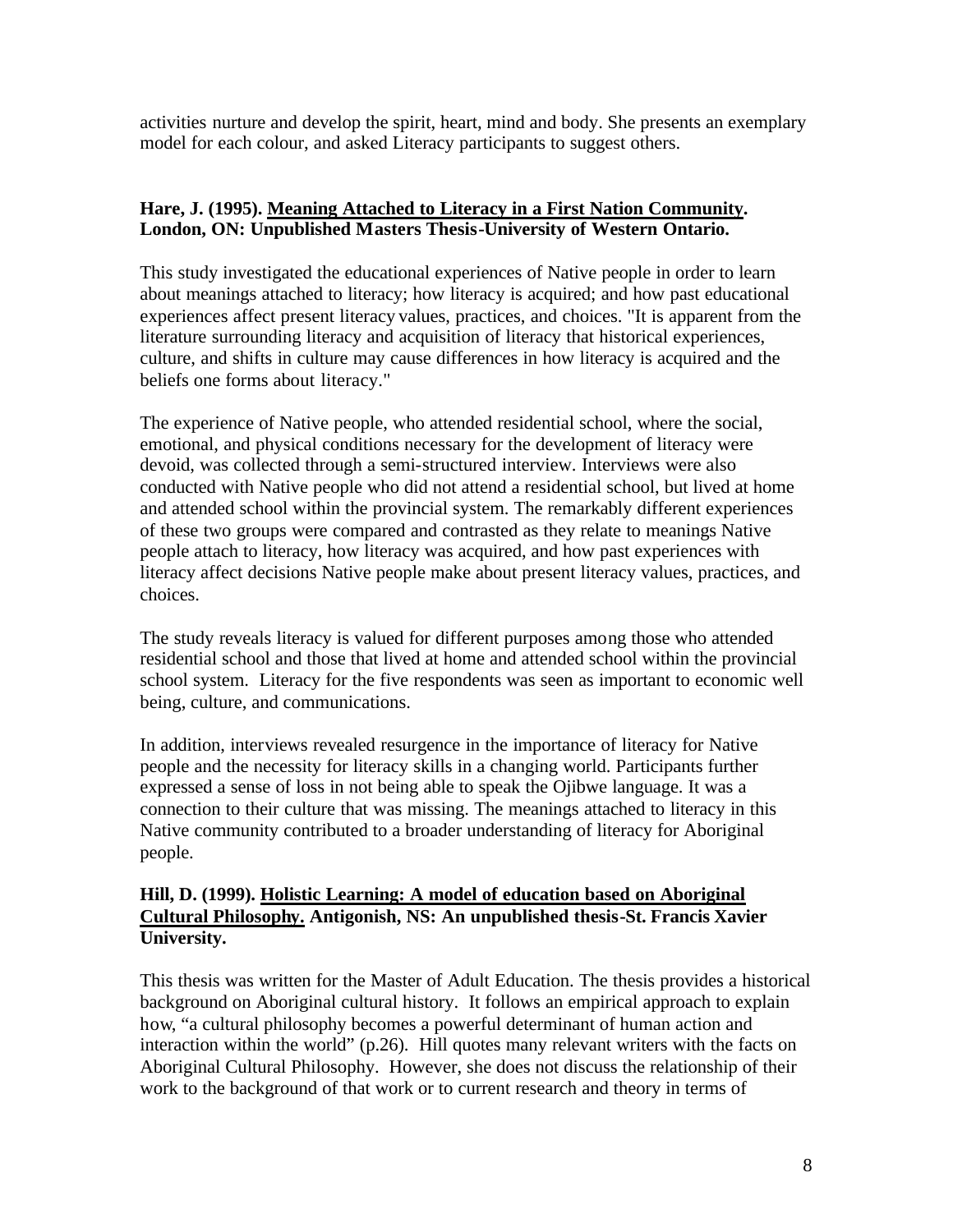meaning and implications. For example, she draws on the work of authors from non-Aboriginal walks of life and links their observations with Aboriginal Cultural Philosophy without acknowledging the cultural background of those writers. Kushner (p.32), for example is Hebrew and Jewish; Freire (p.33) is Brazilian and Portuguese. Although she writes, "I have attempted to move beyond my own ideological attachments in drawing the following conclusions and recommendations," Hill's work lacks a theoretical argument linking Kushner's and Friere's work with Ojibway (p. 24) cultural philosophy. Nonetheless, she 'recommends that adult educators endeavour to acquire a knowledge and understanding of the educational concepts necessary for facilitating not just traditional Aboriginal learning and teaching processes, but also the methods associated with other cultural experiences, particularly when working with culturally diverse groups of adult learners". Of importance, Hill quotes a journalist's comment with regard to First Nations Technical Institute (FNTI) Aboriginal approach to holistic education and its unique strength in helping Aboriginal people to understand themselves, others and the world around them.

#### **McGregor-Pitawanakwat, M. (1989). Anishnawbe Language and Culture. Canadian Women's Studies-Les Cahiers de la Femme, 10 (2&3), 73.**

A one page article describing the need for the Anishinawbe language in Birch Island to be taught to children since in the Anishinawbe language "many things can be explained in … but lose their meaning, colour, or humour by translating them into English". The article describes English being everywhere, in the radio, television, signs, billboards, newspapers and magazines therefore the child who goes to school will learn English. Thus it is important to have an immersion Anishinawbe School to ensure the language and culture is retained.

## **Simard, P. & Morley, D. (1991). Applying the Official Languages Act. Language and Society/Langue et Societe, 34, 33-37.**

The article describes how David Morley, executive director of the Canada Employment and Immigration Commission for Ontario and Pierre Simard ensured compliance with both the spirit and the letter of the Official Language Acts. In "Regional News," brief reports of items relating to language and bilingualism policies in various provinces are reported. Benoit Legault, in the "The Linguistic Challenge Facing the Ontario Government, discusses expectations of the new Ontario government on the part of Franco-Ontarian militants." Policies regarding Aboriginal languages and the use of French and English are outlined.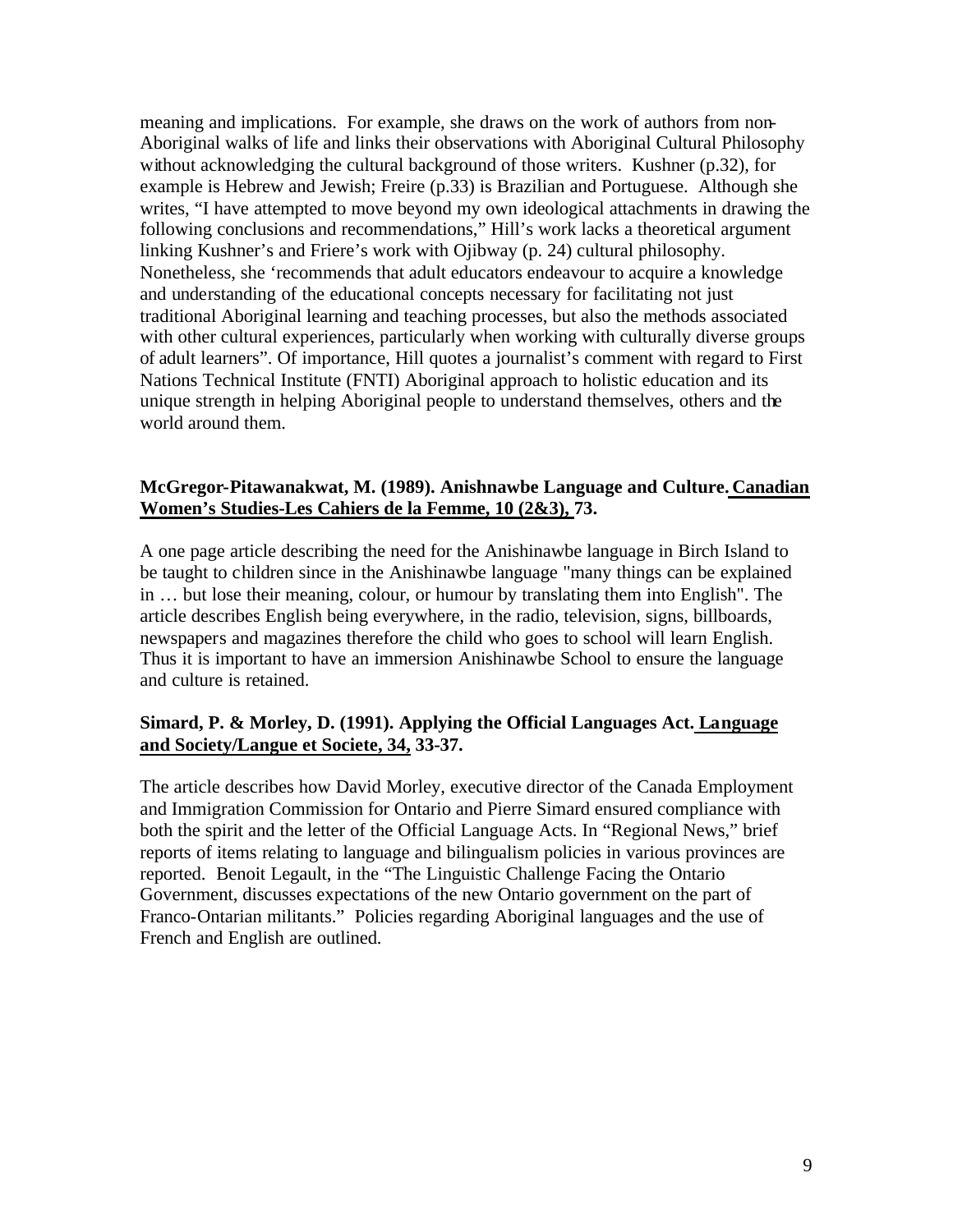## **Thun, M. (1992). The incipient obsolescence of polysynthesis: Cayuga in Ontario and Oklahoma. In Nancy C. Dorian (Ed.), Investigating Obsolescence: Studies in Language Contraction and Death (pp. 24-57). Cambridge, EN: Cambridge University Press.**

The chapter discusses the vague historical circumstance that caused the split of Native American Cayuga-speaking peoples into two geographically distant groups; from the original location of Lake Cayuga in New York, the principal communities now exist in Ontario and Oklahoma. Slowly the language is being lost in Oklahoma. The two forms of Cayuga are compared, where in Oklahoma the language is mostly spoken at ceremonies, in terms of syntax and lexicon. In Oklahoma Cayuga has been influenced by other tribal tongues, including Shawnee and has also experienced a degree of vocabulary change. Relative morphology and phonology are also considered, wherein the most profound differences between Ontario and Oklahoma Cayuga are recorded. Language acquisition among the Cayuga is difficult to study given the infrequency of new learners, but an analogy is drawn to children learning the grammatically similar Mohawk. It is concluded that some of the arbitration in the Oklahoma version of Cayuga, e.g. the stress and metathesis patterns, have a synchronic reality. The most striking factor pointing toward a reduction of Oklahoma Cayuga is its lack of opportunity for expression given the rich and complex morphological Y phonological system it still contains.

## **Toohey, K. (1985). Northern Native Canadian language education. La Revue Canadienne de Sociologie et d'Anthropologie/The Canadian Review of Sociology and Anthropology, 22(1), 93-101.**

The article discusses the institution of English-only instruction in northern Canadian Native schools, coincident with increased federal government control of Native schooling and increased federal involvement in other areas of community life since the early 1950s. An appraisal of the English skills of students in attendance at a northern Ontario Native school in 1980 shows that the "English immersion" school program offered does not result in high levels of English proficiency. Native-language programs in northern Ontario receive little extra funding or institutional support and are not seen as central to the objectives of school instruction. Students attending schools in these communities are not served well in the area of language education in either language and this failure is important for any serious discussion of changing educational outcomes. There are 27 references listed.

## **Toohey, K. & Allen, P. (1985). Domain analysis and second-language instruction in Northern Ontario Native Communities. Canadian Modern Language Review/La Revue Canadienne des Langues, 41(4), 652-688.**

A discussion of the functions of English and Native language in northern Native communities in Canada shows that many such communities now operate bilingually. There now appears to be domain separation for the languages that might contribute to the maintenance of bilingualism within the communities. Second, majority language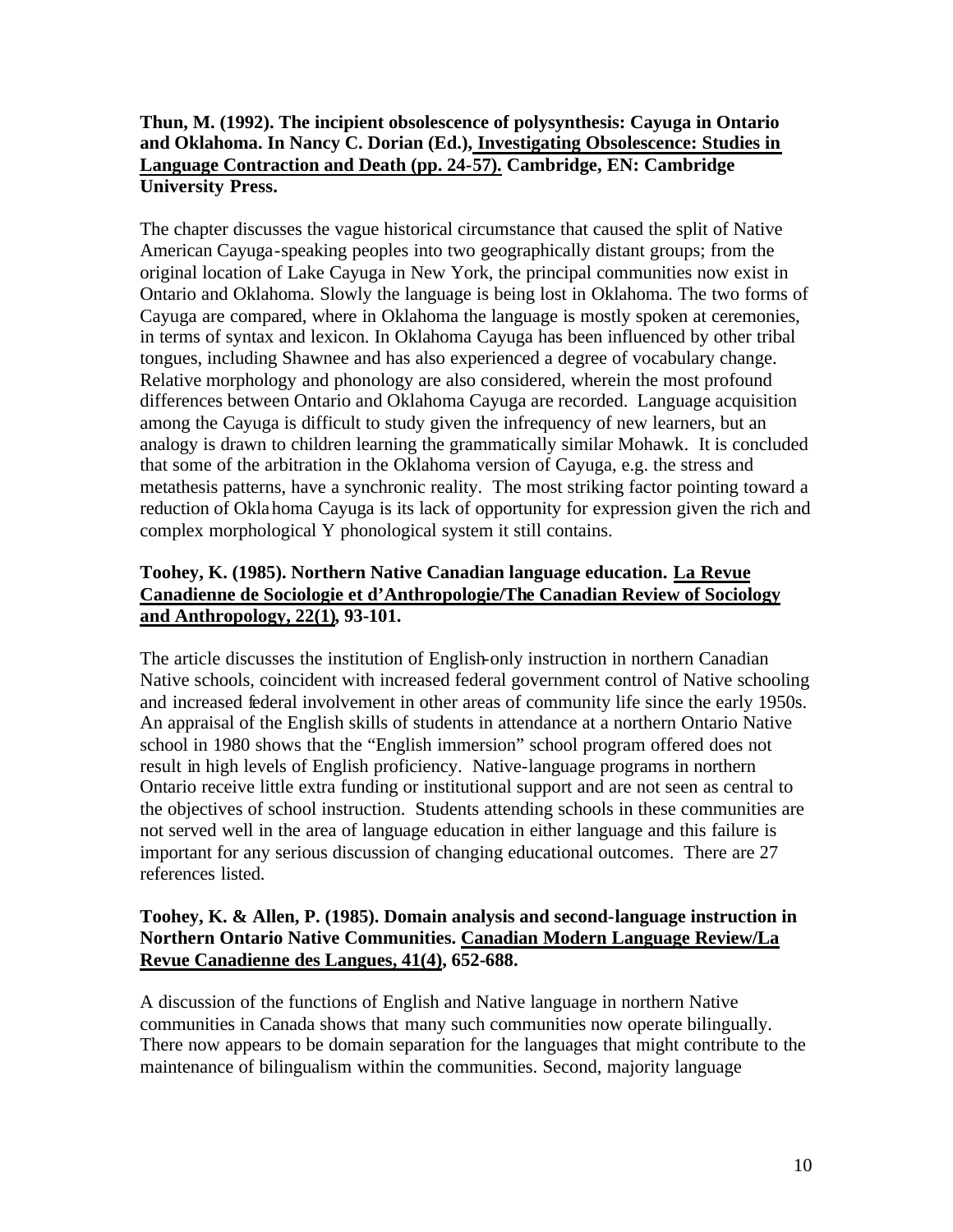instruction is discussed and it is argued that planning such instruction must take into account the present socio-linguistic situation in such communities.

This is an article, which describes a qualitative study concerning the dimensions of the education climate from the perspective of the Native adult learners in a Native employment preparation program. The questions related to learner milieu, dimensions of the cultural, social, and instructional environments, and learner outcomes were examined. The cultural environment emerged as the most influential factor contributing to a quality learning environment; the values, co-operation and supportive components were found influential in providing effective learning conditions.

## **Tremblay, P.C. & Taylor, M.C. (1998). Native learners' perceptions of educational climate in a Native employment preparation program. Adult Basic Education, 8(1), 30-46.**

The body of the paper included a literature review, which had three components, these being: a) educational climate and adult education; b) literacy; c) Native literacy. The literature reviewed in each of the three components suggested that literacy from the learner's perspective has not been researched instead, research is focused on success or failure of programs. A conceptual framework comprised five dimensions (learner milieu, instructional environment, social environment, cultural environment, and learner outcomes). The methodology described a community-based program, which was chosen as the research site. Multiple data collection strategies were employed in the study, these being participant observation, focus groups, in-depth semi-structured interviews, and a document review of curriculum materials and program reports. The study concluded with implications for practitioners.

#### **Williams, A. (1989). Maria Seymour: Native Language Instructors Program. Canadian Woman Studies/Les Cahiers de la Femme,10(2-3), 75-78.**

This article is a four-page interview with Maria Seymour conducted by Alice Williams. Maria Seymour is one of the many Anishinaabeg who has been instrumental in the actualization of the Aboriginal languages being officially taught in the provincial schools in Ontario. A description is provided of the process that occurred in bringing Native languages into Ontario provincial curriculum. It 1973 a one-day workshop was held in Fort Frances to discuss the concerns about the loss of language. The article describes how many of the language instructors (Algonkian and Iroquian) were leaving because of feeling overwhelmed with lesson planning where there was no official education about the structure of the Native language. Language teaching was not a priority for many schools thus many instructors were paid minimal salary. In 1975 a second Native Language teacher's workshop in Couchiching Reserve, Ontario was he ld. In 1975 and 1976 two more workshops were held at Walpole Island, Ontario. At these meetings, discussions were concerned with how to structure lessons plans and how to incorporate English thinking into the Native Languages. In 1976, the Iroquian Language group moved into an office at University of Western Ontario and the Algonkian language group moved to Sudbury. In Sudbury a Native Language Instructors Program (NLIP) began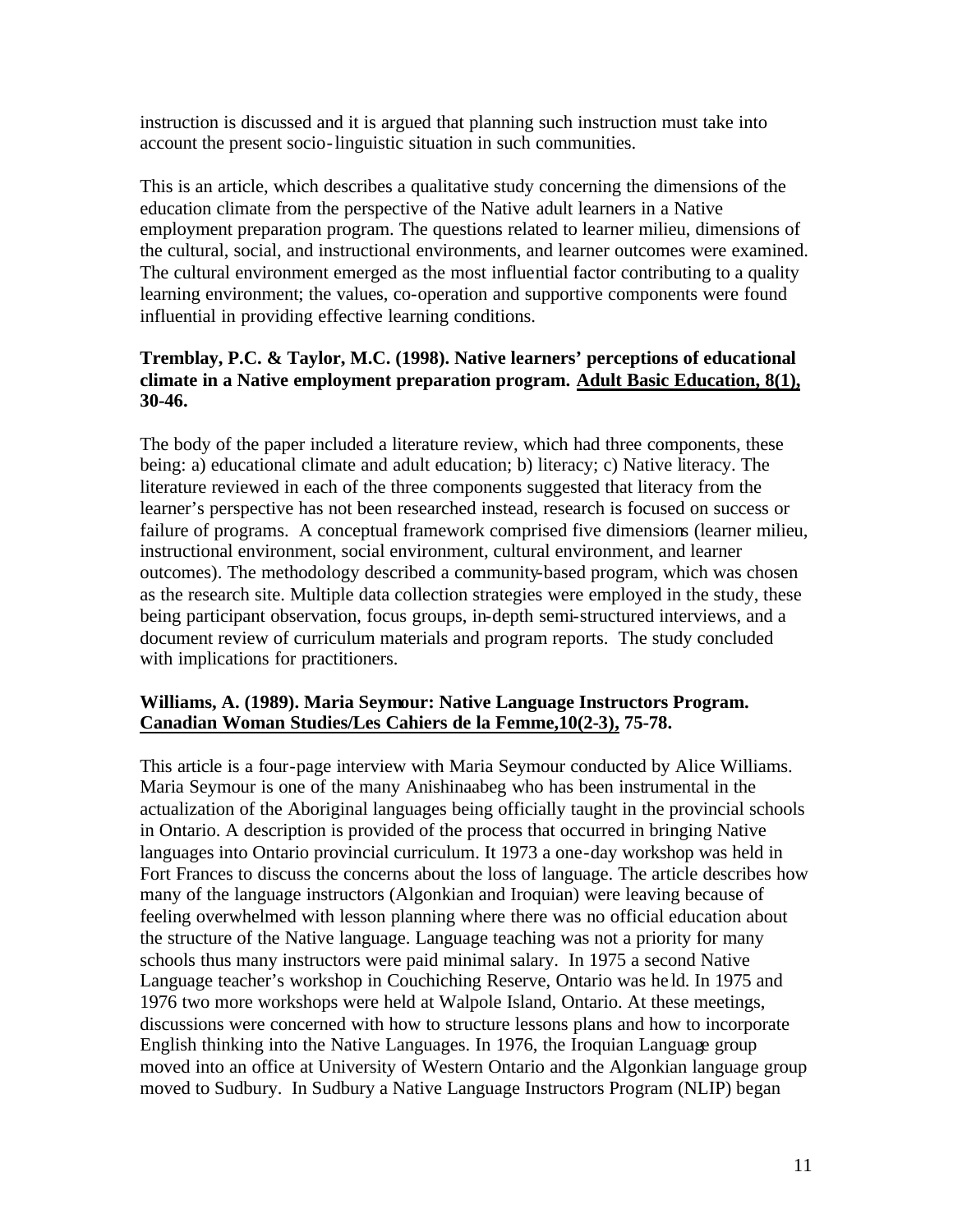<span id="page-11-0"></span>and after four years of studying students were not recognized as being accredited in language study under the Ministry of Education. This meant students were unable to teach an Aboriginal language in the school system. In 1978, the Ministry of Education accredited the program and the original people who took the course had to repeat the four-year program. The article concludes with Maria Seymour's' personal life and goal to build self-esteem for all Aboriginal peoples. She works tirelessly for her community and her grandchildren.

## **Curriculum Guides, Workbooks and Other Teaching Material**

## **Akiwenzie-Damm, K. (1995). Wordskills for Native Learners. Toronto, ON: Ontario Native Literacy Coalition.**

This intermediate workbook presents culturally appropriate literacy learning experiences, activities and games for Native learners by sharing stories, legends and Native teachings. The exercise and grammar concepts include adjectives, spelling, rhymes, verbs, nouns, antonyms, synonyms and punctuation.

## **Akiwenzie-Damm, K. and Halonen, D. (1997). Empowering the Spirit: Native Literacy Curriculum. Own Sound, ON: Ningwakwe Clearing House**.

This curriculum was developed to assist Aboriginal [sic] literacy coordinators and tutors in providing culturally appropriate materials, and in using culturally appropriate methodologies in their work with Aboriginal [sic] learners at various age and levels of literacy. The project begins with a background and overview of the project's inception in January 1992. The curriculum materials have been devised to allow for flexibility so that they may be revised and adjusted to meet community needs in which Ontario Native Literacy Coalition programs are based. The program has identified and supports six curriculum principles, these being culturally focussed and appropriate, community based, learner centered, flexible, holistic, and experiential.

There are 30 lesson plans where lesson 1 to 10 are basic literacy skills, lesson 11 to 20 are intermediate literacy skills and lesson 21 to 30 are advanced literacy skills. Each lesson is formatted with a level, subject area, goals of the lesson, objectives, cultural concepts, cultural information, activities, and evaluation activities, materials required, resources to use, and who developed the lesson. The book makes it very clear that the cultural information presented in the lessons are not 'cultural teachings' nor are they intended to be used as a sole source for cultural teachings.

#### **Akiwenzie-Damm, K. & Damm, J. (1998). The Illustrated History of the Chippewas of Nawash: Teachers Guide. Owen Sound, ON: Ningwakwe Clearing House.**

A teacher's guide that accompanies the comic book "Illustrated History of the Chippewas of Nawash" written by Polly Keeshig-Tobias in 1996. It provides teachers with culturally appropriate materials, lesson plans, activities and methodologies for use with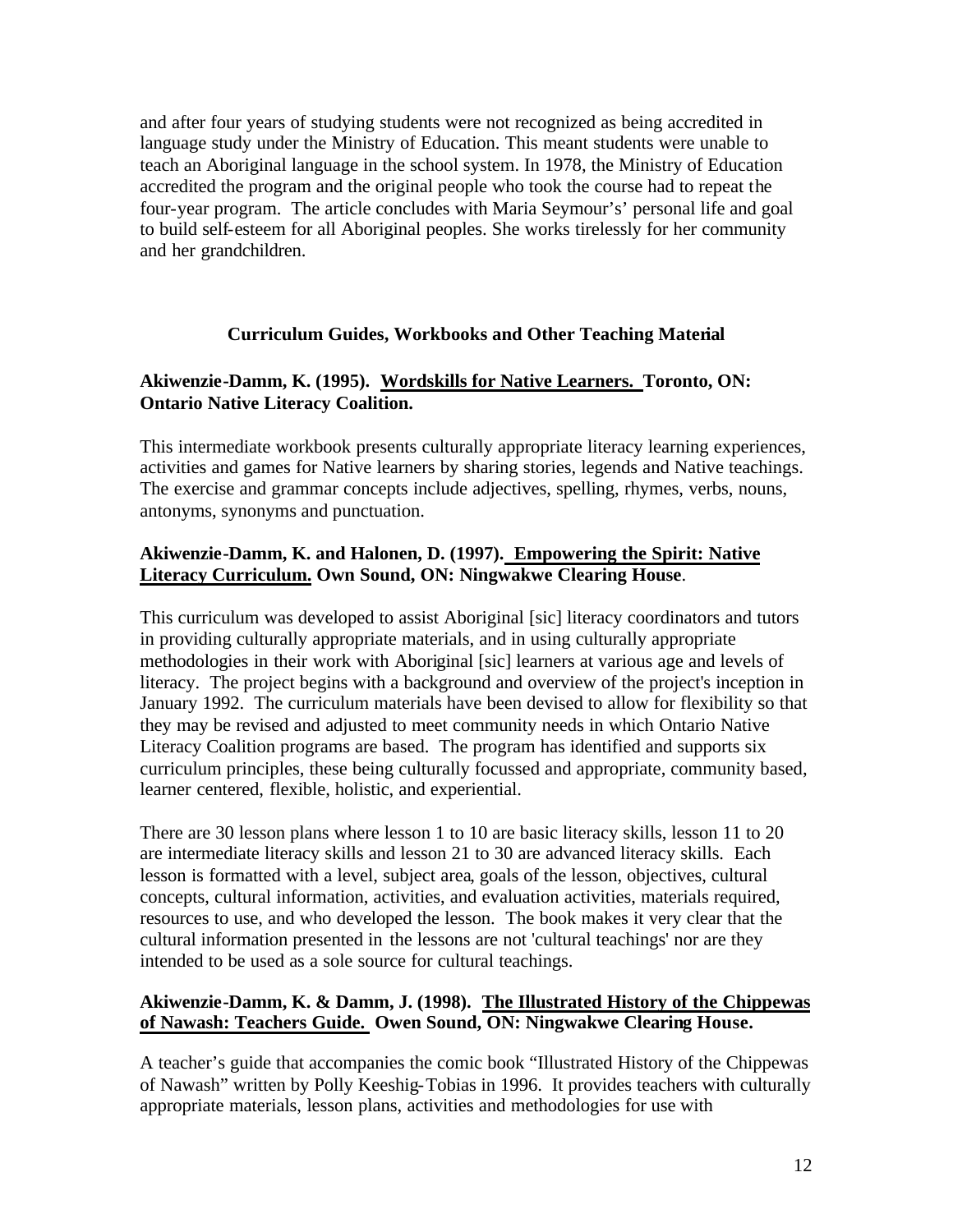intermediate learners. Twenty-one chapters include answers for questions raised in the comic book and a bibliography of the references used to compile the historical data.

#### **Anderson, M. & Perrault, M. (1998). A History of the Ojibwe People. Owen Sound, ON: Ningwakwe Clearinghouse.**

This Ojibwe Culture and Literacy Exercise Workbook was developed for adult learners. It contains basic information about the Ojibwe culture and lifestyles specific to the Rainy River District. The book contains recipes, Ojibwe words and stories, which were translated to the English language. There are various literacy exercises such as word finds, questions about history and other enrichment activities pertaining to the Ojibwe way of life.

#### **Bannon, S., (2002). Feathers of Freedom Adult Literacy Workbook. Owen Sound, ON: Ningwakwe Learning Press.**

The author states, "This workbook has been developed for Aboriginal learners who want to increase their communication skills in Reading and Comprehension, Writing and Grammar. The learning materials have been developed not only to enhance communication skills but also to enhance cultural identity and self-esteem. It may also be useful by learners in correctional literacy programs".

## **Bannon, S. (1996). The Legend of the Sleeping Giant (Nanabijou). Thunderbay, ON: Anishnawebe Skills Development Program.**

This is a bilingual (Oji-Cree and English) story workbook that contains information about the local history and introduces Oji-Cree syllabics. There are three exercises included in the workbook.

#### **Bannon, S. (1996). The Legend of the Princess of the Mist***.* **Thunderbay, ON: Anishnawebe Skills Development Program.**

This bilingual (Oji-Cree and English) story workbook contains information about the local history and introduces Oji-Cree syllabics. There are six exercises included in the workbook.

#### **Borovoy, T., Lepine, R., Anderson, K. & MacDonald, J. (Eds.) (No date specified). A Literacy Manual: Addressing the Barriers to Learning. Toronto, ON: The Native Women's Resource Centre and Ministry of Education & Training and the National Literacy Secretariat.**

This facilitator's manual is divided into thirty-nine sections for facilitator's use. Although not specified the manual is written using Ojibwe or Annishinabe spiritual rituals. The manual does not specify if facilitators are first trained in using the manual or how it is decided how or who can use the manual. The manual does not specify a time restriction although it does mention that each section cannot be timed, as some sections will take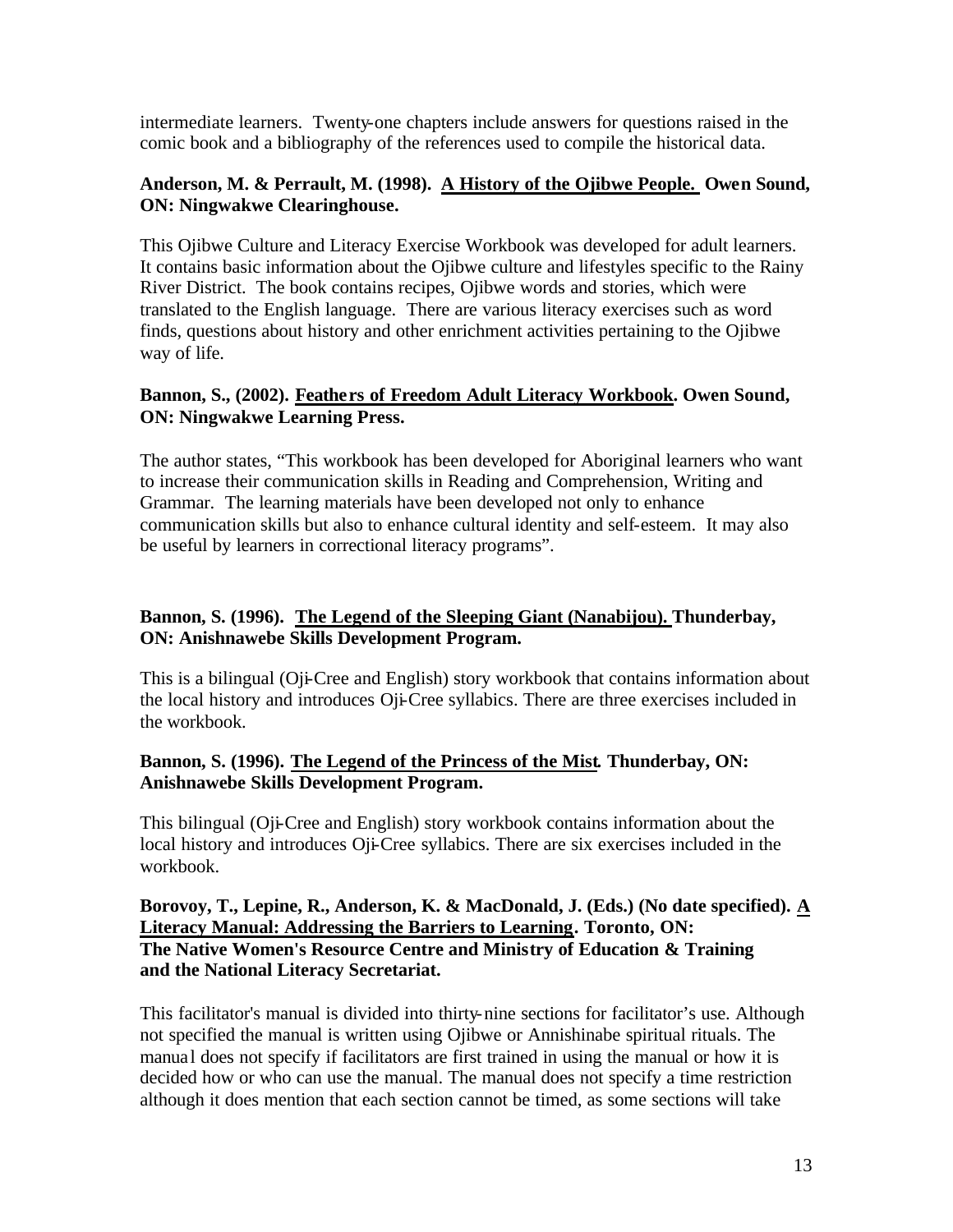longer. The facilitator's section is filled with logistics of running a literacy class such as how to set-up the room, planning and preparation, using handouts and so on. There are also sections that give descriptions of Aboriginal teaching and learning styles, such as the cycles of learning using the wheel, how to incorporate Aboriginal culture into the class by having a smudge in the classroom. There is a description of how to perform a smudge in FM-4 section. Following the facilitator's manual there eight modules with its own table of contents. The modules are 1) The healing journey; 2) Our history; 3) The path of healing; 4) Principles of empowerment; 5) Stress, time and self-care; 6) Goal Setting; 7) Communication Strategies; and 8) Assertiveness and aggressiveness. These modules are filled with information about each section and possible approaches to facilitate discussion within the group. Each module is anywhere from 24 pages to 40 pages in length.

#### **Elliot, M., (2002). Take It Away Bear Creek. Owen Sound, ON: Ningwakwe Learning Press.**

Young people struggle with alcohol, drugs, personal issues, education and self-identity. The Bear Creek Singers share their message of empowerment, pride, and identity, so they can leave a good trail for other youth to follow. This youthful magazine-style layout includes tons of photos and personal stories about this group of Aboriginal youth from the Sault Ste. Marie area.

## **Ferguson, P., (2003). Fry Bread. Owen Sound, ON: Ningwakwe Learning Press.**

Dakota's friends had never seen frybread before. Dakota explains how it is made. Frybread, scone, bannock, or gullet, there are as many names for this tasty bread and there are many different ways to make it. This book written and illustrated by Ferguson Plain combines elements of his Ojibwe culture with realism and mysticism. This is shown in his drawing.

## **Gaikezheyongai, S., (2002). The Story of the Seven Fires: Video and Teacher's Manual. Owen Sound, ON: Ningwakwe Learning Press.**

The Seven Fires teachings present a historical perspective on the evolution of relationships between the Aboriginal and the non-Aboriginal communities. This set includes a 1hour video of Sally's live presentation and a Teacher's Manual meant to enhance the listener's self-reflective learning process. It will have some teachings only alluded to or briefly seen in the video and suggest or prompt ideas and activities for further explorative learning.

#### **George, S. (1996). Through the Eyes of Our Elders Volume 1-3. Saugeen, ON: Scroll Saugeen.**

This is a three-volume set of spiral bound booklets, which were developed by the Saugeen Community's literacy program. Each booklet presents step-by-step directions to complete activities as, cooking bannock, quilting, quill basket making and so on. There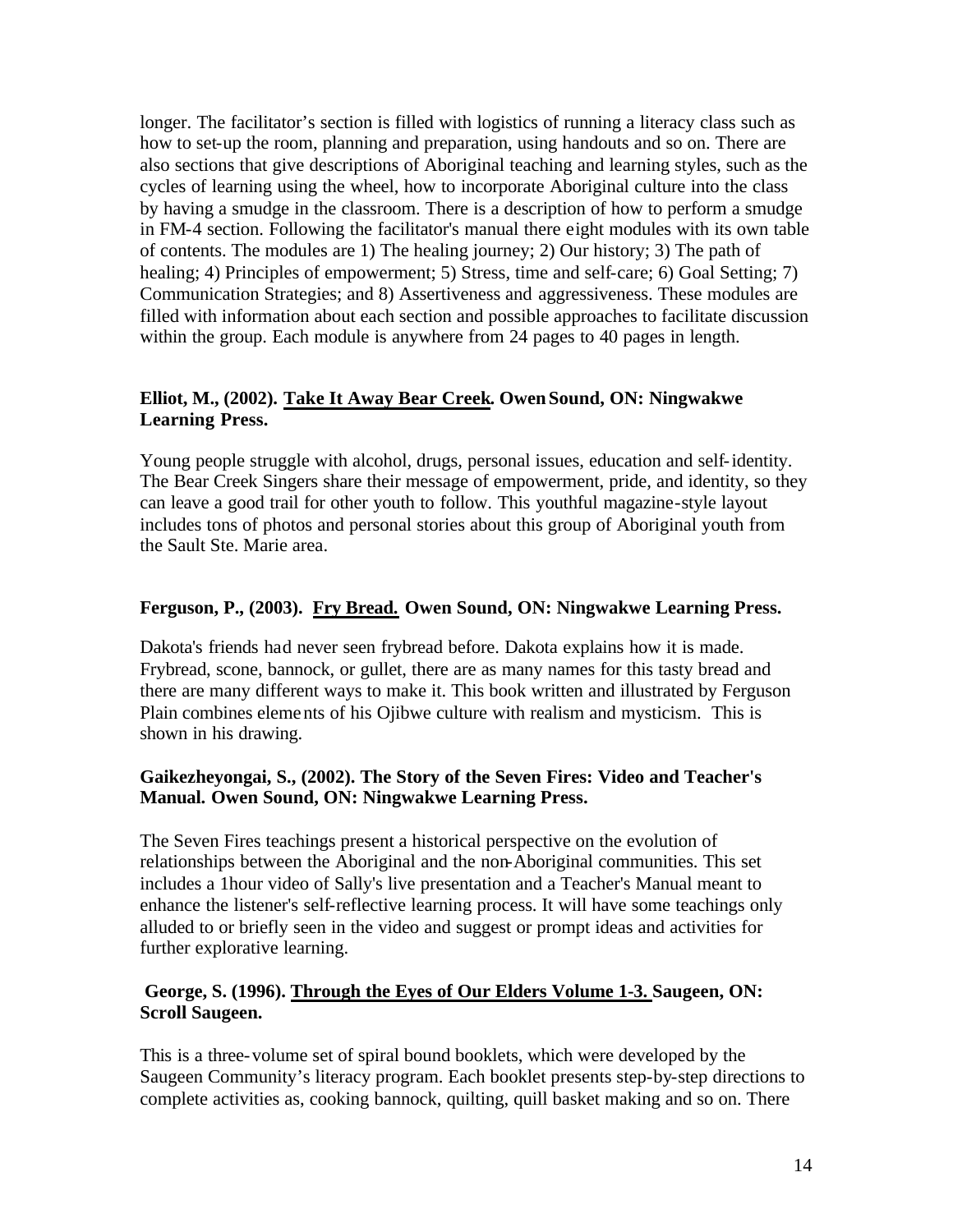are photographs demonstrating the techniques on every page. These books are easy to read and the directions are very clear.

#### **Gray, F. (1999). How to Start a Native Literacy Program. Owen Sound, ON: Ontario Native Literacy Coalition.**

A resource manual that lay outs the steps in setting up literacy programs. The author tells us there are three main steps: a needs assessment, designing a relevant program to meet those needs and obtaining funding for the program. Gray indicates that Native literacy programs are based on two premises: literacy programs are part of a larger community and second the learner is the centre of the circle in Native literacy, therefore the program can be learner-centred.

## **Hamilton Regional Indian Centre. (1998). Ten Legends Workbook: An Intermediate Workbook. Owen Sound, ON: Ningwakwe Clearing House.**

This 90-page workbook is written for literacy learners at the intermediate level. It enhances the work of the "l0 legends of the Iroquois and Ojibway" by Jim Tole in 1997. The workbook provides culturally relevant and appropriate literacy exercises and activities for Native learners.

## **Hawker, B. (2000). Empowering the Learner: Native Literacy Workbook. Owen Sound, ON: Ningwakwe Clearing House.**

This general workbook has culturally based lessons and various tests to strengthen literacy skills. The workbook compliments the 1997 Native literacy curriculum "Empowering the Native Spirit" developed by K. Akiwenzie-Damm. and D.Halonen, D. The content of the culturally based lessons is meaningful and motivates interest for people wanting to be literate in both their culture and dominant literacy of reading and writing. The diversity of activities is challenging to the learner.

## **Hill, D. & George, P. (1996). Native Learning Styles: An Assessment Tool. Owen Sound: Ningwakwe Clearing House.**

This is a 36-page booklet of information compiled from Ontario Native Literacy Coalition (ONLC) learning style assessment workshop held in August 1996. There are six chapters with an introduction. The introduction is information taken from Schlossberg, Lynch and Chickering, Jossey-Bass (1989) "Improving Higher Education Programs for Adults." The article suggests if adult learners discern concepts rather than content (meta-learning) in a college or university, "they will gain more than just facts" (p.2). The second chapter explains a motivational model by Don Groff, F.N.T.I., no date is specified as to when the model was created. Chapter two discusses a fundamental development circle without reference to its origin. This circle is described as four fundamental stages to learning-awareness, struggle, building and preservation. Chapter three is the longest chapter that dedicates itself to describing learning styles (mental, relational, physical and intuitive). There is also a learning style assessment test. Chapter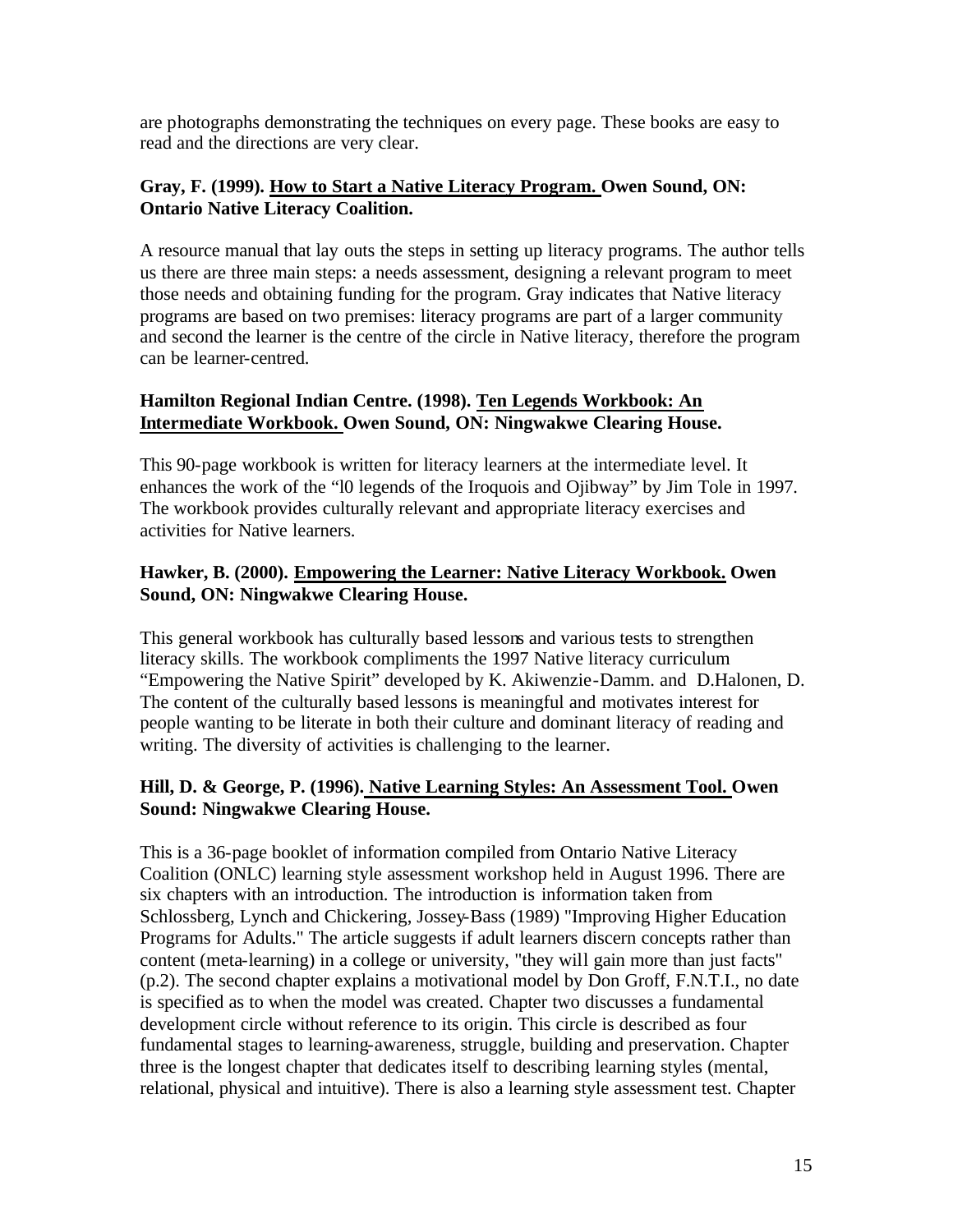four, "Assessing Experiential Learning" builds on chapter three where questions in the beginning of this short section ask the reader to assess what they have learned from the previous piece. The chapter discusses the benefits of journal writing. The fifth section "Critical Reflection" describes what critical reflection is and provides a list of "reflective strategies". The final chapter offers effective examples of activities that incorporated learning style theories

## **Hill, K. (2001). A Whole-System Approach to Designing and Developing Aboriginal Culture Based Literacy Curriculum Program Lesson Plans. Toronto, ON: Ontario Native Literacy Coalition.**

This manual is a guide for practitioners responsible in the development of contemporary curriculum for instruction in Aboriginal literacy programs. The manual is written in two parts, each aimed at specific tasks in curriculum design and development, or at a particular method of instruction. Part one outlines the process involved in the design of a First Nations' culture and community-based whole system approach to education. There are five sections. The first few sections in Part One concentrate on specific tasks such as writing from a First Nation community's world view and cultural values, education philosophy and goals. Later sections focus on the tasks of identifying, selecting and developing alternative core learning categories and content that are more appropriate to a culture-based education system. The final section in Part One provides suggestions for instructional processes, practices and evaluation methods that are appropriate to a culturebased system of education.

The focus of Part two is specifically on program planning utilizing Aboriginal authored literature to facilitate the learning of traditional world views, values, local Heritage Languages and the English Language. Included in this section are the basic steps involved in designing and developing culture and community-based literacy curriculum program lesson plans. Another section deals with a format for curriculum program lesson plans, explaining the components, to aid in the development of culturally appropriate lesson and/or projects. Finally, there is a sample that demonstrates the final lesson plan product.

## **Johnston, J. & Delorme, K. (1992). The Elders of Neyaashiingaming: Chippewas of Nawash. Chippewas of Nawash First Nation, ON: Ken-Dass-Win Communications.**

This 148-page booklet presents local history based on testimony and experiences of Nawash community Elders. They describe their experiences with the land and education policy, which has changed the course of history. There are lots of black and white photographs.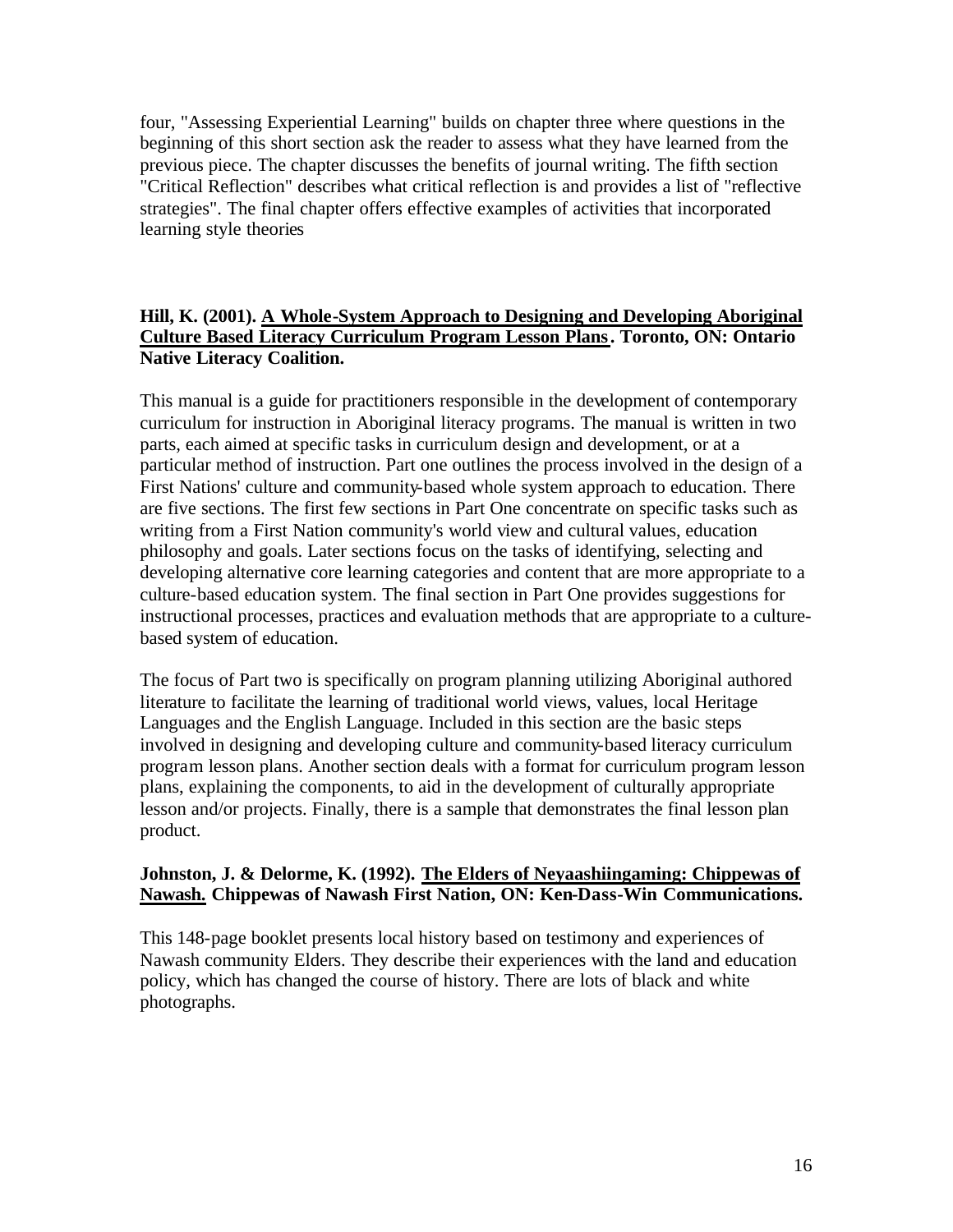#### **Keeshig-Tobias, P. (1996). The Illustrated History of the Chippewas of Nawash. Chippewas of Nawash First Nation, ON: Chippewas of Nawash First Nation.**

A comic book storyline that was developed to present locally specific historical facts about the territorial and fishing rights around the Owen Sound and Cape Croker areas. Included in the storyline are black and white photographs.

## **Lambton County Board of Education. (1988). Ojibwe Language Curriculum. Sarnia, ON: The Lambton County Board of Education.**

This curriculum package was written for junior kindergarten to grade six. The curriculum aims to re-affirm and promote the relearning of traditions, customs, social structure, history, geography and arts of the local Ojibwe community, as well as other Native communities across North America. The Medicine Wheel is used to explain the way of life of Aboriginal people and their understanding of the universe. This curriculum document reviews language patterns, functions, and communicative concepts. It covers Algonquian grammatical term and includes an Ojibwe dictionary. Included are quotations from Elders in different communities. There are three sections in each unit: an introductory flow chart containing themes, goals, objectives, suggested learning experiences and a sub-theme; suggested teaching activities and resources; and additional sources. There is also a student evaluation section.

## **Lepine, R. (No Date). Native Family Literacy-Reference Manual. Toronto, ON: Native Women's Resource Centre and Ministry of Education and Training and the National Literacy Secretariat.**

This is a sixty-two page manual with a table of contents listing thirteen sections. The first four sections are one page in length. These pages include definitions of Aboriginal literacy, family literacy and list twelve goals of family literacy. The manual offers nine reasons why there is a need for family literacy. The fifth topic, "Potential Barriers to Learning" begins with an introduction to barriers encountered by Aboriginal people and discussion about drug addiction, abuses (physical, sexual, emotional and mental) and homelessness/poverty). Following this there is a discussion regarding support requirements to address barriers and support for a holistic approach to literacy. This section gives an overview of suggestions to develop vibrant programs. The sixth subject matter is case studies or testimonials by learners to indicate the support for a family literacy program. There are four case studies. The next two sections are the how to sections, how to develop a family literacy program and activities to do in the progr am. The next four sections are lists; lists of resources, publishers and/or distributors of Native Literacy resources and Aboriginal literacy programs in Ontario. The final section gives examples of forms for use in a family literacy program, forms such as, learning record, training plan, and so on. There are a total of seven forms listed.

The manual does not indicate who it is written for, facilitator or learner nor does it indicate if the manual is to be used for urban or rural (First Nations communities, Métis) communities.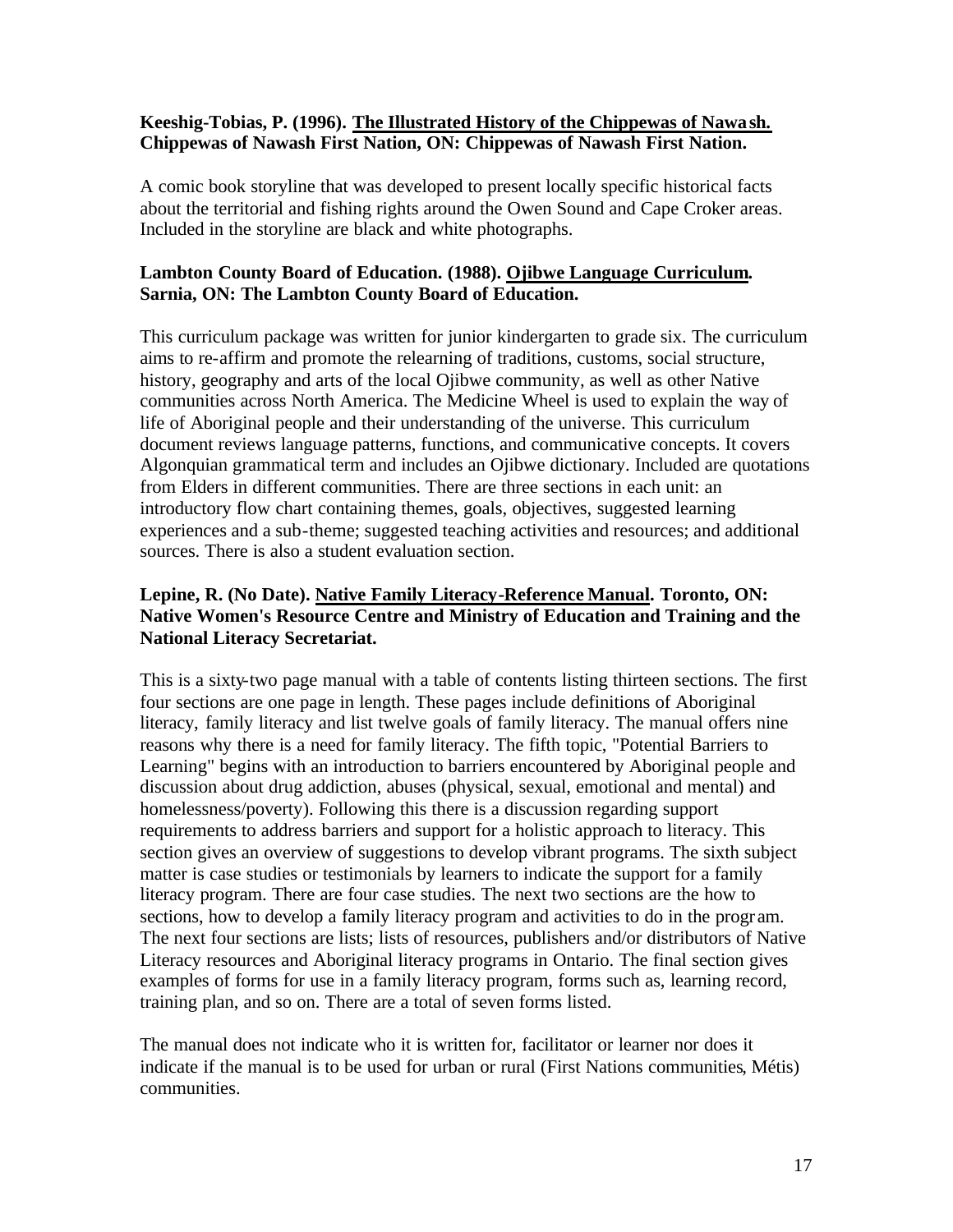## **Lepine, R. & Downey, I. (1995). Native Activity Workbook-Level 1. Lovesick Lake, ON: Lovesick Lake Native Learning Centre.**

This book provides activities designed to stimulate and educate both native and non-Native learners. There are legends, teachings and facts developed to enhance pride and interest in Native peoples. The book is written for adult literacy learners.

## **Lepine, R. & Downey, I. (1995). Native Activity Workbook-Level 2. Lovesick Lake, ON: Lovesick Lake Native Learning Centre.**

This book builds on the "Native Activity Workbook-Level 1" by the same authors, Lepine and Downey (1995). This book also provides activities designed to stimulate and educate both Native and non-Native learners. There are legends, teachings and facts developed to enhance pride and interest in Native peoples. The book is written for adult literacy learners.

#### **Native Women's Resource Centre of Toronto. (1998). Bread and Grains of the Four Colours. Owen Sound, ON: Ningwakwe Clearing House.**

This cookbook which is a selection of recipes by First Nations peoples, is based on the Four Colours of Mother Earth. It includes chapters on breads, soups, main dishes, desserts, four colours teachings and a story of Native Bread. It is written for people who want to learn about the culture of food as it pertains to First Nations peoples in Ontario. As people learn about the recipes, their concept of self will be enhanced.

## **Native Women's Resource Centre of Toronto. (1995). Arts and Crafts of the Northwest Coast First Nations People. Toronto, ON: Native Women's Resource Centre of Toronto.**

This is a literacy booklet that was prepared with three purposes in mind: to enrich the knowledge of the community of First Nations women about the artwork of the Northwest coast sisters and brothers; to offer suggestions for those who wish to fashion arts and crafts after one Aboriginal group of people; to provide an instructional literacy instrument for adult learners. There are vocabulary and definitions in brackets to help facilitate the learner to enrich their vocabulary and reading skills.

## **MacDonald, J., Ed. (2000). Empowering the Learner: Native Literacy Workbook. Owen Sound, ON: Ningwakwe Learning Press.**

This is a basic level workbook that compliments the Native literacy curriculum "Empowering the Spirit" developed in 1997. The culturally based lesson strengthens and test literacy skills using content that is meaningful and interesting to the Native learner. Learners can work on lessons such as putting words in alphabetical order, finding the meaning of words by learning to use a dictionary, copying words that are in alphabetical order, and building their vocabulary.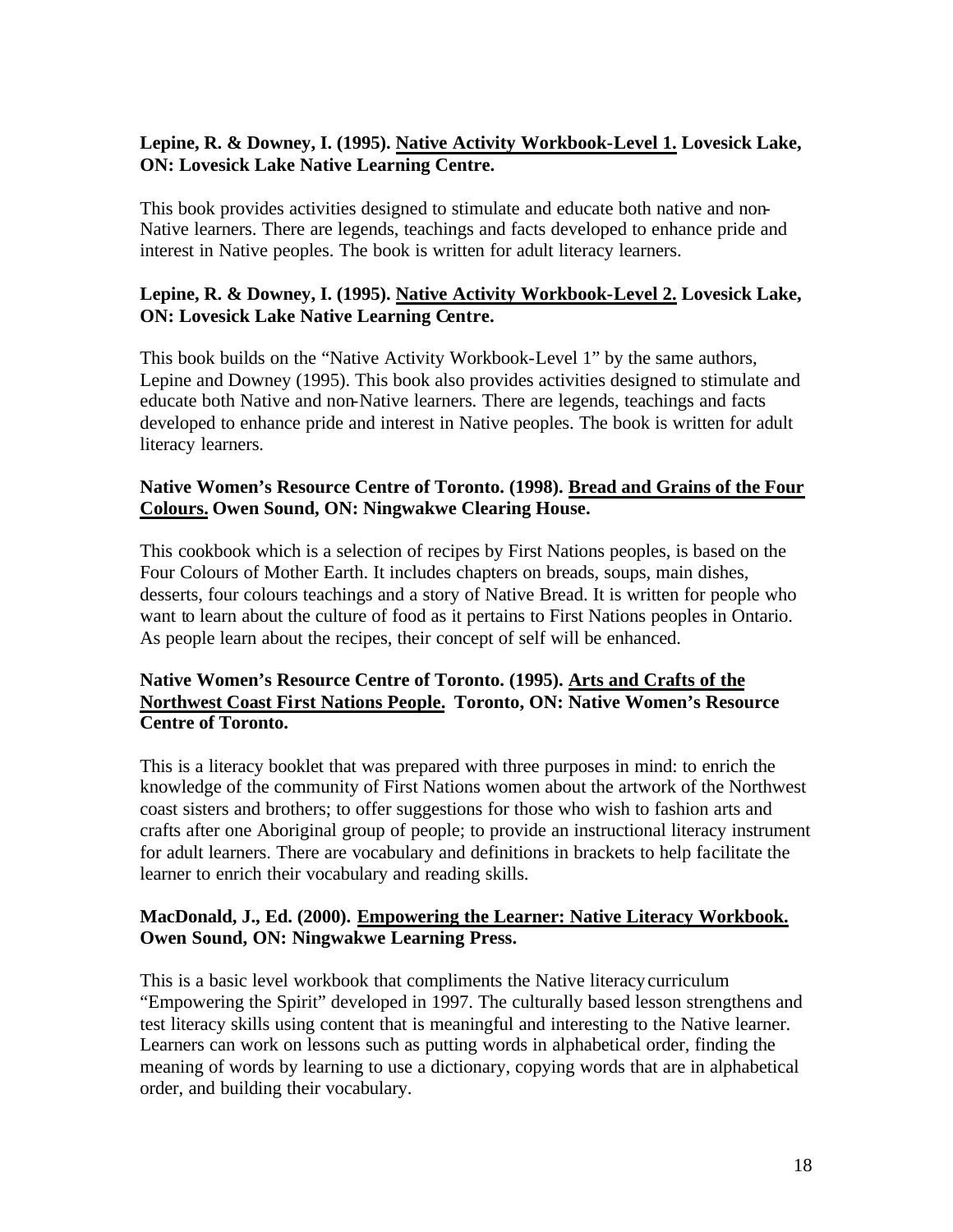## **Ningwakwe Learning Press. (2000). Journeys of the Spirit: A Collection of Writings by Native Literacy Learners. Owen Sound, ON: Ningwakwe Learning Press.**

Journeys of the Spirit is an anthology of writings derived solely from Native learners in literacy programs from across Ontario. Topics of interest range from love and family to politics and learning. It is a collection of Learners' voices as shared through their stories, struggles, and triumphs. It is the wish of the author, Ningwakwe, that, "for each and every reader to have a love for learning rekindled and a passion re-ignited for the learning journey". Ningwakwe hopes the collection will enhance and promote a greater understanding of the issues facing Native people in contemporary society.

## **Ningwakwe Learning Press. (2000). Word Skills for Native Learners. Owen Sound, ON: Ningwakwe Learning Press.**

A workbook that provides culturally relevant and appropriate literacy exercises and activities for intermediate level Native learners. The purpose of the workbook is to provide Native learners with literacy materials developed from a Native point of view, using culturally based approaches and content. Although the materials are based on cultural information and affirms cultural knowledge, it is not to be used as cultural teachings. It has been designed to provide learners with interesting and meaningful activities that strengthen and test their literacy skills. It is recommended that the workbook be used as one of part of a more comprehensive program eared to the individual learner's skills and abilities. Learners may work at their own pace or as directed by tutors or teachers.

## **Orzechowska, M. (Ed.). (1999). The People We Are -Connecting the Past and the Present. Owen Sound, ON: Ningwakwe Clearing House.**

This book contains seven stories from Elders from the Sioux Lookout region. Many of the stories are in the original Ojibway language with a few stories translated into the English language. Each story was told to the author in storytelling format and written verbatim as the Elders told their stories.

#### **Plain, T. & Doull, B. (1994). Asblish-Enjibaayin: Chippewa of Sarnia Oral History Project. Sarnia, ON: Chippewa of Sarnia Education Committee.**

Four local Elders share there past experiences by describing community life, family values, traditions, activities and beliefs in this spiral-bound booklet. They also talk about visions of the future to enhance knowledge and pride through literacy. The text is supplemented with black and white photographs and line drawings.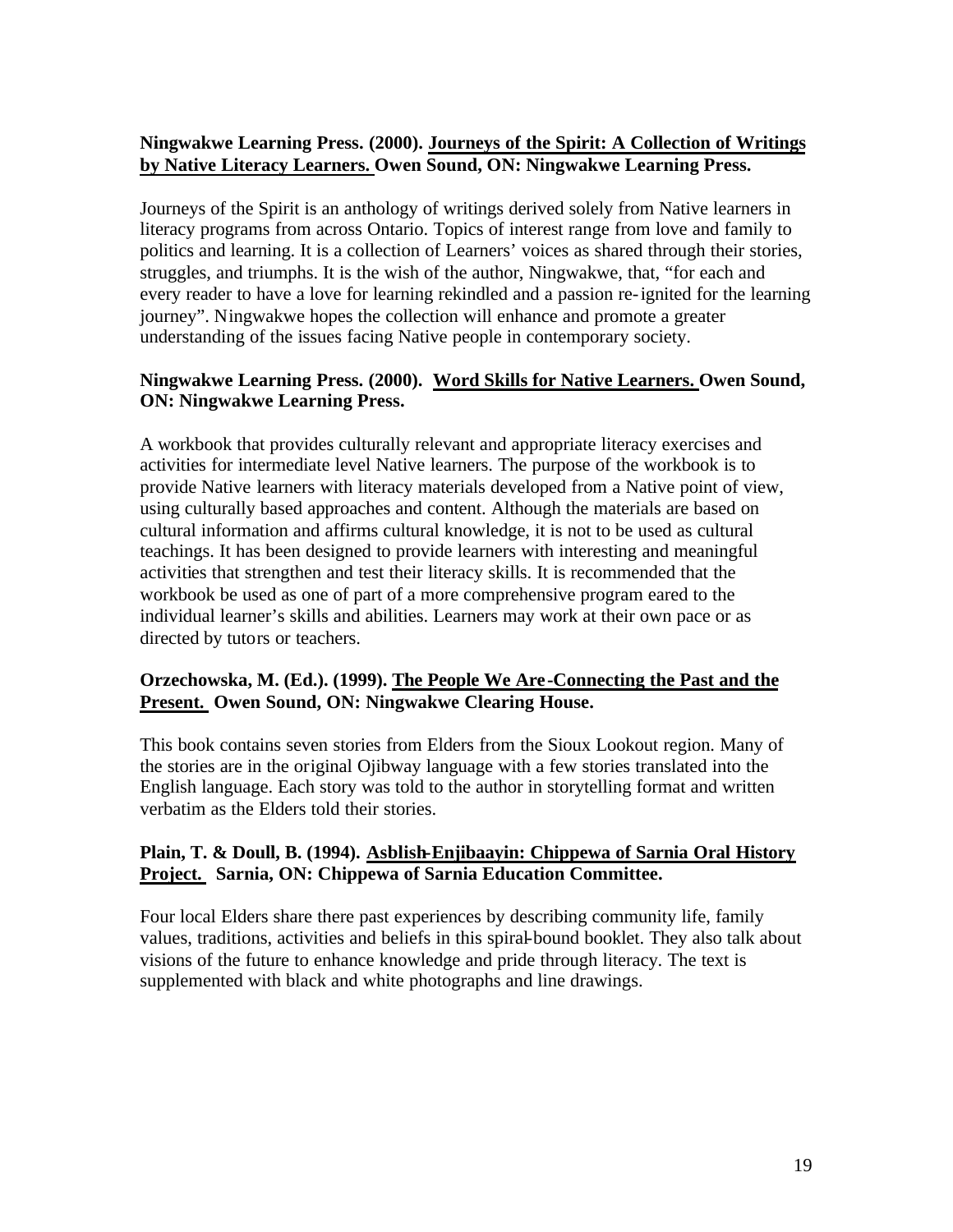#### **Tabobondung, C. & Migwans, C. (1989). Neem-Dah-"Let's Dance". Toronto, ON: Native Women's Resource Centre of Toronto.**

This is an adult literacy learner booklet that focuses on Native dancing that includes reading materials such as the origin of dances, meaning of the various dances, and so on. The material is presented in prose and poetry format. There are also illustrations of dancing outfits and learning activities.

#### **Tole, J. (1997). Ten Legends Workbook: Ojibway and Iroquois Legends. Owen Sound, ON: Ningwakwe Clearing House.**

This workbook focuses on the culture and legends of the Ojibway and Iroquois people of northern Ontario. The United Native Friendship Center Literacy Program in Owen Sound produced it.

It presents ten of the Ojibway and Iroquois legends with appropriate follow-up activities for beginning literacy learners. The same types of activities follow each story; specifically there are fill-in-the-blanks, vocabulary exercise, a word search, and a word jumble. The answer key for all of these exercises is included in the back of the book.

The legends were well received by all the students who reviewed them since they are stories that can be enjoyed by all ages. One student said, "My daughter would enjoy this. I'm going to read it to my kids." These stories are an appropriate resource to promote family literacy and cultural awareness. Many students wanted to know if there are other similar volumes written by other First Nation's groups across Canada.

#### **Pinette, G., (2002).** *Healthy Pregnancy Jenny's Story***. Owen Sound, ON: Ningwakwe Learning Press.**

A young couple wants to have a baby. They knew that preparing for a healthy pregnancy is the first

#### **Pinette, G., (2002).** *Diabetes and Diet Kivan's Story***. Owen Sound, ON: Ningwakwe Learning Press.**

Forty-year old Ivan has been diagnosed with diabetes. Ivan's success story is about his taking control of his illness.

#### **Pinette, G., (2002).** *Choosing Life: Bobby's Story***. Owen Sound, ON: Ningwakwe Learning Press.**

This true to life story is about an Aboriginal youth struggling with his friend's suicide. It includes warning signs and what to do if you know someone is suicidal.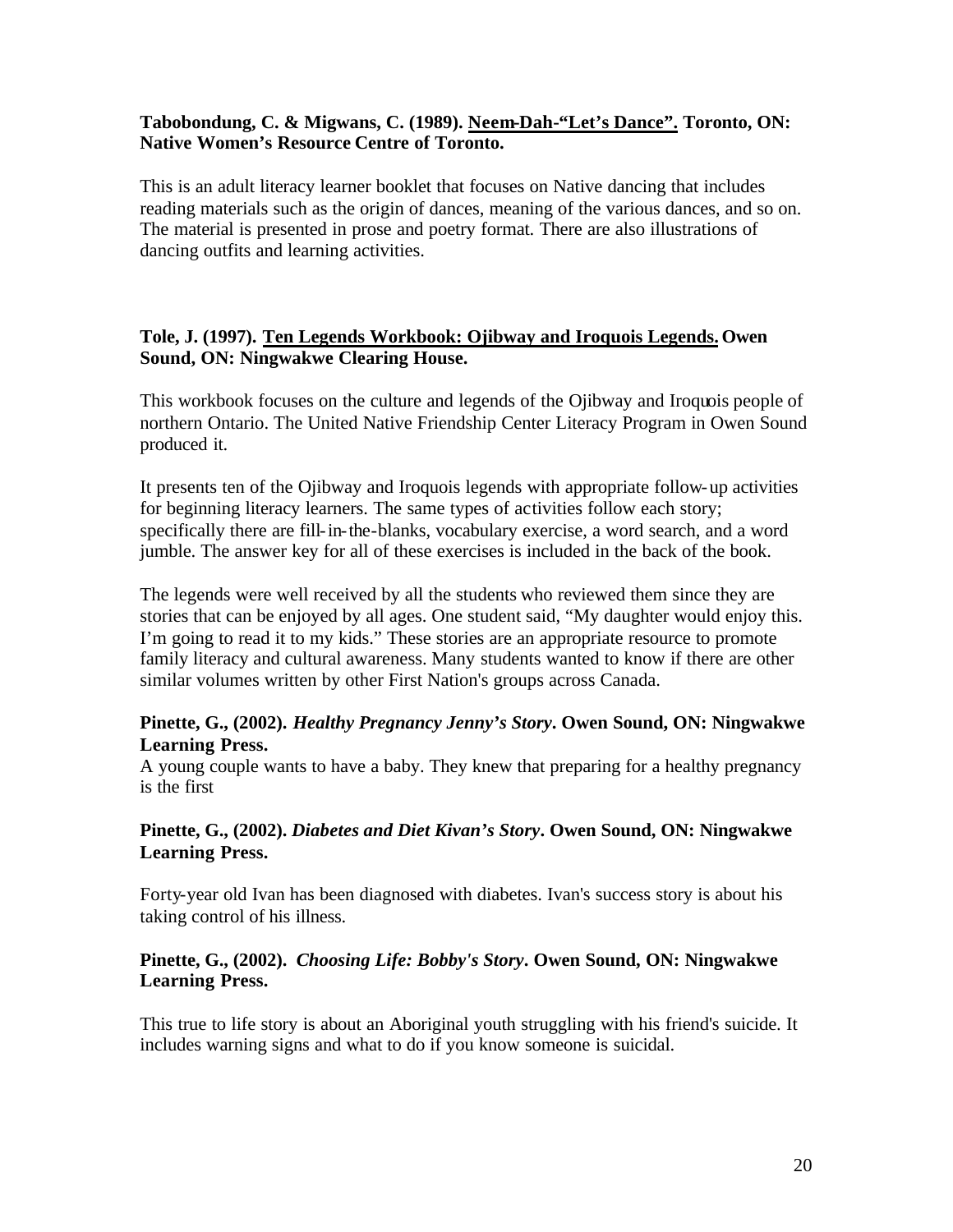#### **Reports**

#### <span id="page-20-0"></span>**Anderson, D. (1995). Native Literacy in Ontario: Areas for Development: A Discussion Paper for Ontario Aboriginal Communities (Clearing House Report No. FL801105). Toronto, ON: Literacy and Basic Skills Section, Workplace Preparation Division, Ontario Training and Adjustment Board.**

A forty-two-page report about the areas needing further development in provision of quality literacy services for Ontario's (Canada) Native populations. This report is based on site visits to Native Literacy programs, identifies seven key areas for change: strategic planning for program development and implementation and advocacy; program growth and administration; Native languages; teacher training; curriculum development; standards and accountability; and partnerships in delivery of literacy services. Each area is defined and described, and options for change are outlined for further discussion. In addition, literacy funding at the Ontario Training and Adjustment Board (OTAB) and the National Literacy Secretariat is described briefly. Appended materials include a list of OTAB-supported literacy programs, and a descriptive list of Aboriginal stakeholder groups. Contains 15 references.

## **Anderson, K., Blackwell, S. & Dornan, D. (2000). Urban Aboriginal Child Poverty: A Status Report on Aboriginal Children and their Families in Ontario. Toronto, ON: Ontario Federation of Indian Friendship Centres.**

The report, which reflects the results of fifteen individual interviews and four focus groups, begins with a prologue of the history of Aboriginal Peoples in Ontario. Participants were asked to describe the "daily realities of Aboriginal child poverty" including services and service gaps. The interviews were taped, transcribed and coded. Statistical material and other literature are included as a complement to the qualitative research findings. "Aboriginal children have a history of over representation in the child welfare system – some reserves lost nearly an entire generation of their children during the 'sixties scoop.' Poverty breeds child welfare intervention, and for Aboriginal people, this is a particularly loaded experience. As one worker remarked, "Now they are taking our children away from us again. It is the same cycle, just a different approach. " (p.29).

All the single parents interviewed were women. The issues they faced begin with selfcare during pregnancy, breastfeeding and childcare. "The National Council on Welfare reports, "overwhelming evidence shows that babies born to poor mothers are the most likely to be deprived of this important start in life, either because their mothers did not have adequate information and personal supports, or because they had to wean their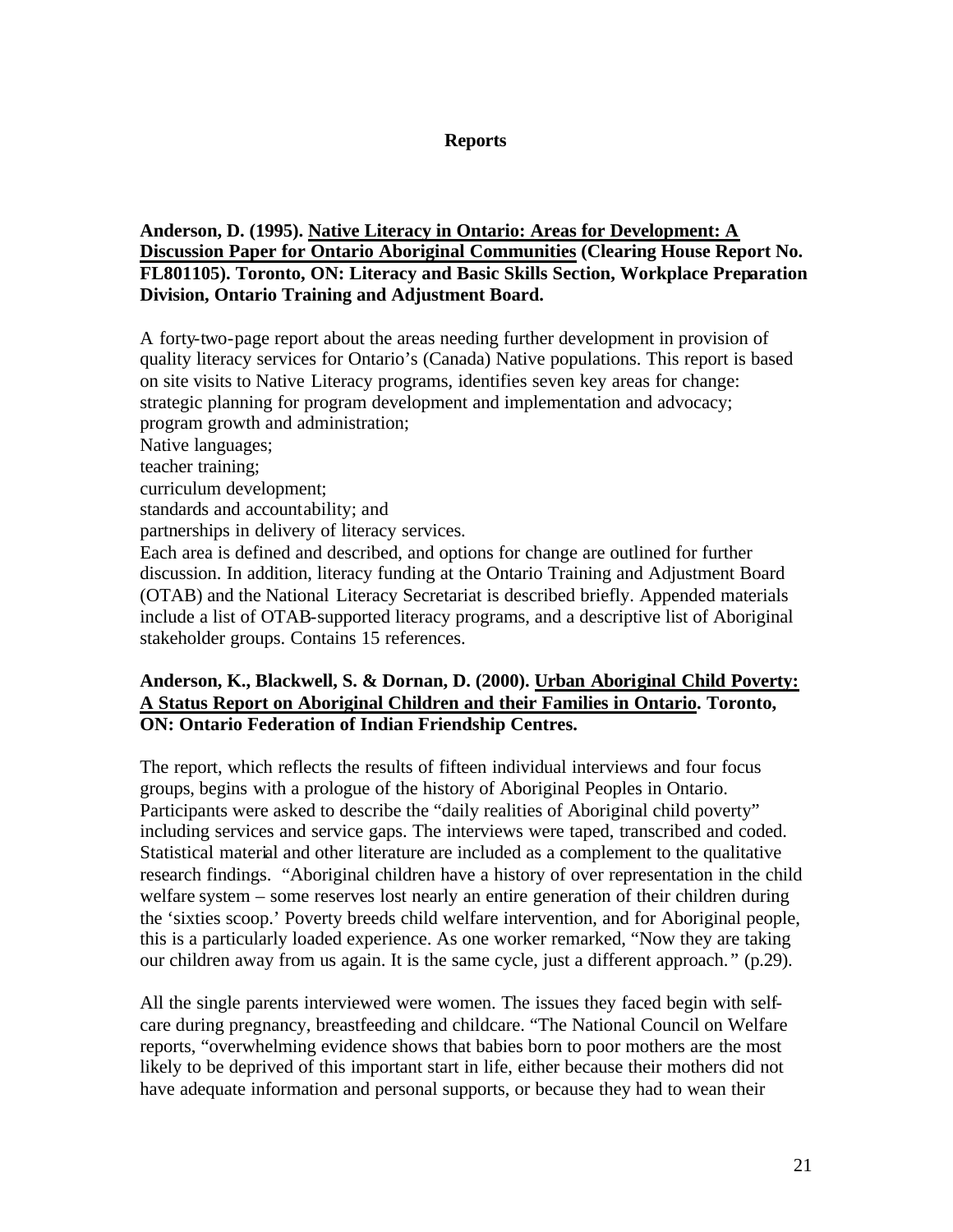babies too early because they were forced to return to work too soon"(p.33). Other problems cited by mothers include finding an affordable home, and managing a home, food preparation, transportation with children (particularly in winter) and shopping on a limited budget. These problems are related to the mothers' low language and numeric skills indirectly through their need for knowledge of life-management skills for the urban environment. Social programs do not seem to be able to solve these young mothers problems. What is missing in terms of traditional Aboriginal cultural literacy is the intergenerational extended family. Formal literacy, as was heard many times from practitioners in interviews and at the symposium, is only part of the picture in terms of understanding the meaning of "Aboriginal Literacy. Building friendships and cultural identities in communities can fill the gap – for example, between practitioners and learners, and between families such that literate families foster those who need to build literacy skills.

#### **Burnaby, B. (1984). Aboriginal Languages in Ontario. Toronto, ON: Ministry of Education.**

A sixty-eight document that contains appendices of Native language Advisory committee documents (1981, 1982) and submissions to the Ontario Royal Commission on the Northern environment (1978). The report is written in seven sections. Section one discusses terminology and the scope of the paper. The main characteristics of Ontario's Native languages, of which there are 10 associated with 2 language families, Algonquian and Iroquoian are described. The description includes the complexities of these languages and the differences between the two families. Maps show the distribution of various communities (Cree, Ojibwe, Potawatomi, Delaware, Iroquoian). Demographic information is provided, including the fact that 71% of Ontario status Indians are of Algonquian ancestry and 29% Iroquoian and that Ojibwe is the language with the most reported mother-tongue speakers. Patterns and the geography of language switching are also discussed. A section on literacy outlines the development of roman orthographies and syllabic writing system used among Cree and Ojibwe speakers. Excerpts from 19th century Mohawk and Cree Bible translations and a map showing communities using syllabics are given. Administrative structures relating to Native language development are described and objectives for Native language development are outlined.

A number of statements are given from such documents as the "Indian Control of Indian Education", by the National Indian Brotherhood, the "Ontario Task Force on the Education Needs of Native Peoples, 1976," and the Northern Native Languages Project report. Most recommendations proposed by Native groups focus on educational; general linguistic research and a program of Native language awareness are also advocated. Activities involving Native language use are described: in churches, Native religious practices, commerce, Telephone communications, broadcasting, newspapers, the Native Language Instructors' Program, adult language classes, translation and interpretation work, typewriters, Native cultural centers, and research.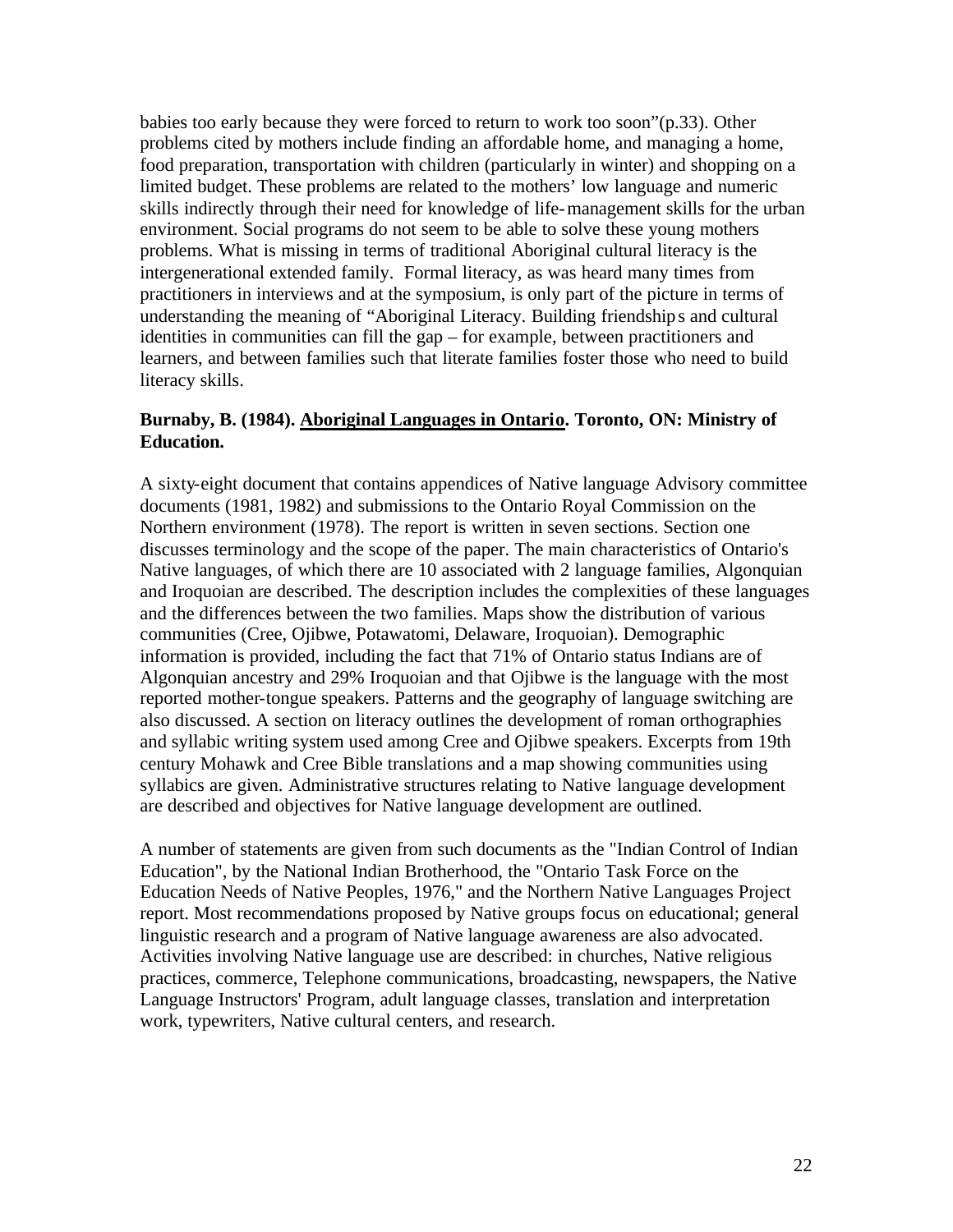## **Canada-Parliament House of Commons-Standing Committee on Aboriginal Affairs. (December, 1990). You took my talk: Aboriginal Literacy and Empowerment: Fourth Report of the Standing Committee on Aboriginal Affairs (Report: no.43 LAW). Ottawa, ON: Queen's Printer for Canada.**

This fourth report is the written minutes of proceedings and evidence from the Standing Committee on Aboriginal Affairs (SCAA) in Canada. In this 139 page document SCAA reports a study of literacy of Native peoples in terms of Native languages, and the implications of literacy or the lack of literacy, for education, women, Elders, the family, economic development, government and politics. The Recommendations are written in Cree, Inuktitut and Ojibway. Included in the report is a bibliographical reference section.

## **Canadian Heritage and Department of Justice Canada. (1998) New Canadian Perspectives: Annotated Language Laws of Canada – Constitutional Federal, Provincial and Territorial Laws. Ottawa, ON:**

A large report over 400 pages in length. In this text, "Official languages" refers to the languages of the Courts. Although the two Official languages of Canada are English and French, there is an official Aboriginal language tha t is the Territory of Nunavut. In general, Canadian Law provides for the rights of an accused to have a translator or interpreter present in court. The languages that are available for the accused tend to be in immigrant languages, such as Eastern European, European, African and so on. In many case Aboriginal translators or interpreters are generally not available. The book covers annotated laws for British Columbia, Alberta, Saskatchewan, Manitoba, Ontario, Northwest Territories, Prince Edward Island and Quebec.

In the British Colombia section the text makes reference to the "First Peoples' Heritage, Language and Culture Act, R.S.B.C. 1996, c. 147" in terms of providing for a corporation whose purposes and powers is "to support and advise ministries of government on initiatives, programs and services related to Native heritage, language and culture" (page. 226). Multiculturalism Acts (p. 232) or similar acts at provincial, territorial or federal levels, endanger the legal standing of Aboriginal Peoples as distinct within Canadian society. The same is true of all approaches to literacy that target populations by demographics based on age or social class alone. Manitoba, New Brunswick, Newfoundland, Nova Scotia, Ontario, Saskatchewan have similar laws. Ont ario also has a "French Languages Services Act, R.S.O. 1990, c. F.32" (p. 335-343). Appeals in Yukon with reference to other language acts (including the North West Territories Act) were dismissed in 1995 (p. 495). Yet the Yukon Act also states, "Nothing in this Part shall be construed as preventing the Commissioner, the Commissioner in Council or the Government of the Territory from granting rights in respect of, or providing services in English and French or any languages of the Aboriginal peoples of Canada . . ." (p. 499) Northwest Territories and Nunavut – "Chipewyan, Cree, Dogrib, English, French, Gwich'in, Inuktitut [includes Inuvialuktun and Innuinnaqtun] and Slavey are the official languages of the Territories. R.S.N.W.T. 1988, c. 56 (Supp.), s.  $4$ ." (p. 295).Quebec – The only provision found for using Aboriginal languages with regard to language laws is the "Cree Villages and the Naskapi Village Act, R.S.Q. c. V-5.1". This act provides for a French, Cree, Naskapi or English place name to be designated (p. 448).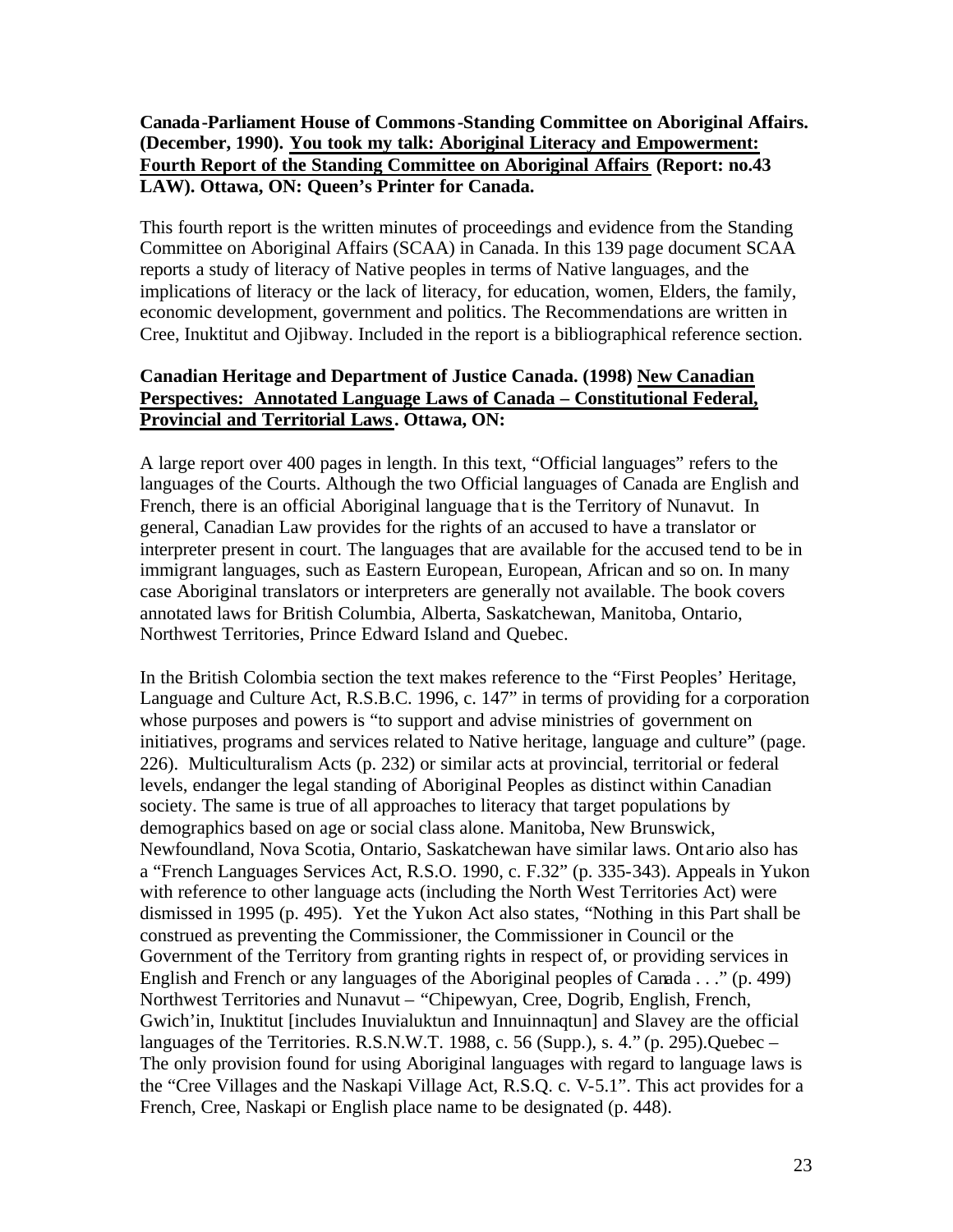**Consulting and Audit Canada. (March 27, 1996). Needs Assessment for an Electronic Infrastructure for the Canadian Literacy Community. [\(http://www.nald.ca/nls/inpub/needs/TOFC.HTM\).](http://www.nald.ca/nls/inpub/needs/TOFC.HTM)**

This report was downloaded from the internet. It is a needs assessment for all of Canada. The information relevant for Ontario is Annex D, "First Nations Situation and Issues". This section five pages. A focus group was held in Ontario to gain knowledge of the unique needs and traditions of First Nations literacy. The report discusses problems that First Nation's literacy practitioners have when trying to run literacy programs from First Nations' communities. Problems such as curriculum not addressing First Nation's world view to lack of trained volunteers. There is also a section that discusses the technology situation and problems that occur when trying to conduct literacy programs in communities using technology. The reports ends with a message to NLS (Native Literacy Secretariat) that NLS, "recognize the reality of where the native community is at present and to allow them to progress and build on their own strength" (p. 5).

#### **Gaikezheyongai, S. (December, 2000). Aboriginal-Enhanced Access to Native Learning: Final Report. Toronto, ON: A Literacy Project of The Native Women's Resource Centre and the National Literacy Secretariat Human Resources Development Canada.**

A fifty-three page report written, "to develop strategies to build strong linkages and partnerships with other community stakeholders in the city of Toronto, Ontario to help increase the effectiveness of outreach efforts, while decreasing the cost per contact hour" (p. 5). The first portion of the report lists the project goals, methodology and background information which includes recommendations from previous Native literacy projects. The second half of the report discusses the findings of the report utilizing a circular framework. The framework begins with "The Eastern Door" (awareness and vision of Native Literacy), followed with "The Southern Door" (outreach and relationships), then "The Western Door" (knowledge and reasoning), and the next door is "The Northern Door" (program design and delivery issues). A 12-month community needs assessment undertaken by the Literacy Program of the Native Women's resource provided the information for the report.

There were ten points made for immediate recommendations ranging from agencies being provided with continued resources to continue inter-agency strategy and community wide partnerships to greater awareness to support Native literacy services in greater Toronto. For the long-term recommendations there were fourteen recommendations made. The first six recommendations deal with a steering committee being formed and the duties the steering committee will undertake. Recommendations seven and eight advocate a learning approach be used to help empower Aboriginal learners and to enhance Aboriginal learners' abilities to carry out their life roles and responsibilities. Recommendation ten proposes the action plan include provisions for a centrally located office in downtown Toronto. The final four recommendations (11 to 14) promote the roles and responsibilities of an Aboriginal support worker.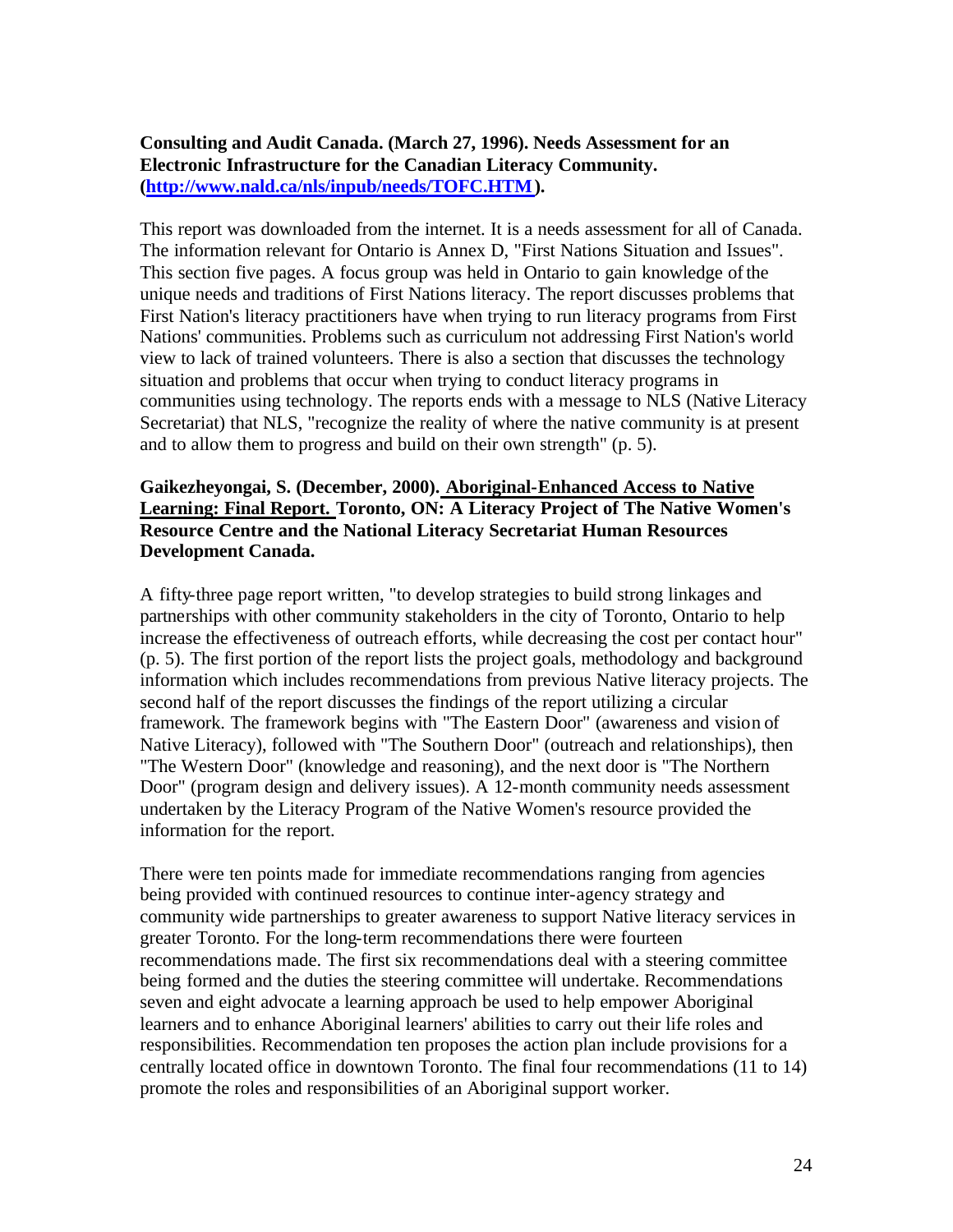## **George, P. (1997). Vision: Guiding Native literacy [Booklet]. Own Sound, ON: Ningwakwe Clearing House and Ministry of Education and Training Workplace preparation Branch and National Literacy Secretariat.**

This is a forty-three-page report. There are three sections to the report: a) Setting the stage; b) Programs across Canada; c) What Native learners have to say about literacy. The report ends with two main points in the summary. The first feature is acknowledging the person coordinating a literacy program has a tremendous impact on programming. Second, the literacy program to be effective must have strong community support.

In setting the stage, George gives a historical account of Aboriginal literacy coming to the forefront with Canadian government when the United Nations Educational Scientific and Cultural Organization (UNESCO) declared 1990 as the "International Literacy Year". The reports explains the significance of seven in an Anishnawbe (Ojibway) tradition and questions if, "UNESCO ten-year plan give added visibility and resource to Native Literacy?" This section also discusses: what is Native literacy, characteristics of effective Native literacy programming (community-based and learner centered, holistic approach use, placing literacy into culture, using he dual forces of language and culture, development of materials and methodologies relevant to the learners lives, empowering the individual, and community development).

In the second section seven program described. Five programs from Ontario, one from Yukon Territory and one from British Columbia. In the final section, learners wrote letters about their participation in Native literacy programs. Other topics discussed in this section were: other community initiatives, further national initiatives, additional relevant activities and common issues and concerns.

## **Gray, F. (2000). Practitioner Development Strategy. Owen Sound, ON: Ontario Native Literacy Coalition.**

A report written to answer the following question: 1. What are the core skills needed by a practitioner in the Native literacy field; 2. How are these skills acquired by individuals seeking to work in the Native literacy field; 3. How does the Native literacy field recognize the acquisition of these skills?

The strategy focused on the persons delivering literacy instructions to the learners in a literacy program. The report talks about core skills of Native groups and how they are acquired. Results of a survey on core skills are presented in the report.

## **Ministry of Education and Training. (1993). Empowering the Spirit of the Native People: The Native Literacy Movement in Ontario. Toronto, ON: Ministry of Education and Training.**

A report that describes the partnership between the Literacy Branch and the Ontario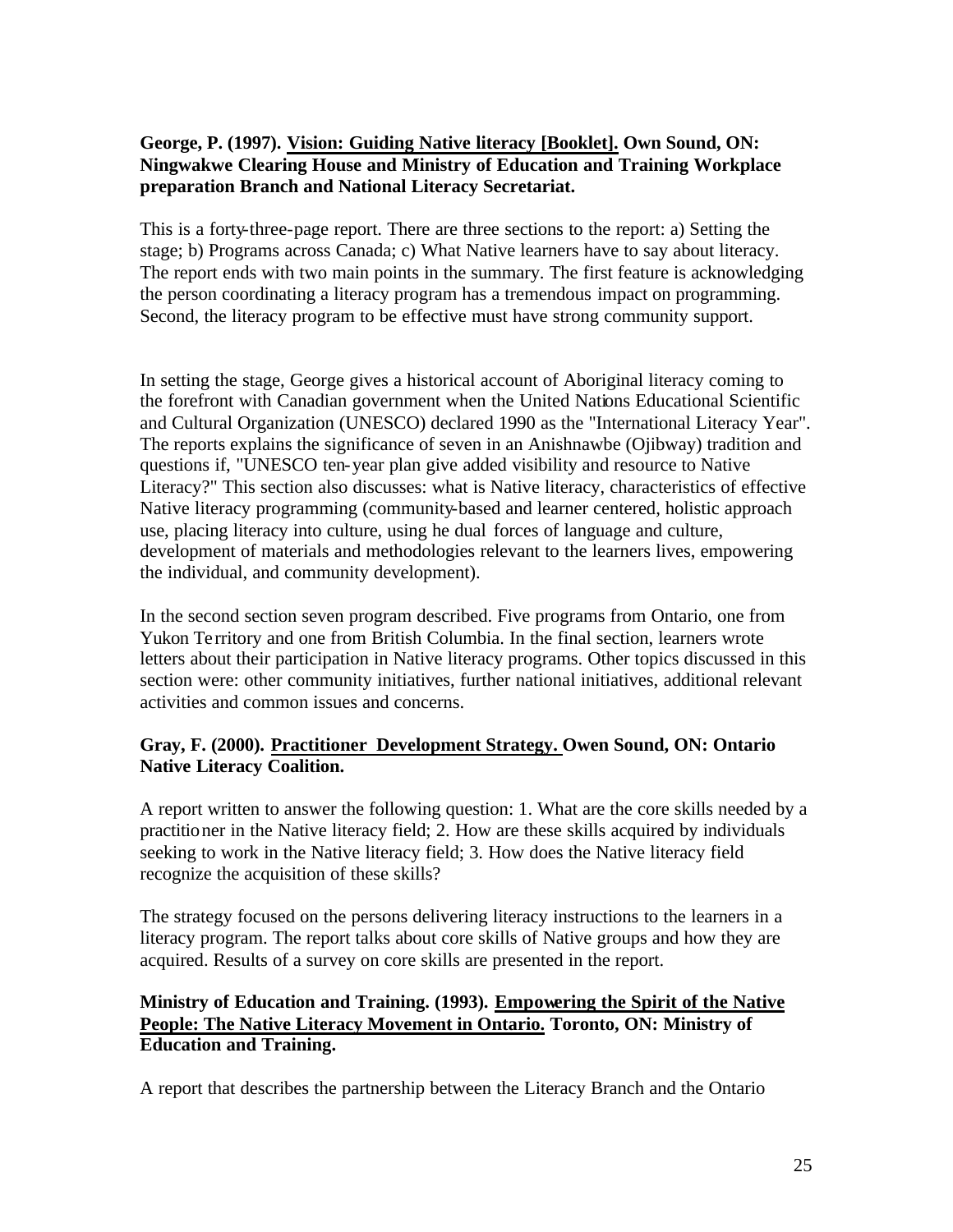Native Literacy Coalition (ONLC) at the Ministry of Education and Training, the considerations in the ONLC mandate, and the specific projects which are funded through the Ontario Community Literacy Grants Program to promote literacy among Native Peoples. Major considerations which emerged as a result of a process of consultation are: training programs be accredited by post-secondary institutions; courses be Nativespecific and designed in accordance with the expressed needs of the practitioners; and program delivery meet the needs of the working adult learners who are recipients of training.

## **Ministry of Education. (1989). Native Languages: A Support Document for the Teaching of Native Languages Resource Guide, Primary, Junior, Intermediate and Senior Divisions. Toronto, ON: Ministry of Education and Training.**

A ninety-six-page document that supports the Native language as a second language (NSL) curriculum guides. Provides a background information on second-language teaching techniques and suggests teaching strategies and resources for Native Language teachers. Views communicative language approach as most applicable to the NSL program. Contains seven major sections; overview of language teaching methods (grammar-translation, audio-lingual, situational, and communicative methods); teaching the four languages skills (reading, writing, speaking, listening); teaching grammar; developing a theme; program and student evaluation; the NSL program in the context of the school and the community; and the development of resource materials. Includes bibliography of book and periodical references arrange by broad topic.

## **Ministry of Education. (1987). Native Languages-Part A: Policy and Program Considerations (Rev. Ed.).Toronto, ON: Ministry of Education.**

A written document outlining guidelines for organizing courses in Native languages as a second language (NSL), primarily for Native students, but open to all. For kindergarten to grade twelve. Provides a rationale, program goals, and notes on student background, language variations, sex equity, and co-operative education. Outlines responsibilities for program development and delivery. Emphasizes listening and speaking skills in the primary and junior divisions, and reading and writing communication skills in intermediate and senior divisions. Describes programs and courses in terms of language skill objectives, course content, and planning units, credit courses in secondary schools, cross-curricular components, value education, and guidance and career opportunities. Suggests themes as; family, community, nature, communication, time and recreation. Also explores the teaching of culture, language patterns, communicative concepts, and language functions. Describes both student and program evaluation (including comprehensive checklist). Includes sample units and glossary.

## **Ministry of Education and Training. (1986). Ontario's NSL Program: Teaching and Learning a Native Language as a Second Language. Toronto, ON: Ministry of Education.**

A sixteen page document that outlines the need for the new Native-as-a-Second-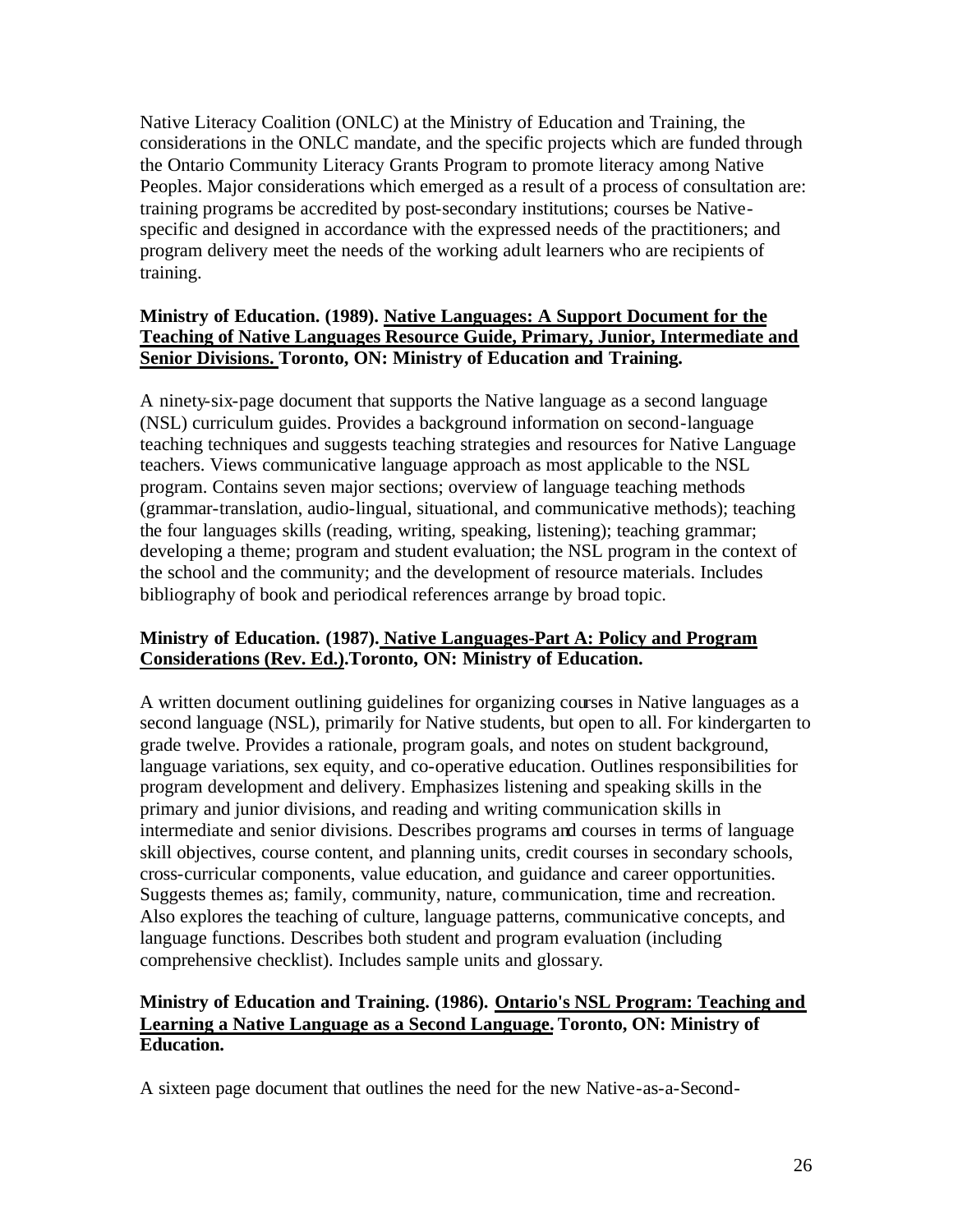Language (NSL) program to be implemented in the 1987-1988 school year in provincial and federal schools where fifteen or more students have requested instruction in a Native language and where a qualified Native-language teacher is available. Presents information regarding program rationale and description in sections that focus on: rationale, Native languages that will be taught, goals of NSL programs, how programs will be taught, expectations of student achievement, curriculum and teacher resource materials, program structure, teacher qualifications, timelines, and funding. A map showing Ontario Native communities and major linguistic families is included.

## **National Adult Literacy Database and Ontario Native Literacy Coalition. (No date [specified\). Aboriginal Literacy Overview \(http://www.literacy.ca/litand/aborig/](http://www.literacy.ca/litand/aborig/overview.htm) overview.htm).**

A four-page document downloaded from the above cited web site. It begins by stating, "Aboriginal literacy is a complex issue involving the need to heal, to reclaim identity, language, culture and self-determination" (p.1). Several reports are mentioned and very briefly summarized in one to six sentences. The reports are: 1) Literacy for Metís People: A National Strategy, 2) Breaking the Chains: The First Nations Literacy and Selfdetermination, 3) In the Language of Literacy: A National Resource Directory of Aboriginal Literacy Organizations for International Literacy (1990). Following the reports a discussion of how the Ontario Native Literacy Coalition envision Native literacy is discussed. The four-page summary ends with statistics on Aboriginal People, such as education, employment, income and social issues.

## **Ontario Training and Adjustment Board. (1996). Aboriginal Language Standardization Project: Progress Report. Toronto, ON: Ontario Training and Adjustment Board.**

A fifty-three page report intended to support the Assembly of First Nations' goal of establishing language standardization for written and oral language by approving terminology, developing dictionaries, and approving standard orthographies. Aboriginal people are seeking to define and implement culturally appropriate curriculum and teaching methods to promote literacy in Aboriginal languages as well as in French and English. This project has two streams; (1) supporting language conferences intended to establish consensus within an entire community regarding a standard written script and orthography, and (2) to develop modern dictionaries and grammars in order to promote standardization. The bilingual dictionaries will be written in two languages and offer the equivalent word or phrase in another language; usage's; and etymology. Outlines the government's role in this project including a discussion about the need for this to occur in Ontario specifically.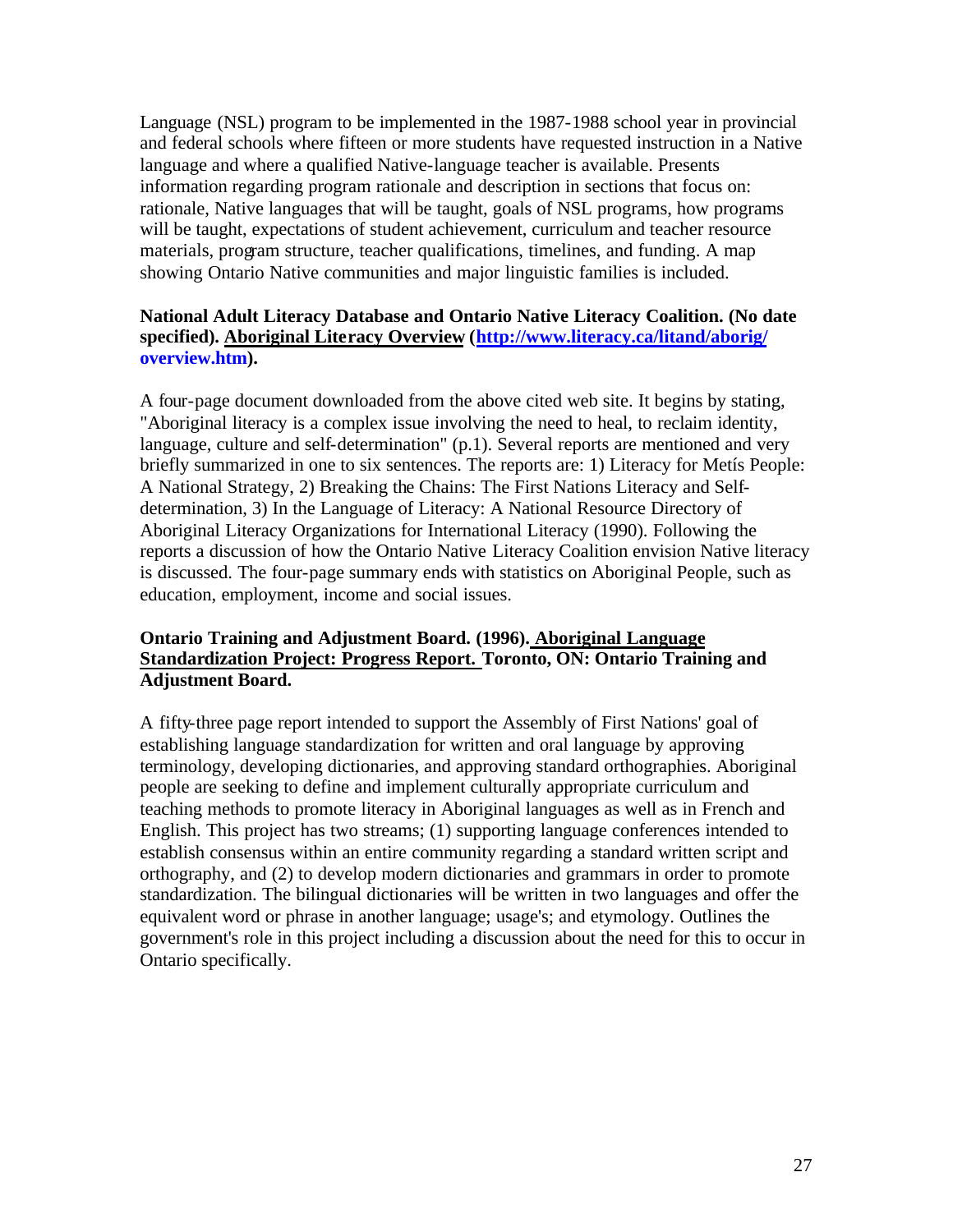## **Ontario Workplace and Adjustment Board. (June, 1991). Issues and Options in Adult Literacy: A National Symposium. Toronto, ON: Ontario Workplace and Adjustment Board.**

This document is a summary of the proceedings of a symposium that was attended by more than 100 adult literacy practitioners, researchers, and government officials in Ontario. The largest part of the document consists of summaries of the issues and policy/program options discussed in relation to the following aspects of adult literacy programming: program evaluation, recognition of learning, workplace/work force literacy, literacy and Aboriginal peoples, practitioner training and accreditation, literacy and the survival of cultural and linguistic minorities, volunteers in literacy, integration versus literacy and youth, and learner participation. The remainder of the document consists of the following: reports and recommendations regarding these aspects of adult literacy programming that were presented at the final plenary, the names/addresses of invited participants, and lists of French and English videotapes and scripts of roundtable discussions on issues in adult literacy.

#### **Stanley, J. (1996). Aboriginal Language Standardization Project: Progress Report. (Report: FL8801133). Ottawa, ON: Queens Printer Press.**

The 63-page report describe an Ontario project to establish standards for the written and oral language for Native peoples of Ontario. This includes two language families and 13 languages still present in the province. The project has two streams: (1) a series of language conferences intended to establish consensus within an entire community regarding standard written script and orthography, and (2) preparation and publication of bilingual dictionaries and reference grammars. The three conferences held to date are noted, targeted languages are listed, and issues in maintenance of geographically isolated languages are discussed briefly. The role of the Ontario government in language planning and in Indigenous language and heritage maintenance, revitalization, and awareness raising is also discussed. Appended materials include details of the individual language projects, Algonkian and Iroquoian language family charts, a list of Aboriginal languages and First Nations of Ontario, Native literacy program enrollments and contact persons, a list of Ontario centers for the study of Aboriginal languages, a list of Ontario schools offering Aboriginal languages as a regular subject, a list of Ontario school districts offering Native languages as a second language, and information on the reservation schools in which Aboriginal languages are taught.

## **Stricker, W. (2001). Communication Strategy: First Report. Toronto, ON: Ontario Native Literacy Coalition.**

A twelve page report by Wanda Stricker the consultant. This is a first report for the Ontario Native Literacy Coalition Communication Strategy project, which was developed to target learners and encourage them to get involved in a Native literacy program. Includes a report on a booklet was developed which would target learners and encourage them to get involved in a Native Literacy program. Sticker also developed radio, TV and newspaper advertisements, posters, to be used to solicit volunteers, financial aid and learn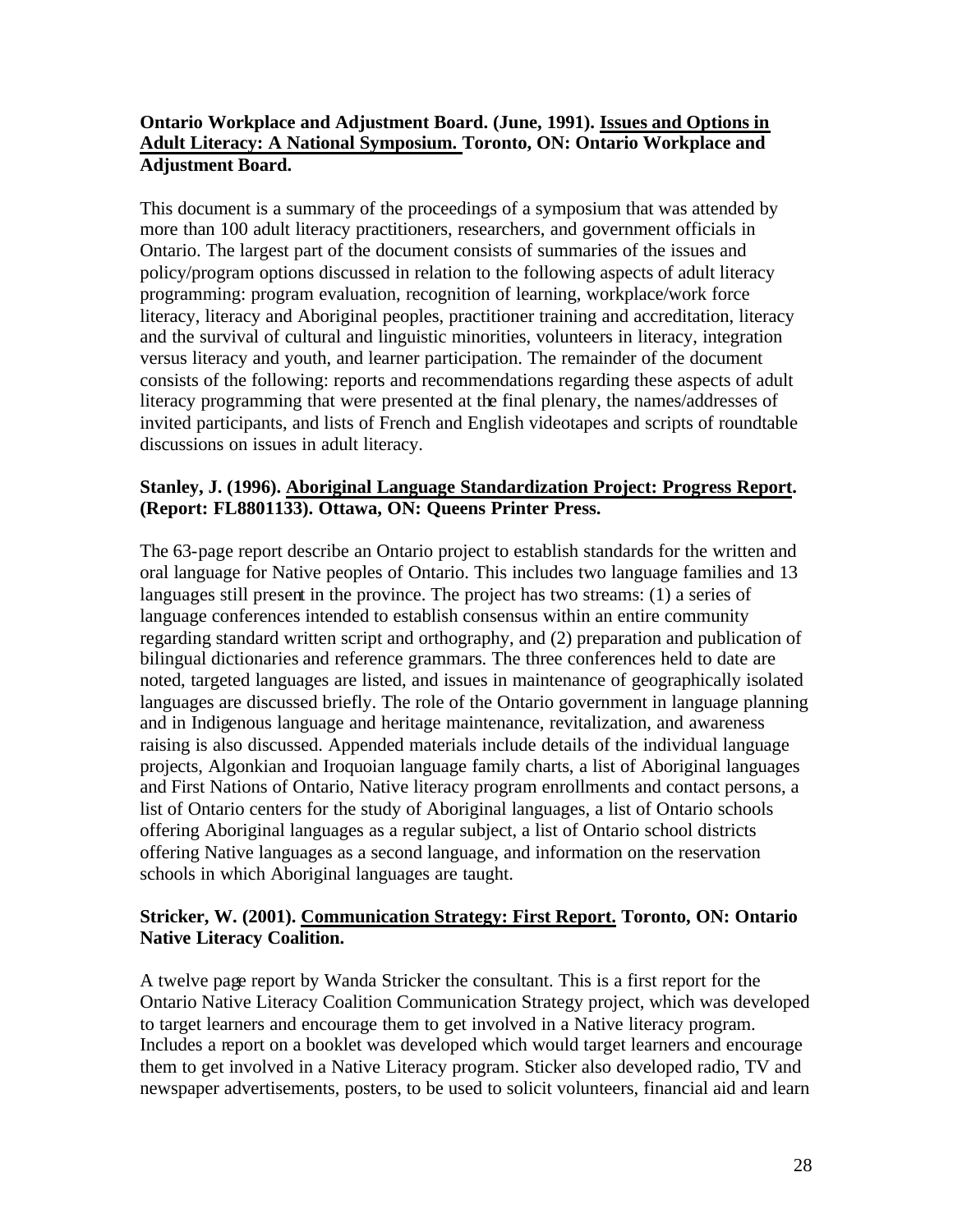for Native literacy programs throughout Ontario. These advertisements are enclosed in the report.

#### **Thompson, K., Jones, C. & Powell, P. (2000). Common Assessment in the Native Literacy Field. Niagara-on-the-Lake, ON: Ontario Native Literacy Coalition.**

This is an eleven-page report that documents an "Assessment training" that occurred at Niagara-on-the Lake in November 2000. The document gives a copy of the preconference survey, summary of the pre-conference survey and common assessment final report. The survey examined 12 areas such as defining "common assessment"; comfort level using the learning outcomes; using other assessment tools; time constraints in using the and so on. Surveys were sent to 28 programs with 9 programs responding. Overall the participants indicated that a "Common Assessment", as they defined common assessment, was a worthy initiative, if it strives to accommodate the unique nature of each Native Literacy stream.

## **Turner, D. (2001, November). Oral Tradition and the Law. Paper presented at the Philosophy Department Speaker Series at the University of Toronto. Toronto, ON.**

A three hour presentation by Dr. Turner focussed on the legal aspects of the 'spirit of the treaties' and the actuality of assimilative/indoctrinatory methods of teaching in the Euro-Canadian/American education mainstream model. Dr. Turner notes that while the legal purpose of RCAP was to affirm and support Aboriginal Peoples' right to selfdetermination in terms of education, language, culture and so on, there is a gap between the intent and the practice. At least part of this is due to a difference in terms of how language is used.

The major problem in terms of education, Dr. Turner notes, is "what do we do with our elders in such a setting." Although the theory of a dialogical relationship between Elder Teachings and formal education represents the ideal, in actual practice it appears that "Indigenous worldviews are incommensurate" with the non-Indigenous approach. Dr. Turner gave this example: "In the book 'The Raven Dancer' the dancer welcomes the soul of the raven … is this only a nostalgia for a lost age? Is there any connection?" So then, the point is whether there is any connection at all between Indigenous and Euro-Canadian approaches to rights, governance, etc. and understanding this is particularly important with regard to education in the context of this Native Literacy in Ontario Research study.

Some of the questions raised by Dr. Turner are similarly relevant and should perhaps be addressed in this or future research: "What is the role of Oral Tradition"; "What is the role of Indigenous way of life?"; "Ought Aboriginal peoples to abandon these arguments and embrace [the dominant approaches to] relationships?"; " Are there non-natives who have already thought of this or perhaps who are also thinking about this?"

He also cited what happened at the Canadian Philosophical Society's conference on Aboriginal Philosophy this year: some Elders stood up to speak and continued in their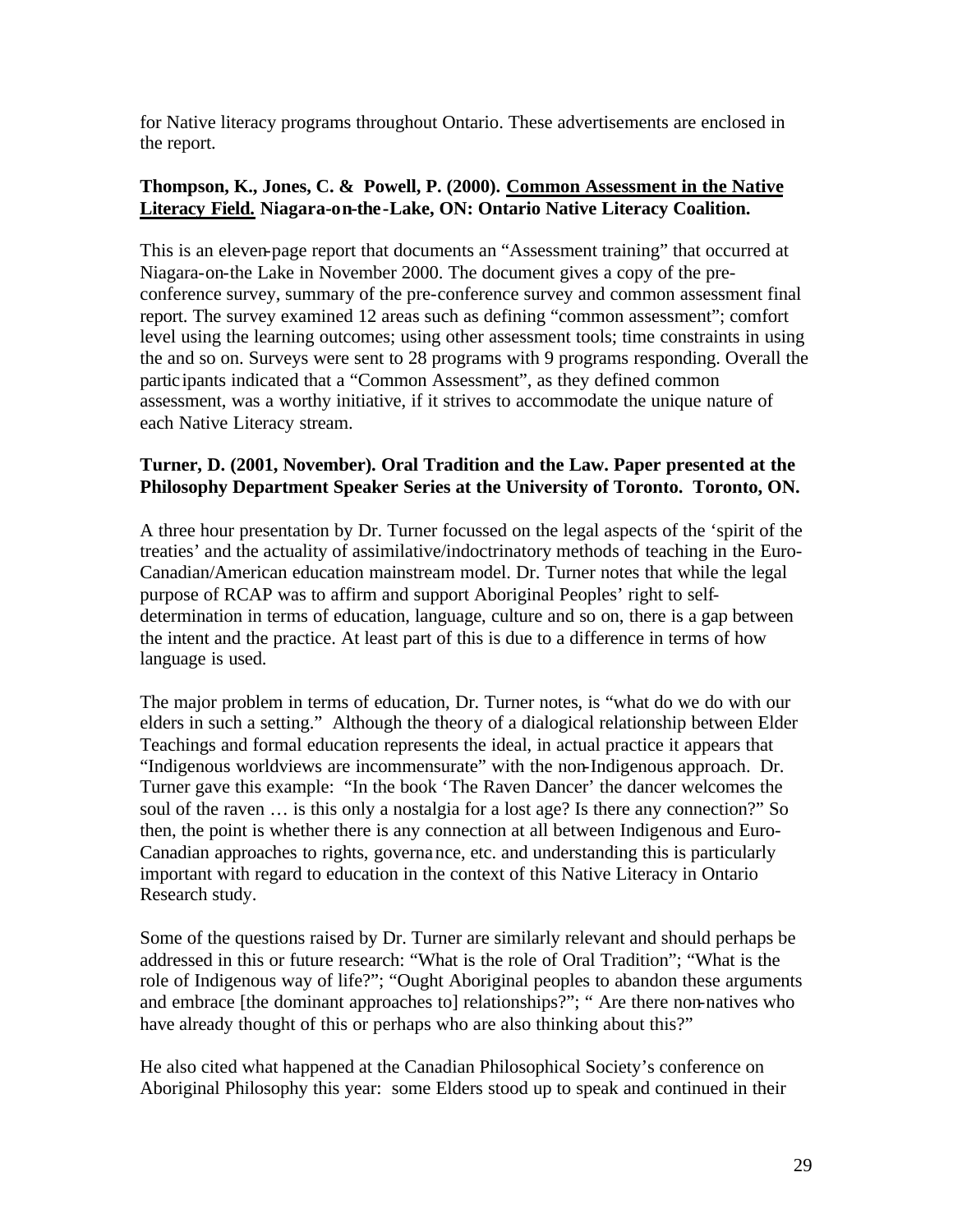<span id="page-29-0"></span>Native languages without translation for the entire length of the presentation. The very graphic point made was that it is the English/French Euro-Canadian mainstream education that is uneducated in Native language and culture.

#### **Wemigwans, J. (2001, July). Sharing Methodologies and Resources & Communication Strategies (Final Report of the Ontario Native Literacy Coalition's projects). Owen Sound, ON: Ontario Native Literacy Coalition.**

The report "Sharing Methodologies and Resources" is prepared in two parts. The first part is forty pages which introduces the concept of holistic education and the Medicine Wheel as they relate to educational approaches. Holistic education is defined as programs that incorporate a culturally relevant and/or culture based approach to education. The approaches they discuss can be tied to the Literacy and Basic Skills system in Ontario, specifically, recognition of Adult Learning Strategy; learning outcomes, assessment, articulation and accreditation. The project gathered resources to be used by other practitioners who do not have time to research resources and methodologies. The resources they gathered were the Sto:olo Employment services in British Columbia, Four Worlds Development Institute, Red Willow Lodge, and Urban Circle Training Centre. Listing of common successful resources. There were no appendices in the first portion of the report although appendices were listed in the table of contents. The second portion, forty-six pages, of the report begins with the same information about what is holistic education and principles of the medicine wheel teachings. A discussion of the pedagogical practices of Aboriginal literacy programs was added. Otherwise, the same resources were presented to Sto:olo to Urban Circle Training Centre. The appendices, thirty-six pages, were included in this portion of the report.

## **Computer Software**

Folio InfoBase, (1997). For Seven Generations. An information Legacy of the Royal Commission on Aboriginal Peoples. Ottawa, ON: Libraxus Inc.

Mchigeeng First nation Education Department (2000). Teaching of the Four Elements An Introduction to Science. Owen Sound, ON: Ningwakwe Learning Press.

Sainte-Marie, B., (1998). Science: Through Native American Eyes. [Computer Software]. Kapaa, HI: Cardleboard Teaching Project

Skye, R.R., & et al. (1998). The Great Peace the gathering of good minds. Brantford, ON: Working World Training Centre Inc.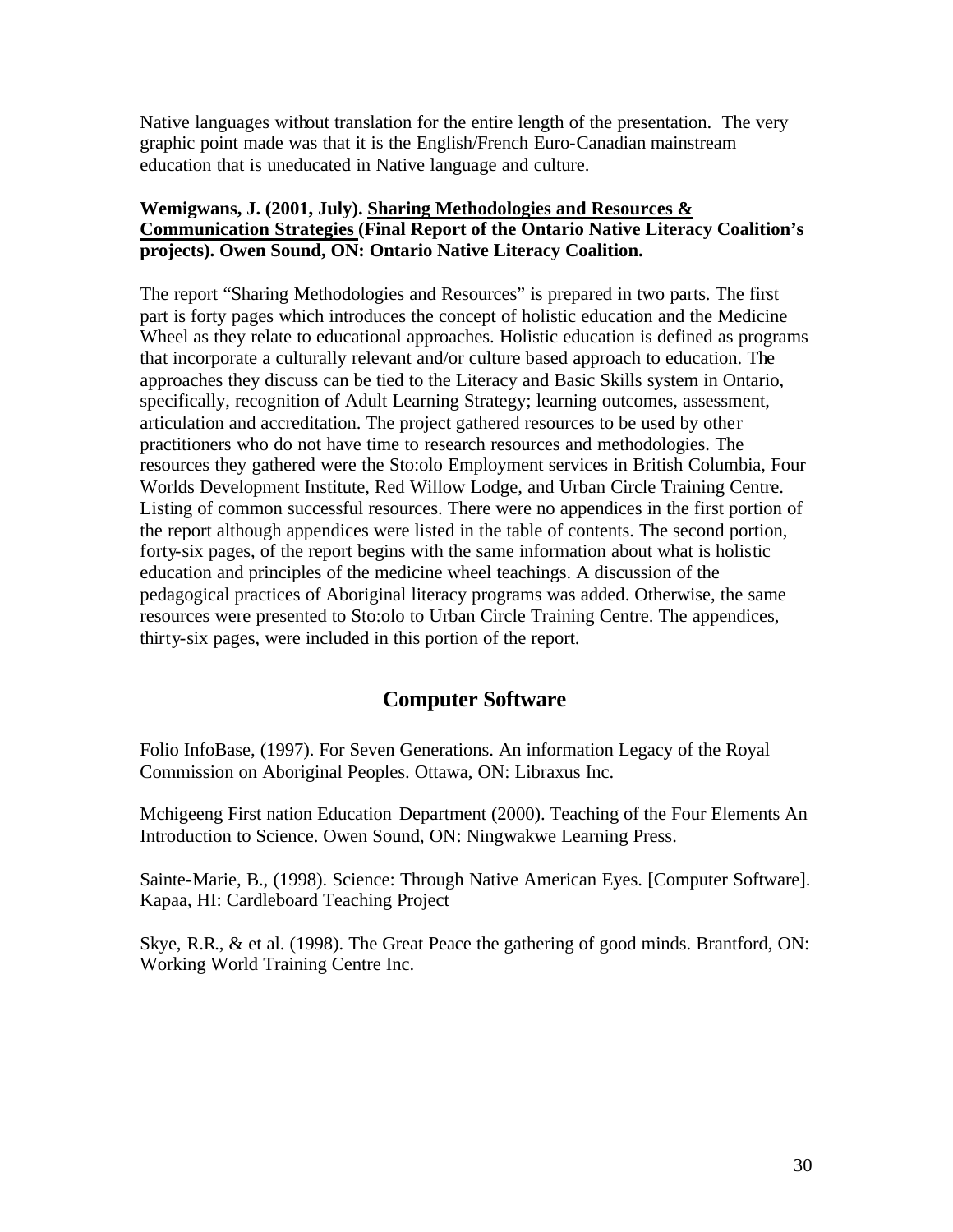#### **Aboriginal Language Reference Materials**

#### **Algonquian Family Group**

#### <span id="page-30-0"></span>**Algonquin**

Hewson, J. (1993). A Computer Generated Dictionary of Proto-Algonquian. Hull, QB: Canadian Museum of Civilization.

McGregor, E. (1987). Algonquin Lexicon. Maniwaki, QB: River Desert Education Authority.

#### **Anihshininiimowin (Ojicree)**

Grenier Mintenko, K. D., (2001). Eh-ani-pahkaanikiishweyank: Approaching Language change in Anihshininiimowin. Thesis (M.A.) The University of Manitoba

#### **Anishinaabemowin (Ojibway**)

Baraga, F. (1992). A Dictionary of the Ojibway Language. St. Paul, MN: Minnesota Historical Society Press.

Beardy, T. (Ed). (1996). Introductory Ojibwe: Parts One and Two. Thunder Bay, ON: Native Language Instructors Program, Lakehead University.

Beardy, T. (Ed). (1996). Intermediate Ojibwe: Parts One and Two in Seven Ojibwe Dialect. Thunder Bay, ON: Native Language Instructors Program, Lakehead University.

Corbiere, M.A. (1996). Introduction to Ojibwe. Sudbury, ON: Department of Native Studies, University of Sudbury.

Fiero, C.E. (1996). Ojibwe Syllabics: A Handbook for Readers and Writers of Ojibwe. Thunder Bay, ON: Native Language Instructors Program, Lakehead University.

John, E., Day, J., Johnson, B., Altiman, T.A., Isaac, P., & White, L. (1996). Anishinaabe Kendaaswin Publishing Miijim Mazinigan-An Ojibwe Language Book. Munsee-Delaware Nation, ON: Anishinaabe Kendaaswin Publishing.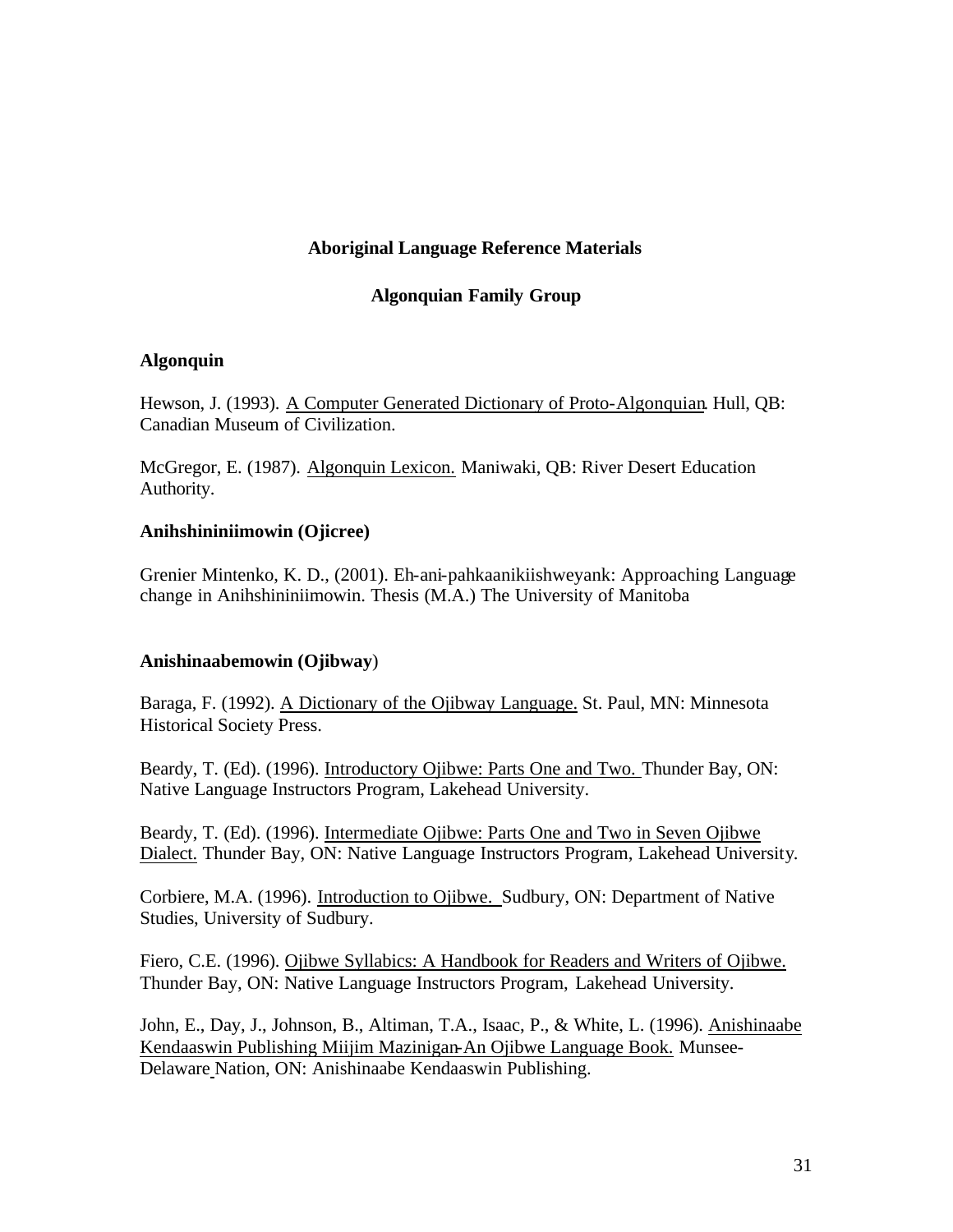Johnston, B. (1978). Ojibway Language Lexicon. Toronto, ON: Department of Ethnology Royal Ontario Museum & Honorable J. Hugh Faulkner, Minister of Indian and Northern Affairs Canada.

Johnston, B. (1978). Ojibway Language Course Outline. Toronto, ON: Department of Ethnology Royal Ontario Museum & Honorable J. Hugh Faulkner, Minister of Indian and Northern Affairs Canada.

Kewaquado, S. (1990). Ojibwe/English Colouring Book. Nobel, ON: Summerclouds, Inc. Shawanaga Indian Reservation.

Native Visions Productions. Aanii: An Introduction to the Centeral Ojibwe Language Video Series. Orleans, ON: Native Visions Productions.

Nichols, J. (Ed.). (1988). An Ojibwe Text Anthology. Studies in the Interpretation of Canadian Native Languages and Cultures. London, ON: University of Western Ontario Centre for Research and Teaching of Canadian Native Languages.

Nichols, J.D. & Nyholm, E. (1995). A Concise Dictionary of Minesota Ojibwe. Minneapolis, MN: University of Minnesota Press.

Ningewance, P. (1990). Survival Ojibwe: Learning Conversational Ojibwe in Thirty Lessons. Winnipeg, MB: P. Ningewance Distributor.

Nyholm, E. & Nichols, J.D. (1992). Dictionary of the Ojibway Language. Minnesota: University of Minnesota Press.

Ojibwe, M. (1994). Ojibwe Vocabulary for Beginners. Duluth, MN: Indian Country Communications Hayward, WI Distributor.

Ojibwe, M. (1994). Apinimowinaynce: Sound and Vocabulary for the Advanced Learner of Ojibwe. Duluth, MN: Indian Country Communications Hayward, WI Distributor.

Rhodes, R.A. (1993). Eastern Ojibwa-Chippewa-Ottawa Dictionary. New York, NY: Mouton de Gruyter, Berlin.

Scott, M. E., Thomas, L., Scott, E. & Scott, O. (1995). The Saulteaux Language Dictionary. Edmonton, ON: Duval House/Kinistin First Nation.

Toulouse, I. (1996). Kedwenan: An Ojibwe Language Book. Thunder Bay, ON: Lakehead University.

White, L. (1987). Explore Ojibwe: A Practical Reference Workbook for Teachers. Thunder Bay, ON: Lakehead University.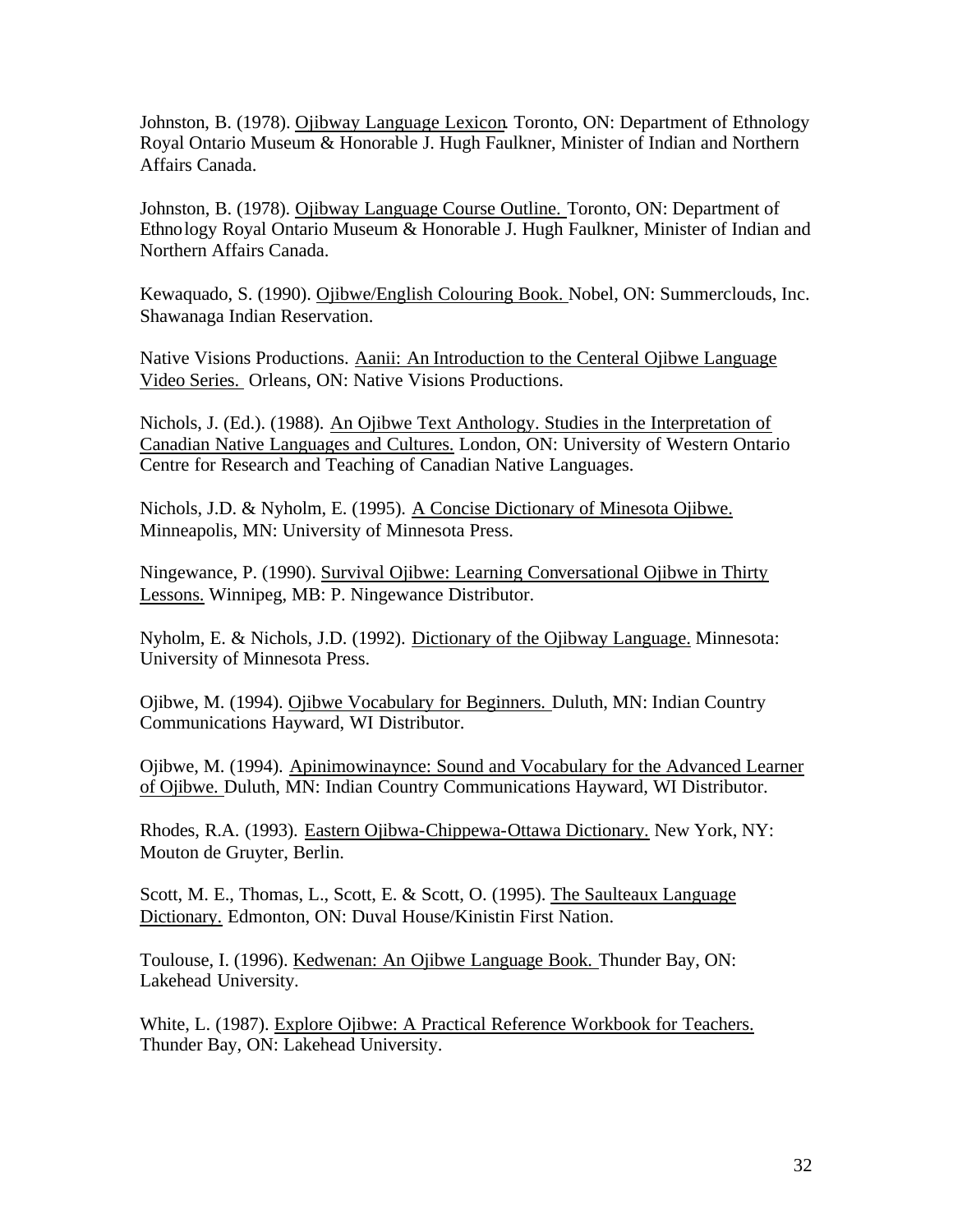<span id="page-32-0"></span>White, L. (1988). Ojibwe Structure Reference Booklet. Thunder Bay, ON: Lakehead University.

## **Cree**

Ahenakew, A., Ahenakew, F., Wolfart, H.C., & Algonquian Text Society. (1999). Ahayitaw isi e-ki-kiskeyihtahkis maskihkiy (They Knew Both Sides of Medicine: Cree Tales of Curing and Cursing. Winnipeg, MB: University of Manitoba Press.

Ahenakew, F. (Ed.). (1987). A Preliminary Check List of Plains Cree Medical Terms Medical Terms. Saskatoon, SK: Saskatchewan Indian Languages Institute.

Ahenakew, F. (1992). Cree Language Structures-A Cree Approach. Winnipeg, MB: Pemmican Publications, Inc.

Ahenakew, F. (1989). Kiskinahamawakan-acimowinisa/Student Stories. Saskatoon, SK: Algonquin and Iroquoian Linguistics and Saskatchewan Indian Cultural Centre.

Ahenakew, F. (1988). Waskahikaniwiyiniwachimowina: Stories of the House People. Winnipeg, MB: University of Manitoba Press.

Anderson, A. (1975). Cree Picture Dictionary: Book 1: See It, Say It, Write It. Edmonton, AB: Cree Productions.

Anderson, A. (1973). Little Cree Dictionary: Cree to English. Edmonton, AB: Cree Productions.

Anderson, A. (1999). Manishosak eka apapehkesak=Insects and spiders in Cree. Edmonton, AB: Les Editions Duval.

Anderson, A. (1999). Peyesesak=Birds in Cree. Edmonton, AB: Metis Nation of Alberta.

Anderson, A. (1971). Plains Cree Dictionary in the 'Y' Dialect. Edmonton, AB: Duval House Publishing.

Anderson, A. (1975). Plains Cree Dictionary in the 'Y' Dialect. Edmonton, AB: Duval House Publishing.

Anderson, A. (1997). Akihtason Peyak Isko Nestanaw-Métis Numbers 1 to 20 in Cree. Edmonton, AB: Duval House Publishing Ltd.

Anderson, A. (1997). Akihtason Peyak Isko Kihchimitatahtomitanaw- 1 to 1,000 in Cree. Edmonton, AB: Duval House Publishing Ltd.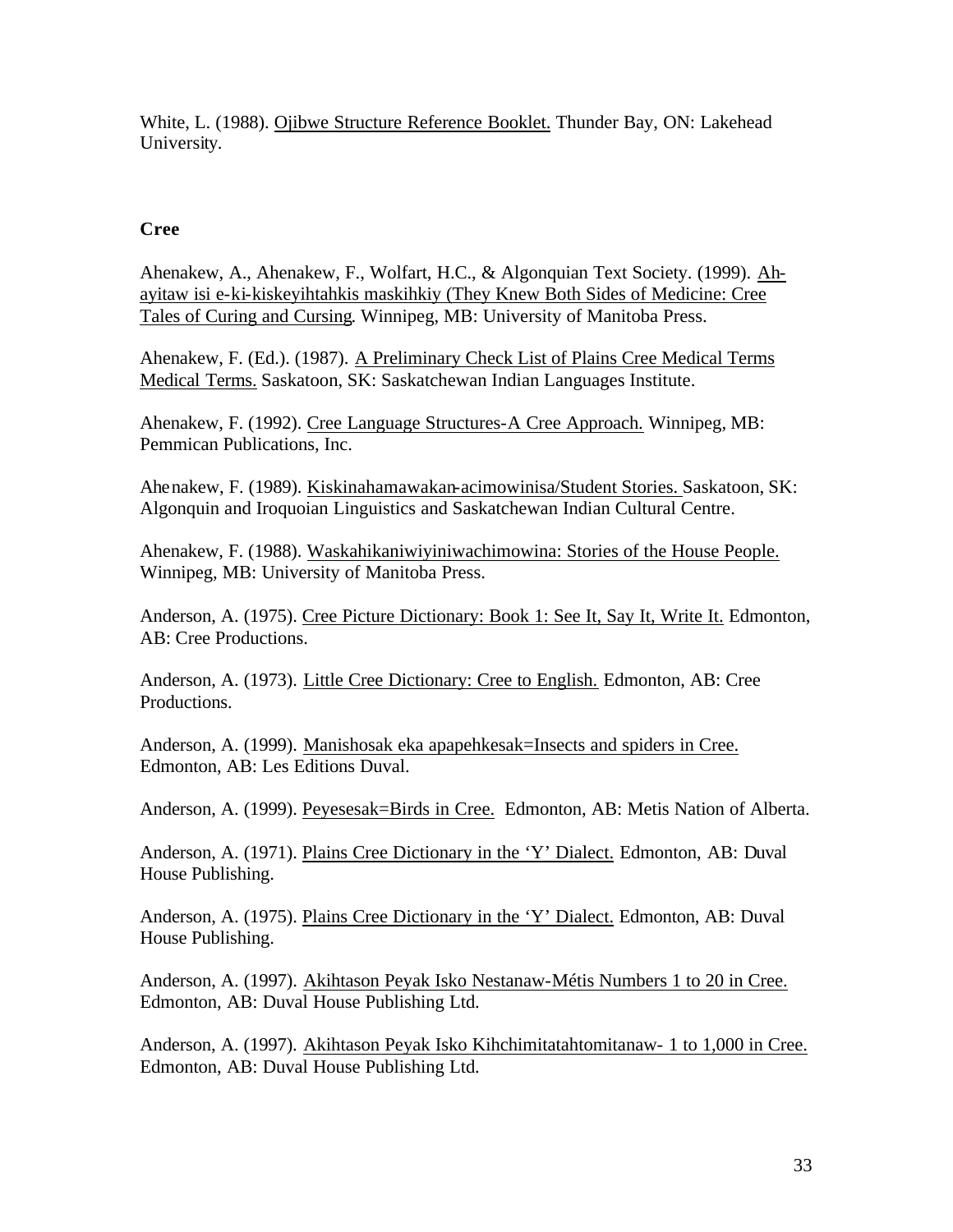Anderson, A. (1997). Metis Cree Dictionary. Edmonton, AB: Duval House Publishing.

Anderson, A. (1998). Lets Learn Cree: Namoya Ayiman. Edmonton, AB: Duval House Publishing Ltd.

Atimoyoo, R. & Ahenakew, F. (1987). A Preliminary Check-List of Plains Cree Medical Terms. Saskatoon, SK: Saskatchewan Indian Language Institute.

Awashish, N. (1978). Mitcim/…Prepare par Nazaire Awashish [Cree Dictionary in French]. Quebec: Weymontachie.

Beardy, L. & Wolfart, H.C. (1985). Pisiskiwak ka-pikiskwecik. Winnipeg, MB: Native Language Programme, University of Manitoba Press.

Beaudet, G. (1995). Cree-English-English-Cree Dictionary: Nehiyawe Mina Akayasimo-Akayasimo Mina Nehiyawe-Ayamiwini-Masinahigan. Winnipeg, MB: Wuerz Publishing Ltd.

Boucher, C. (1978). Wikas/Prepare Par Caroline Boucher [Cree Language Dictionary in French]. Quebec: Weymontachie.

Bloomfield, L. (1984). Cree-English Lexicon. New Haven, CONN: Human Relations Area File.

Buffalo, G.M. (1995). Learning Cree-Niwahkomakanak-Family. Edmonton, AB: Samson Cree Nation Education & Duval House Publishing.

Buffalo, G.M. (1995). Learning Cree-Nantohkokamikwa-Buildings. Edmonton, AB: Samson Cree Nation Education & Duval House Publishing.

Cardinal, J. (1994). Cree Language-Atayohkewina. Edmonton, AB: Duval House Publishing & Saddle Lake First Nations.

Cardinal, J. (1994). Cree Language-Kikway Animal Kaki Mikowisiyahk Kapacihtayahk Nehiyawewin. Edmonton, AB: Duval House Publishing & Saddle Lake First Nations.

Cardinal, J. (1994). Cree Language Student Book-Unit 1-4. Edmonton, AB: Duval House Publishing & Saddle Lake First Nations.

Cardinal, J. (1994). Cree Language Student Book-Unit 5-8. Edmonton, AB: Duval House Publishing & Saddle Lake First Nations.

Cardinal, J. (1994). Stories & Legends 1: Acimowin ekwa Atayohkewin-Cree Language. Edmonton, AB: Duval House Publishing & Saddle Lake First Nations.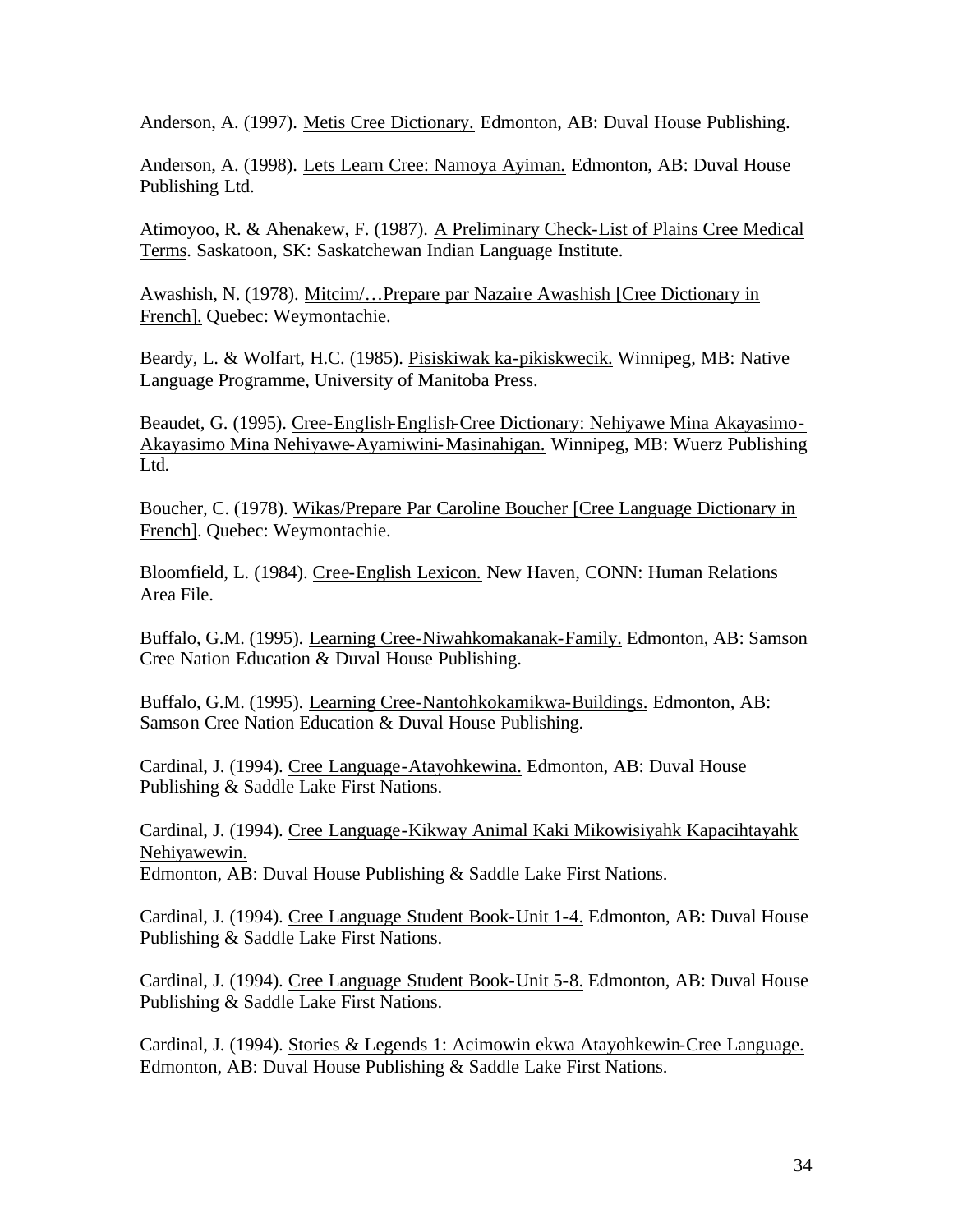Charles, C. (1978). A Cree Pictionary Dictionary. Saskatchewan: Academic Education Branch, Department of Northern Saskatchewan in cooperation with the Northern School Board.

Cloud, E.M. (1983). North American Indian Cree Dictionary. Rolla, ND: E.M. Cloud.

Cook-Neff, S. (1978). Cree Dictionary (Itweina masinayikan). Winnipeg, MB: Manitoba Department of Education, Native Education Branch.

Ellis, D.C. (No Date). Spoken Cree: West Coast of James Bay (Part 1). Toronto, ON: The Department of Missions-The Anglican Church of Canada.

Faries, V.R. (Ed.) (1938). Dictionary of the Cree Language. Toronto, ON: Church of England in Canada.

Faries, V.R. & Watkins, E.A. (1986). Dictionary of the Cree Language. Toronto, ON: General Synod of the Church of England in Canada.

Horefield, R.B. (1961). A Cree Bible Dictionary. Toronto, ON: Mission Society of Anglican Church of Canada.

Hunter, E. & Karpinski, B. (1994). Introductory Cree-Part II. Edmonton, AB: School of Native Studies, University of Alberta.

Hunter, E., Karpinski, B. & Mulder, J. (1993). Introductory Cree-Part I. Edmonton, AB: School of Native Studies, University of Alberta.

Kawacatoose Band. (1992). Grade Ten-Kawacatoose Cree Language and Cultural Program. Saskatoon, SK: Federation of Saskatchewan Indian Nations, Saskatchewan Indian Cultural Centre.

Kawacatoose Band. (1992). Grade Eleven-Kawacatoose Cree Language and Cultural Program. Saskatoon, SK: Federation of Saskatchewan Indian Nations, Saskatchewan Indian Cultural Centre.

Kawacatoose Band. (1992). Grade Twelve-Kawacatoose Cree Language and Cultural Program. Saskatoon, SK: Federation of Saskatchewan Indian Nations, Saskatchewan Indian Cultural Centre.

Kawacatoose Band. (1996). Student Vocabulary Cree Curriculum. Saskatoon, SK: Federation of Saskatchewan Indian Nations, Saskatchewan Indian Cultural Centre.

Kingfisher Indian Day School. (1970). Our Cree Dictionary. Toronto, ON: Education Division, Indian Affairs Branch, Indian Affairs and Northern Development.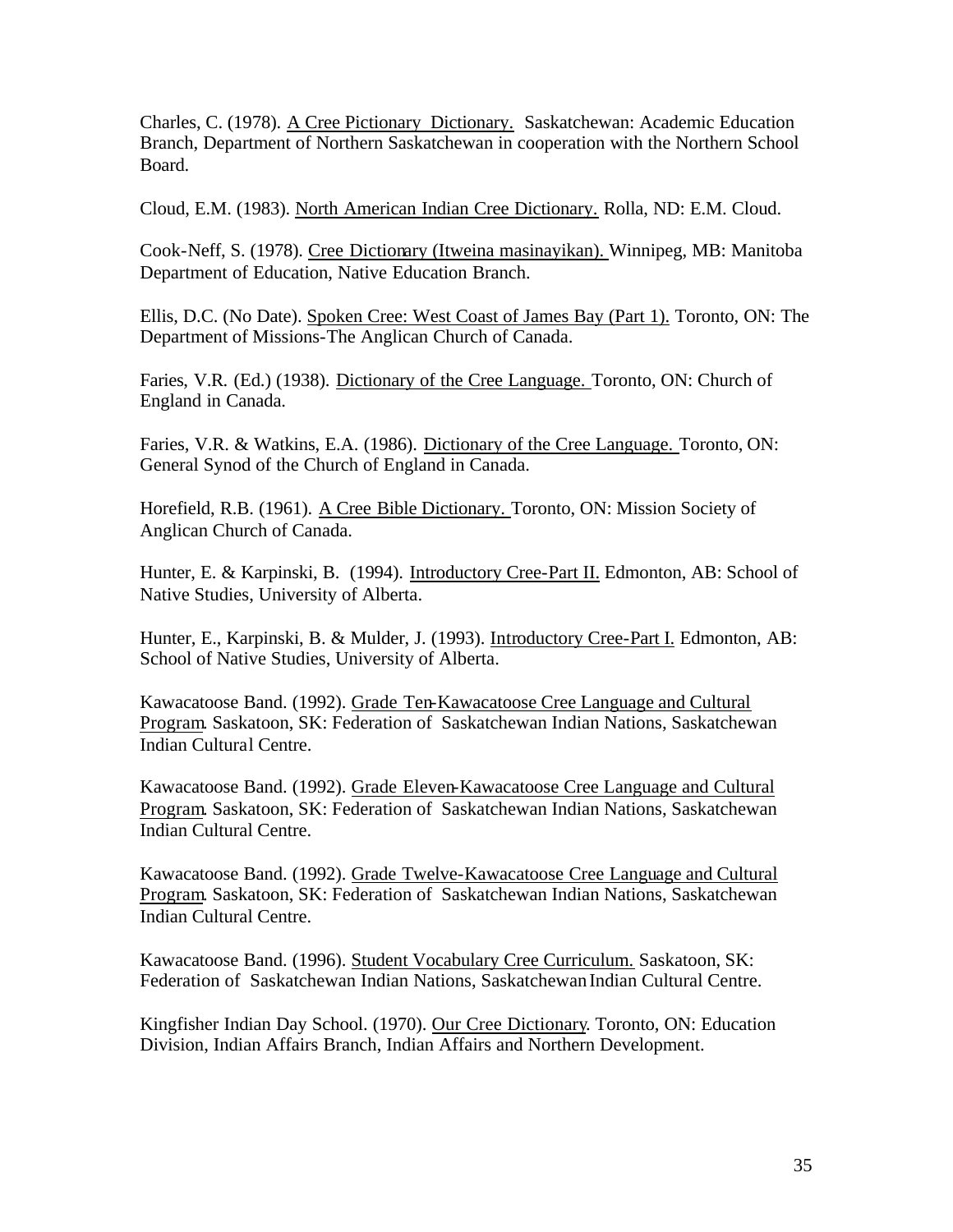Lacombe, A. (1874). Dictionnaire de la langue des Cris par Alb. Lacombe. Montreal, QB: C.O. Beauchemin & Valois.

LeClaire, N. & Cardinal, G. (1998). Alberta Elder's Cree Dictionary. Edmonton, AB: Duval Publishing & The University of Alberta Press.

Mackay, J.A. & Faries, R. (Eds.). (1938). A Dictionary of the Cree Language as spoken by the Indians in the Provinces of Quebec, Ontario, Manitoba, Saskatchewan and Alberta. Toronto, ON: Anglican Book Centre.

MacKenzie, M. & Commission scolaire Crie (Eds.). (1987). Cree Lexicon: Eastern James Bay Dialects=Iinuu ayimuun masinahiikan: waapanuutaahch Chemis Pei eishi ayiminaanuuhch=liyiyuu ayimuun misinihiikin: waapinuutaahch Chemis Pei aaishi ayiminaanuuch. Mistassini Lake, QB: Cree School Board.

Manitoba Association for Native Languages, Canada Health and Welfare Canada, & Indian and Inuit Affairs Program (Canada). (1995). Cree Medical Interpreter's Handbook: Inisiwi-maskihkiwi-ayamistamakeki-masinahikan. Winnipeg, MB: Manitoba Association of Native Languages.

Ningewance, P. (1992). Ininimotan-Becoming a Successful Cree Eavesdropper. Winnipeg, MB: Mikisiw-Asiniy Printing.

Northlands School Division No. 61. (1997). Pakan-Cree Grade 4- Activity Book. Edmonton, AB: Duval Publishing & Northland School Division No. 61

Northlands School Division No. 61. (1997). Pakan-Cree Grade 4- Student Book. Edmonton, AB: Duval Publishing & Northland School Division No. 61.

Rah, S. (1995). How to Say it in Cree. Saskatoon, SK: Saskatchewan Indian Cultural Centre.

Rah, S. (1995). The Rolling Head-An Interactive Game to Build Cree Language Skills. Saskatoon, SK: Saskatchewan Indian Cultural Centre.

Scott, S. (1995). Atalohkana nesta tipacimowina: Cree Legends and Narratives from the West Coast of James Bay. Winnipeg, MB: University of Manitoba Press. [TPL-497.3 S<sub>18</sub>\b Cre]

Spence, J. (1995). A Cree Syllabic Instruction Manual. Hull, QB: Spence Publishing.

Spieidel, D.O. (1996). Ha Ka-nipayahk (Y-Dialect). Saskatoon, SK: Saskatchewan Indian Cultural Centre.

Spieidel, D.O. (1996). Ha Ka-nipayahk (N-Dialect). Saskatoon, SK: Saskatchewan Indian Cultural Centre.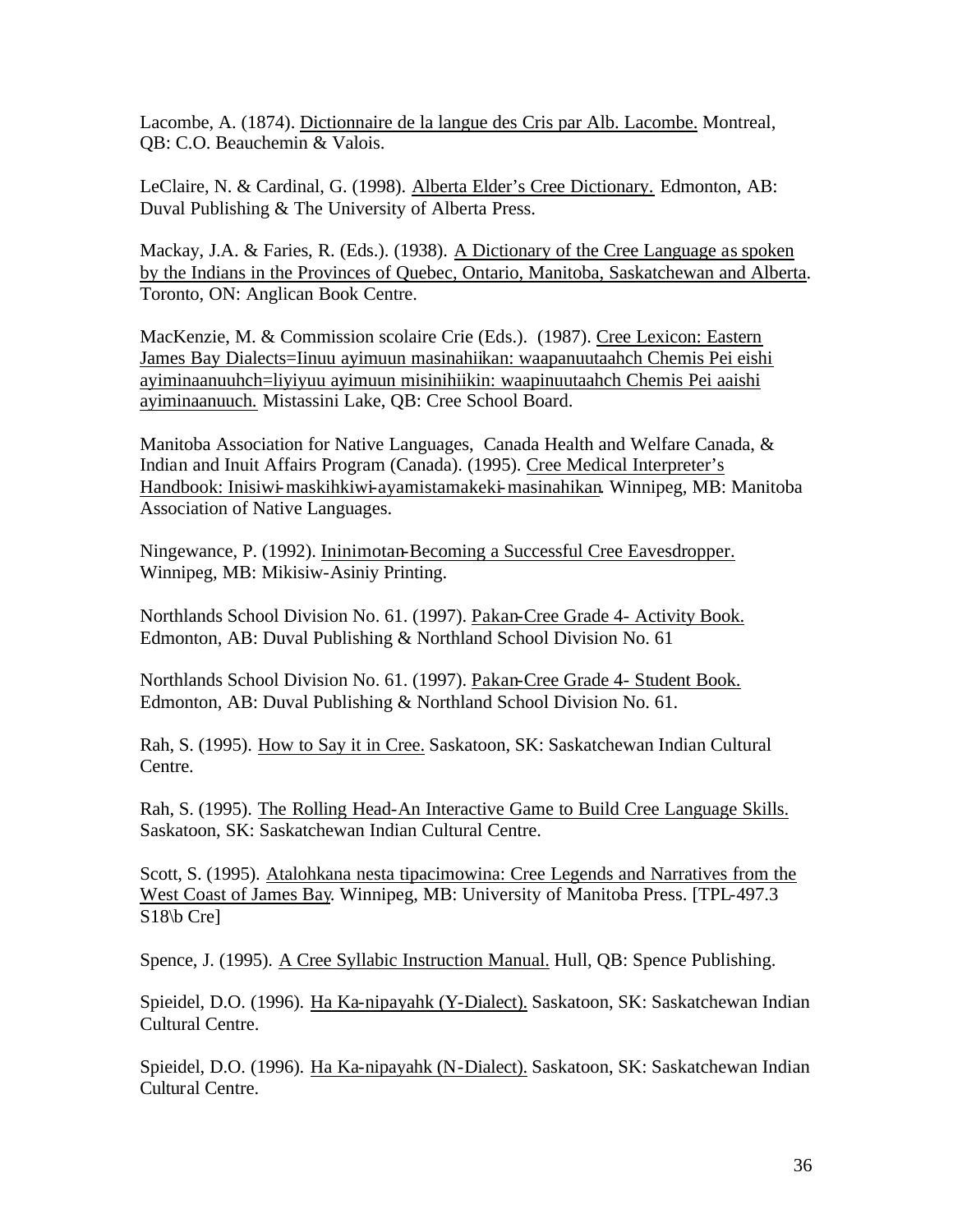<span id="page-36-0"></span>Turner, D. (1974). Moose Factory Cree. Cobalt, ON: Highway Book Shop.

Vandall, P. (1987). Waskahikaniwiyiniw-acimowina [Stories of the House People]. Winnipeg, MB: University of Manitoba Press.

Watkins, E.A. (1865). A Dictionary of the Cree Language as spoken by the Indians of the Hudson's Bay Company's Territories. London, EN: Society of Promoting Christian Knowledge.

Whitecalf, S., Wolfart, H.C., Ahenakew, F., & Algonquian Text Society. (1993). Kinehiyawiwininaw nehiyawewin [The Cree Language is Our Identity: The La Ronge Lectures of Sarah Whitecalf]. Winnipeg, MB: University of Manitoba Press [note: Text in Cree and Roman Orthography and Syllabics].

Wolfart, H.C. & Ahenakew, F. (1998). The Students Dictionary of Literary Plains Cree: Based on Contemporary Texts. Winnipeg, MB: Algonquian And Iroquoian Linguistics. .

Wolfart, H.C. & Ahenakew, F. (1993). Kinehiyawiwininaw-The Cree Language is our Nehiyawewin Identity. Winnipeg, MB: University of Manitoba Press.

#### **Delaware**

O'Meara, J. (1996). Delaware-English/English-Delaware Dictionary. Toronto, ON: University of Toronto Press.

#### **Nishnaabemwin**

Valentine, R., (2001). *Nishnaabemwin reference grammar.* Toronto: University of Toronto Press

## **Iroquian Family Group**

#### **Cayuga**

Mithum, M. & Reginald H. ( ?). WatewayÈstanih, A Cayuga Teaching Grammar. Brantford, ON: Woodland Indian Cultural Educational Centre.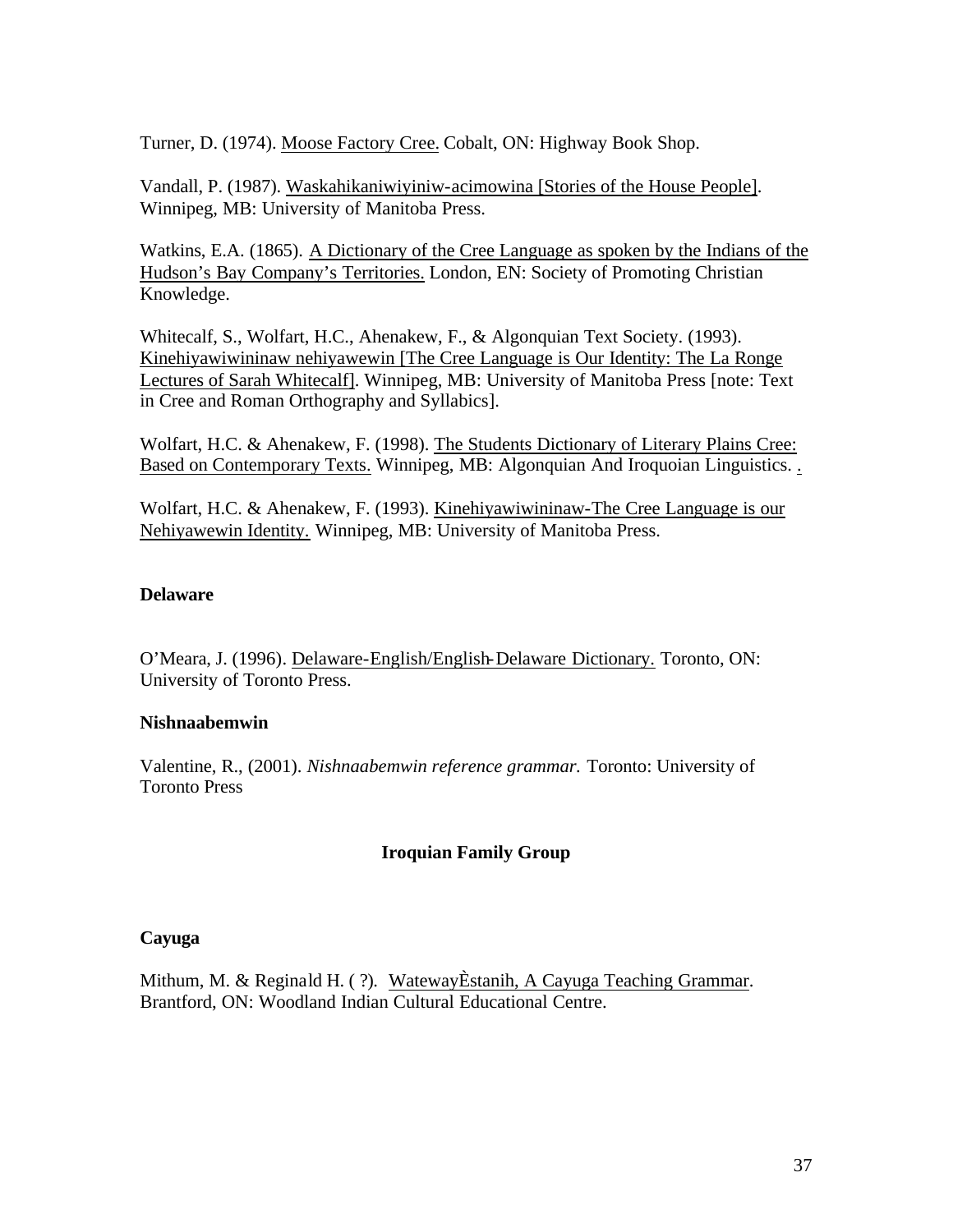#### <span id="page-37-0"></span>**Mohawk**

Bruyas, J. (1863). Radices verborum Iroquaeorum (Mohawk Language Dictionary in French). Canada: Neo-Eboraci.

Bruyas, J. & Shea, J.G. (1970). Radical Words of The Mohawk Language: With Their Derivatives. New York, NY: AMS Press.

Bonvillian, N. & Francis, B. (1971). English-Mohawk Dictionary Part 1 & 2. Ontario: St. Regis Band Council and Mohawk Tribal Council.

Bonvillian, N. (1973). A Grammar of Akwesasne Mohawk. Ottawa, ON: National Museum of Man, National Museum of Canada.

Issac, R. (1986). English-Mohawk Lexicon. Brantford, ON: Woodland Indian Cultural-Education Centre.

Maracle, D.R. (1990). Iontewennaweienhstahkwa; Mohawk Language Dictionary. Belleville, ON: Mika Publishers.

McDonald, M. (1977). Iontenwennaweienstahkhwa: Mohawk Spelling Dictionary. Albany, NY: University of the State of New York, State Education.

Michelson, G. (1973). A Thousand Words of Mohawk. Ottawa, ON: National Museum of Man, National Museums of Canada.

No Author Given. (1994). One Thousand Useful Mohawk Words. Guilford, Conn: Audio-Form

No Author Given. (198?). Ionhsohkhwa (Picture Dictionary Mohawk). Canada: X

Tiokwano:ron Diablo, C. & Tekahonwen:sere J. (19XX). Onkwehonwehneha Tewata:ti. Kahnawake, QB: Kahnawake.

## **Oneida**

Antone, E. (1982). Honayote'a:ka: Kawanakalatatu (Reference Dictionary). London, ON: Centre for the Research and Teaching Canadian Native Languages, University of Western Ontario.

Antone, E., Nicholas, P., Summers, C., & University of Western Ontario. (1981). Tekalihwathe:tha. London, ON: Centre for the Research and Teaching Canadian Native Languages, University of Western Ontario.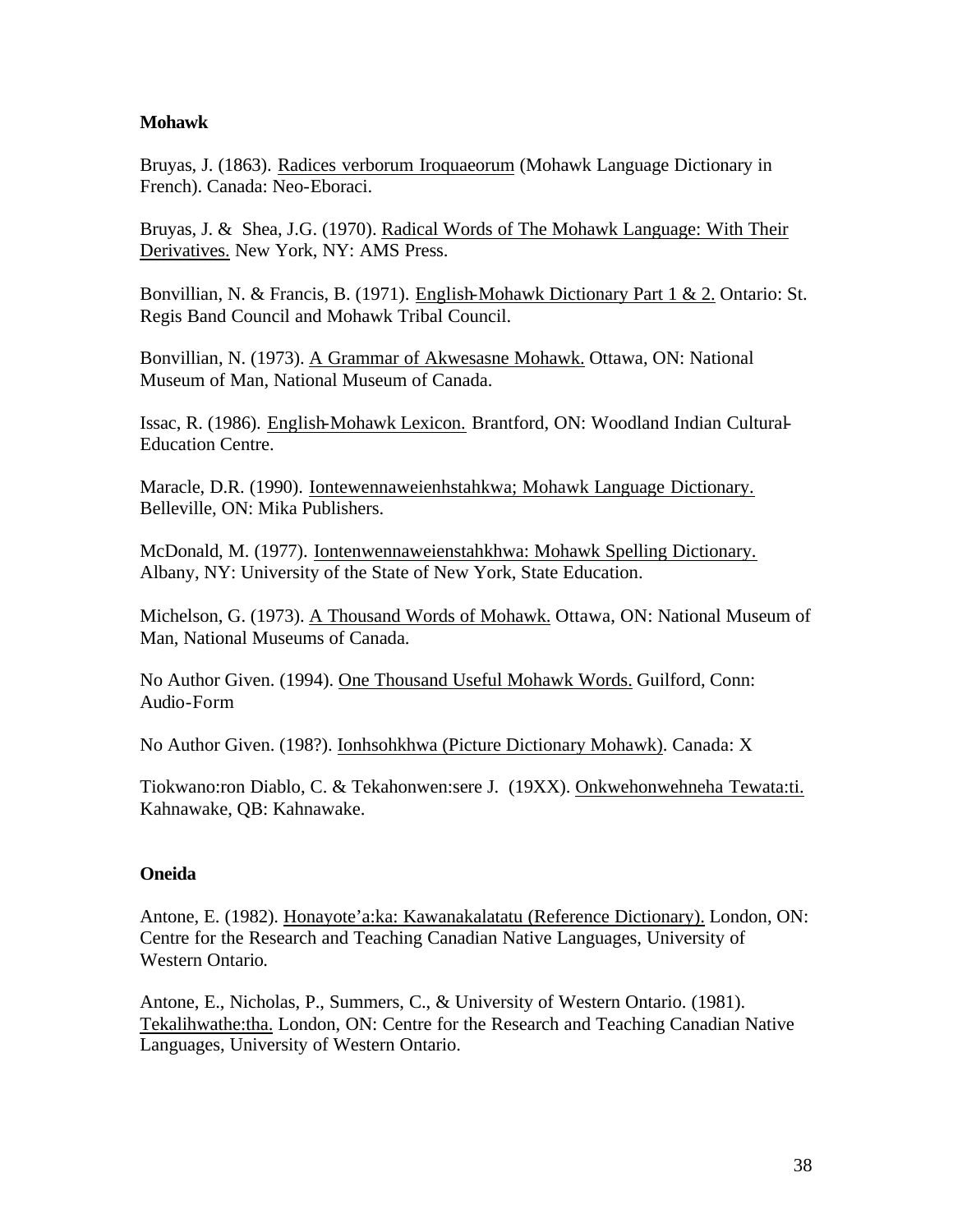<span id="page-38-0"></span>Chrisjohn, A. (1987). Oneida Nature Glossary-Tape Cassette. Oneida, WIS: Oneida Tribal School.

Doxtator, M., et al. (1982). Sw∧nahnó:t Khále' Shya:tuhe, Vol. 1 and 2 (Activity Workbooks). London, ON: Centre for the Research and Teaching Canadian Native Languages, University of Western Ontario.

Doxtator, M., et al. (1981). Tekalihwathe:tha' (Oneida Teaching Dictionary). London, ON: Centre for the Research and Teaching Canadian Native Languages, University of Western Ontario.

Doxtator, M., et al. (1979). Tsi Niyukwalihó:ta (language instruction material with information on Iroquois History and Culture. London, ON: Centre for the Research and Teaching Canadian Native Languages, University of Western Ontario.

Maracle, D. R. (1987). Oneida Verb Study. London, ON: Centre for the Research and Teaching Canadian Native Languages, University of Western Ontario.

Michelson , K., (2002). Oneida-English /English-Oneida Dictionary Toronto: University of Toronto Press

Pepper, M. (1981). Oneida Language Drills. London, ON: Centre for the Research and Teaching Canadian Native Languages, University of Western Ontario.

## **Onondaga**

Shea, J.G. (1860). A French-Onondaga Dictionary. (Microfilm). New York, NY: Cramoisy Press.

Woodbury, H. (Ed.). (1992). Concerning the League: The Iroquois League Tradition as Dictated in Onondaga by John Arthur Gibson (Translation of A.A. Goldenweiser's Manuscript of 1912). Syracuse, NY: Syracuse University Press.

Woodbury, H. (Ed). (1992). Alqonquin and Iroquoian Linguistics, Memoir 9 (Onondaga). Syracuse, NY: Syracuse University Press and University of Manitoba Linguistics Department.

#### **Seneca**

London, EN: J. Mawman. Chafe, W.L. (1967). Seneca Morphology and Dictionary. Washington, DC: Smithsonian Press (U.S. Govt. Print Office).

Chafe, W.L., Salamanca City Central School District (N.Y.) & Seneca Bilingual Education Program. (1983). Onodowaga. Gaweno Oiwa'sho oh: Words of the Seneca Language. Salamanca, NY: Seneca Bilingual Education Program.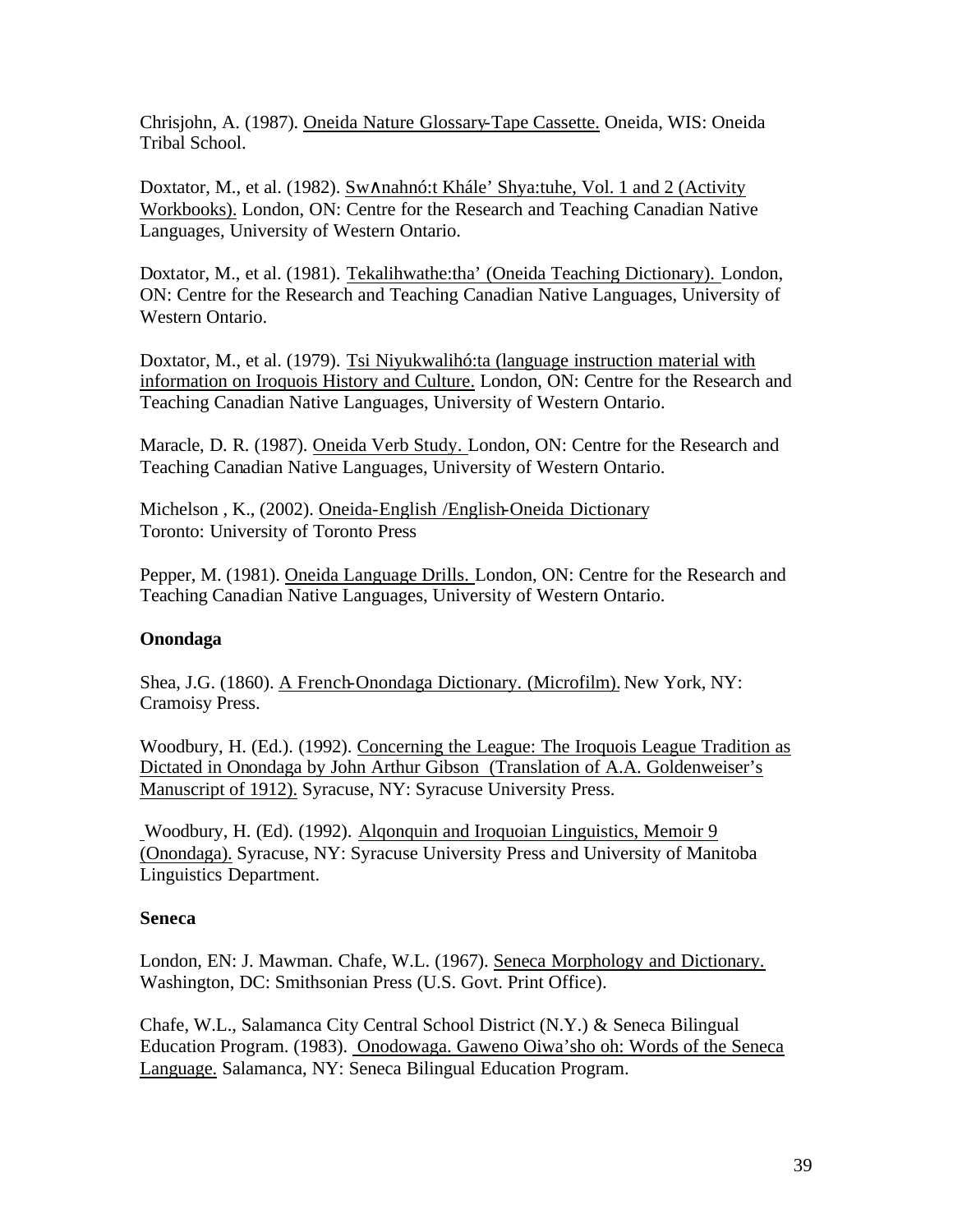#### <span id="page-39-0"></span>**Tuscarora**

Greene, E.C. (1969). The Tuscarora Language. Murfreesboro, NC: Johnston Pub. Co.

Mithun, M. (1976). A Grammar of Tuscarora. New York, NY: Garland Pub.

Rudes, B.A. (1987). The Tuscarora Legacy of J.N.B. Hewitt: Materials for the Study of the Tuscarora Language and Cultures. Ottawa, On: National Museum of Canada.

Rudes, B.A. (1999). Tuscarora-English/English-Tuscarora Dictionary. Toronto, ON: Toronto University Press.

Rudes, B.A. (1987). Tuscarora Roots, Stems, and Particles: Towards a Dictionary of Tuscarora. Winnipeg, MB: Algonquian and Iroquoian Linguistics.

## **On-Line References**

Algonquins of Golden Lake First Nations: <http://home.fox.nstn.ca/`hila/camp/nation/speak.html> (program supported through Ministry of Education through TIPPS-2).

Anishinaabe/English Dictionary on line: <http://users.uniserve.com/`aball/Ojibwe/ojibwe.htm>

[American Indian Language Resource: http://jupiter.lang.osaka](http://jupiter.lang.osakau.ac.ip/`krkvls/languag.html)u.ac.ip/`krkvls/languag.html

-This on-line resource has many of the Algonquian and Iroquoian references and also has samples of spoken languages.

Cayuga Language on line: <http://www.ohwejagehka.com/cay-index.htm>

Cree Fonts on Line: http//babel.uoregon.edu/yamada/fonts/cree.html

Cree Online Language Classes. [http://www.manl.mb.ca/online3.html;](http://www.manl.mb.ca/online3.html) [http://www3.sk.sympatico.ca/lalibert/saycree/;](http://www3.sk.sympatico.ca/lalibert/saycree/) <http://www.nisto.com.cree/lesson>

Cree web-site lists Cree resources: <http://ww.geocities.com/giorrin/cree.htm>

Delaware Language on Line: <http://www.delawaretribeofindians.nsn.us/language.html>

Ojibway-Cree Translation on Line: <http://niikaan.fdl.cc.mn.us/anish/cgi-bin/tra.html>